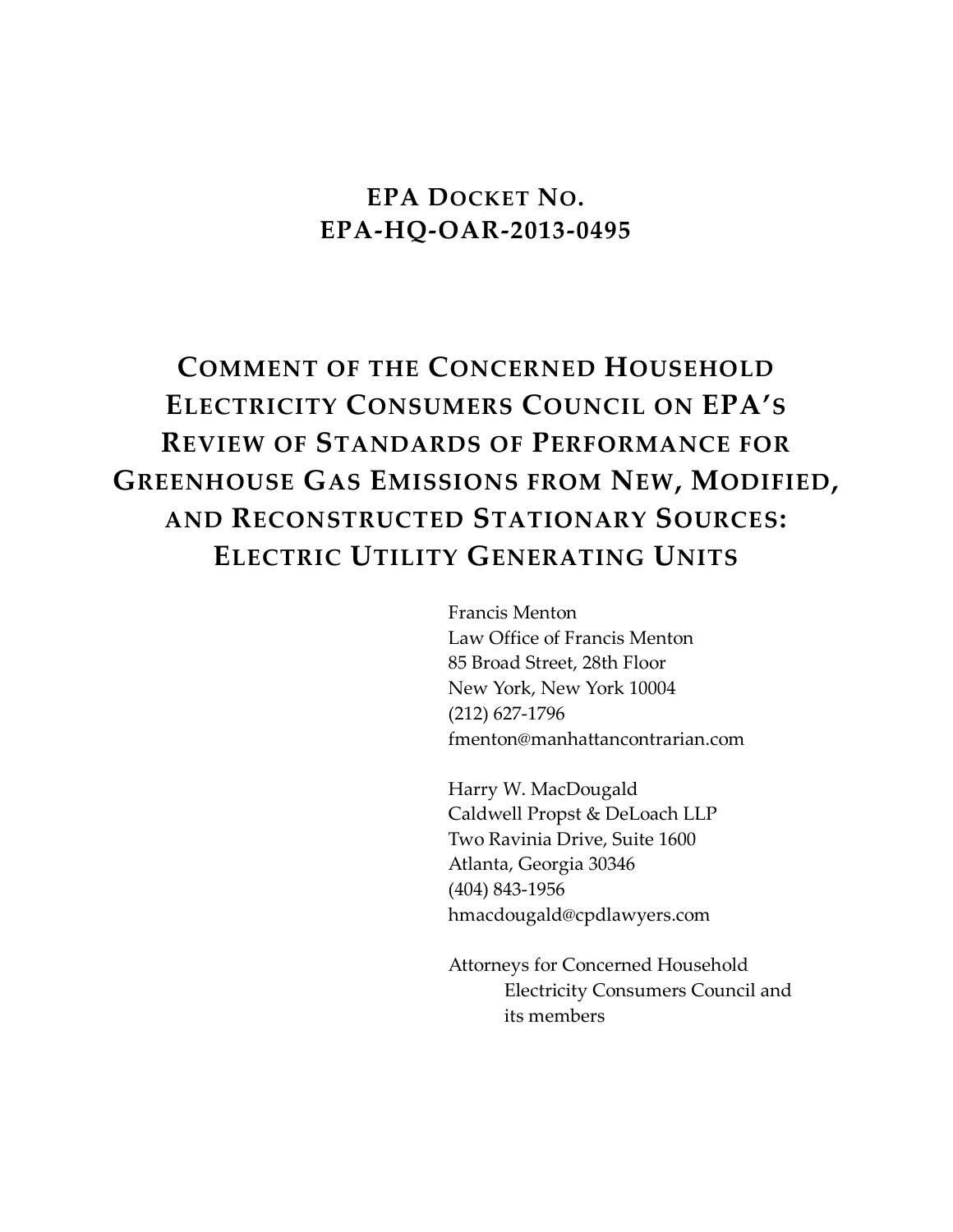## **Table of Contents**

| I.             |                                                                                                                                                                                                                                                                                  |
|----------------|----------------------------------------------------------------------------------------------------------------------------------------------------------------------------------------------------------------------------------------------------------------------------------|
| П.             |                                                                                                                                                                                                                                                                                  |
| A.             | EPA Cannot Rely on Source Category Findings for Different Pollutants                                                                                                                                                                                                             |
| <b>B.</b>      | EPA Cannot Rely On The 2009 Endangerment Finding For Mobile Sources  5                                                                                                                                                                                                           |
| $\mathbf{C}$ . | The 2009 Endangerment Finding Did Not Comply With the Requirements                                                                                                                                                                                                               |
| D.             | The 2015 NSPS Rule's Purported New Endangerment Finding is not HISA-                                                                                                                                                                                                             |
| Ш.             |                                                                                                                                                                                                                                                                                  |
| A.             |                                                                                                                                                                                                                                                                                  |
| <b>B.</b>      | Science Arguments for Withdrawing the 2015 and 2018 NSPS Rules.  11                                                                                                                                                                                                              |
|                | 1.<br>The 2009 Endangerment Finding Should be Reconsidered Because the<br>Three Lines of Evidence on Which it is Based Have Been Invalidated.  12                                                                                                                                |
|                | New Research Findings Make it all but Certain That CO2 Is not a<br>2.<br>Pollutant but Rather a Beneficial Gas That Should not Be Regulated.  14                                                                                                                                 |
|                | New Research Findings Demonstrate That Adjustments by Government<br>3.<br>Agencies to the Global Average Surface Temperature Record Render<br>That Record Totally Inconsistent with Published Credible Temperature<br>Data Sets and Useless for any Policy Analysis Purpose.  17 |
|                | Eleven Frequent Climate Alarmists' Claims Have Each Been Rebutted<br>4.<br>by True Experts in Each Field by Simply Citing the Most Relevant and<br>20                                                                                                                            |
|                | Numerous Distinguished Climate Scientists "are convinced that the 2009<br>5.<br>GHG Endangerment Finding is fundamentally flawed and that an                                                                                                                                     |
| $\mathbf{C}$ . |                                                                                                                                                                                                                                                                                  |
| IV.            | The 2015 and the 2018 NSPS Rules Should be Withdrawn Because Increasing the<br>Fraction of Electricity Generation From Intermittent Renewables Causes<br>Enormous Consumer Electricity Price Increases and Serious Negative                                                      |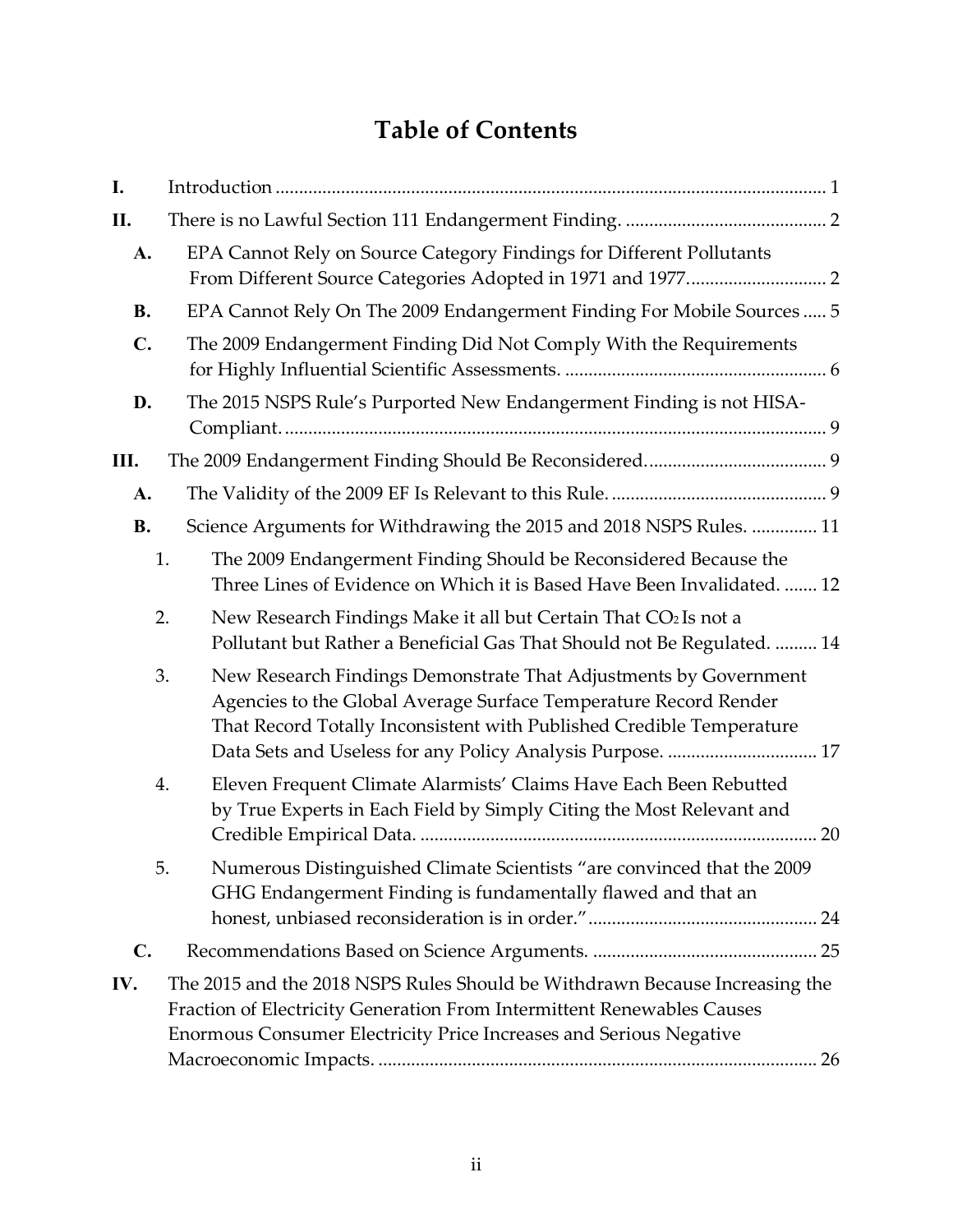| $V_{\cdot}$ | The 2009 Endangerment Finding Gravely Jeopardizes Achieving U.S. Energy |  |
|-------------|-------------------------------------------------------------------------|--|
|             |                                                                         |  |
|             |                                                                         |  |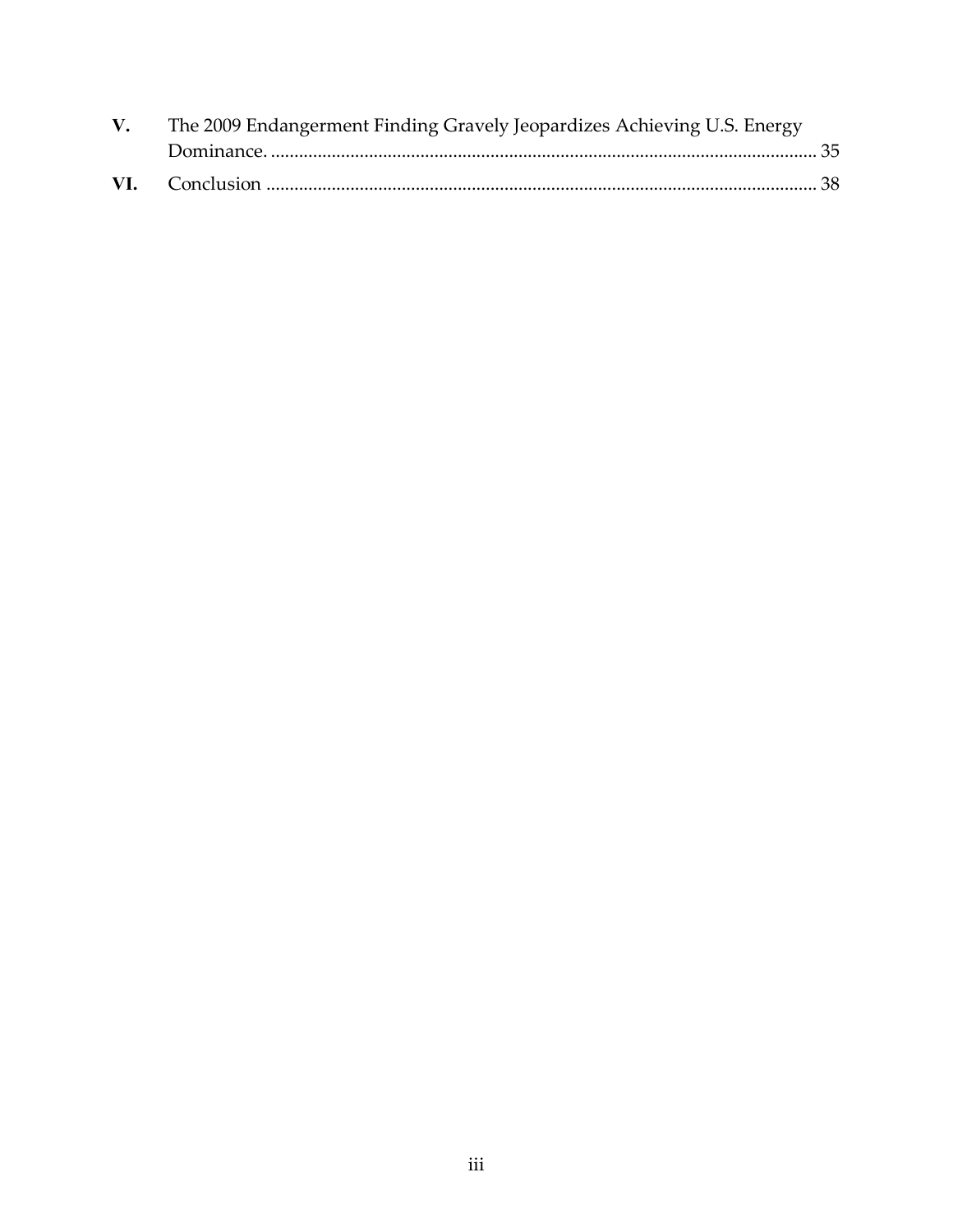# **C[OMMENT OF THE](#page-28-1) CONCERNED HOUSEHOLD E[LECTRICITY](#page-37-1) CONSUMERS C[OUNCIL ON OF](#page-28-1) STANDARDS OF P[ERFORMANCE FOR](#page-28-1) GREENHOUSE GAS E[MISSIONS FROM](#page-28-1) NEW, MODIFIED, AND RECONSTRUCTED STATIONARY SOURCES: ELECTRIC UTILITY GENERATING UNITS**

This comment is submitted through counsel by the Concerned Household Electricity Consumers Council ("CHECC"). CHECC is a group of homeowners concerned about the dramatic increases in the costs of household electricity brought about by the government-mandated shift of electricity generation from inexpensive and reliable fossil fuels to expensive and unreliable "renewables" like wind and solar. CHECC receives no funding from anyone, and the work of its members and counsel on this comment and all previous submissions and filings with the EPA is entirely *pro bono*.

#### <span id="page-3-1"></span><span id="page-3-0"></span>**I. INTRODUCTION**

On December 20, 2018, EPA published its proposed "Review of Standards of Performance for Greenhouse Gas Emissions from New, Modified, and Reconstructed Stationary Sources: Electric Utility Generating Units" (the "2018 NSPS Rule"). 83 FR 65424. The 2018 NSPS Rule is intended to revise a proposed rule for electric generating units proposed by the Obama Administration on October 23, 2015 entitled "Standards of Performance for Greenhouse Gas Emissions from New, Modified, and Reconstructed Stationary Sources: Electric Generating Units (EGUs)," (the "2015 NSPS Rule"), published at 80 FR 64510.

The 2018 NSPS Rule is a companion to the Affordable Clean Energy ("ACE") Rule, published August 31, 2018. 83 Fed. Reg. 44,746. The ACE Rule is intended to replace the Obama Administration's Clean Power Plan ("CPP"), published at 80 FR 64662 (October 23, 2015).

As explained below, CHECC contends that EPA should withdraw the 2015 and 2018 NSPS Rules and replace them with nothing at all for the following reasons:

1. Section [II](#page-4-0) [s](#page-4-2)hows that a separate and valid Section 111 endangerment finding is required in order to regulate GHGs emissions from new EGUs, and none has yet been adopted.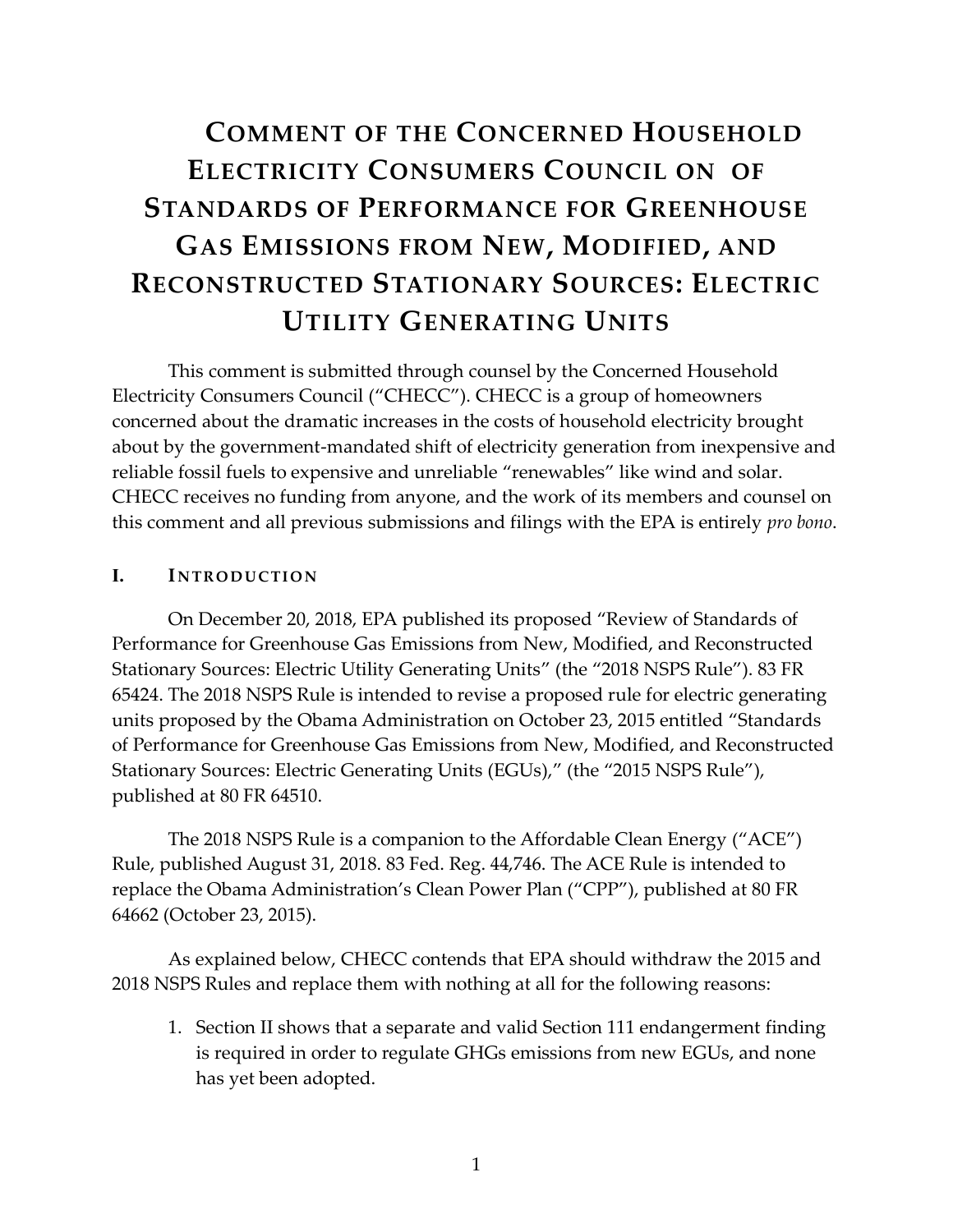- 2. Section II also shows that EPA may not legally rely on the 2009 Section 202(a) Greenhouse Gas ("GHG") Endangerment Finding for mobile sources (the "2009 EF") to regulate GHG emissions under Section 111, and that neither the 2009 EF nor the cursory endangerment finding in the 2015 NSPS Rule complies with the Data Quality Act.
- 3. Section [III](#page-11-1) [sho](#page-11-4)ws there are powerful scientific reasons the 2009 EF should be reconsidered, which apply with even greater force to the cursory Section 111 endangerment finding in the 2015 NSPS Rule.
- 4. Section [IV](#page-28-0) [s](#page-28-1)hows that any GHG regulation that drives higher grid penetration for "renewable" energy sources – wind and solar – will cause enormous increases in the cost of electricity, causing substantial economic harm to everyone in America.
- <span id="page-4-2"></span>5. Section [V](#page-37-0) shows that the ongoing war on fossil fuels through regulations and litigation arising from the 2009 EF gravely threatens U.S. strategic, national security and economic interests, as well as President Trump's Energy Dominance Agenda.

#### <span id="page-4-0"></span>**II. THERE IS NO LAWFUL SECTION 111 ENDANGERMENT FINDING.**

In the 2018 NSPS Rule, EPA adopted arguments set out in the 2015 NSPS Rule that set out what can be called a layered defense of its position on the Section 111 endangerment finding issue. It claimed (1) that no new endangerment finding was required because it had made one for the same source category (but not the same pollutant) many years ago; (2) if a new endangerment finding were required, it could adopt the 2009 Endangerment Finding for mobile sources lock, stock and barrel; and (3) if that was not sufficient, it was making the requisite finding for Section 111 purposes by then and there declaring it to be so. None of these arguments withstands scrutiny.

## <span id="page-4-3"></span><span id="page-4-1"></span>**A. EPA CA NN O T RE L Y ON SOU R CE CA TE GOR Y FIND IN G S F O R DIFFERENT POLLUTANTS FROM DIFFERENT SOURCE CATEGORIES AD O P TED I N 1971 AN D 1977.**

EPA's first argument was that it previously made an endangerment finding for related source categories many years ago, and that it therefore need not make a new one for GHG emissions from EGUs. This is without merit for two reasons: first, rational regulation of air pollutants by definition requires an endangerment finding for each pollutant rather than a blanket catch-all for everything emitted by the category, and second, the source categories were different.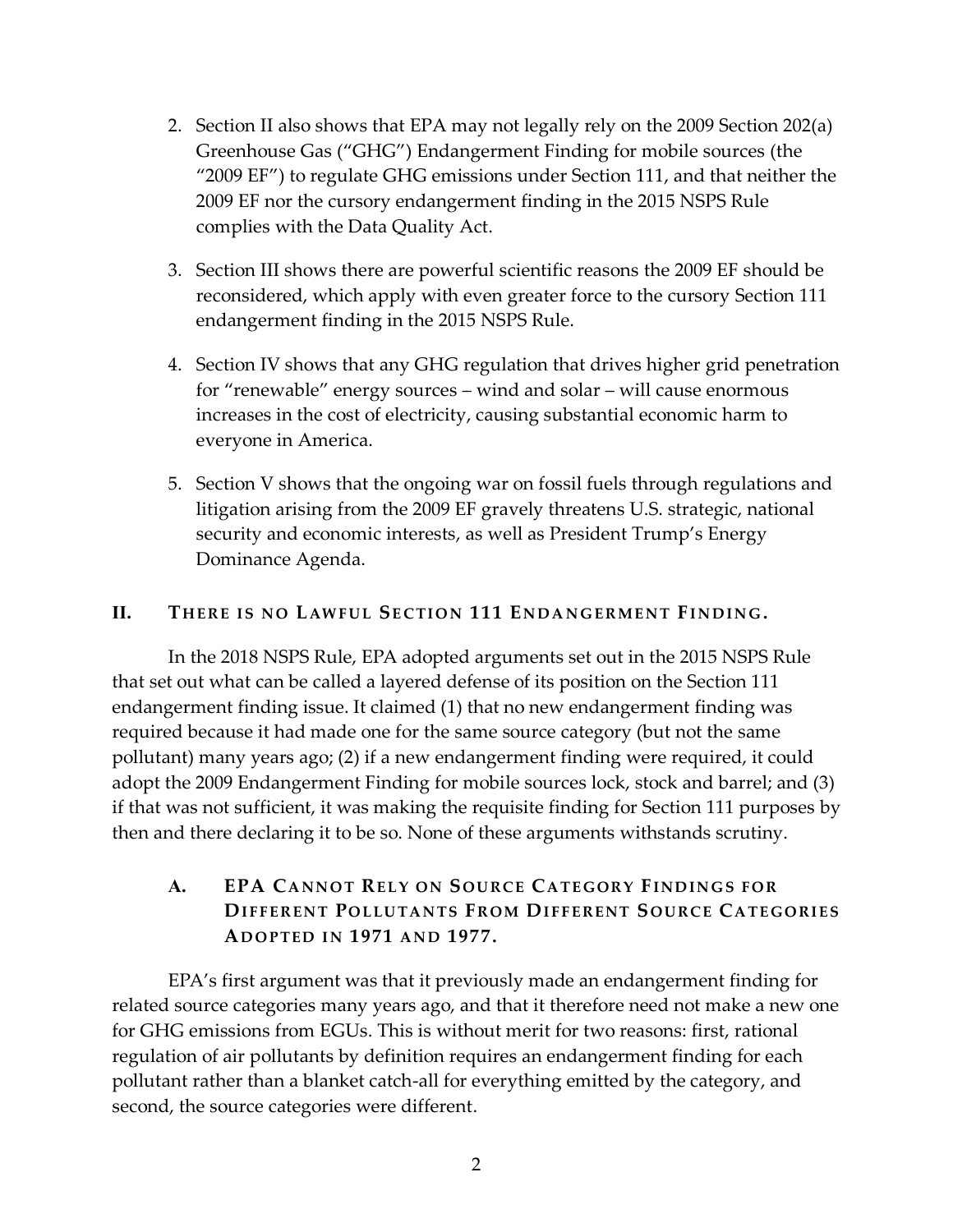In the 2015 NSPS Rule, EPA merged the previous source categories created in 1971 and 1977 into a brand new "fossil-fueled fired EGU" category:

> In this rule, the EPA is combining the steam generator and combustion turbine categories into a single category of fossil fuel-fired electricity generating units for purposes of promulgating standards of performance for GHG emissions.

80 Fed. Reg. at 64531. EPA takes the same position in the 2018 NSPS Rule. The prior listings were in 1971 for "steam generators," 36 Fed. Reg. 5931 (3/31/71) and in 1977 for "stationary gas turbines." 42 Fed. Reg. 53657 (10/3/77).

The issues considered in these prior "findings," could hardly have been any more disconnected from worries about GHG emissions. Nevertheless, invoking *Chevron* deference, EPA argued in the 2015 NSPS Rule and agreed in the 2018 NSPS Rule that the prior listing of these two source categories authorized it to thereafter commence regulation of any pollutant emitted by EGUs, including GHGs, without any separate finding that the particular pollutant being regulated actually caused endangerment.

EPA's expansive reading of its own authority grants itself a limitless blank check to regulate anything emitted by a listed source category, whether it causes any endangerment or not. Given the "capacious" <sup>1</sup> definition of "air pollutant" in § 302(g) of the Clean Air Act, "any substance … emitted into the ambient air," "anything from Frisbees to flatulence,"<sup>2</sup> some limiting principle is essential; otherwise EPA could regulate emissions of water vapor or even air itself.

The limiting principal is that of rational regulation of particular pollutants by reference to a standard of concentration that causes harm. Contrary to EPA's selfinterested interpretation, stationary sources are regulated under § 111(d) via "standards of performance" issued under  $\S 111(b)(1)(B)$ . In turn, a "standard of performance" is defined in Section 111(a)(1) as "a standard for emissions of air pollutants."

It is not possible to know how to set a § 111 performance standard for a pollutant without knowing whether and to what extent it "significantly" contributes to "endangerment." A logical requisite of rational regulation is having some clue as to what, whether and how much to regulate – all of which is supplied by a proper § 111

<sup>1</sup> *Massachusetts v. EPA*, 549 U.S. 497, 532 (2007)

<sup>2</sup> *Massachusetts v. EPA*, 549 U.S. 497 (Scalia, J., dissenting, at 558, fn. 2 ("It follows that *everything*  airborne, from Frisbees to flatulence, qualifies as an 'air pollutant.' This reading of the statute defies common sense."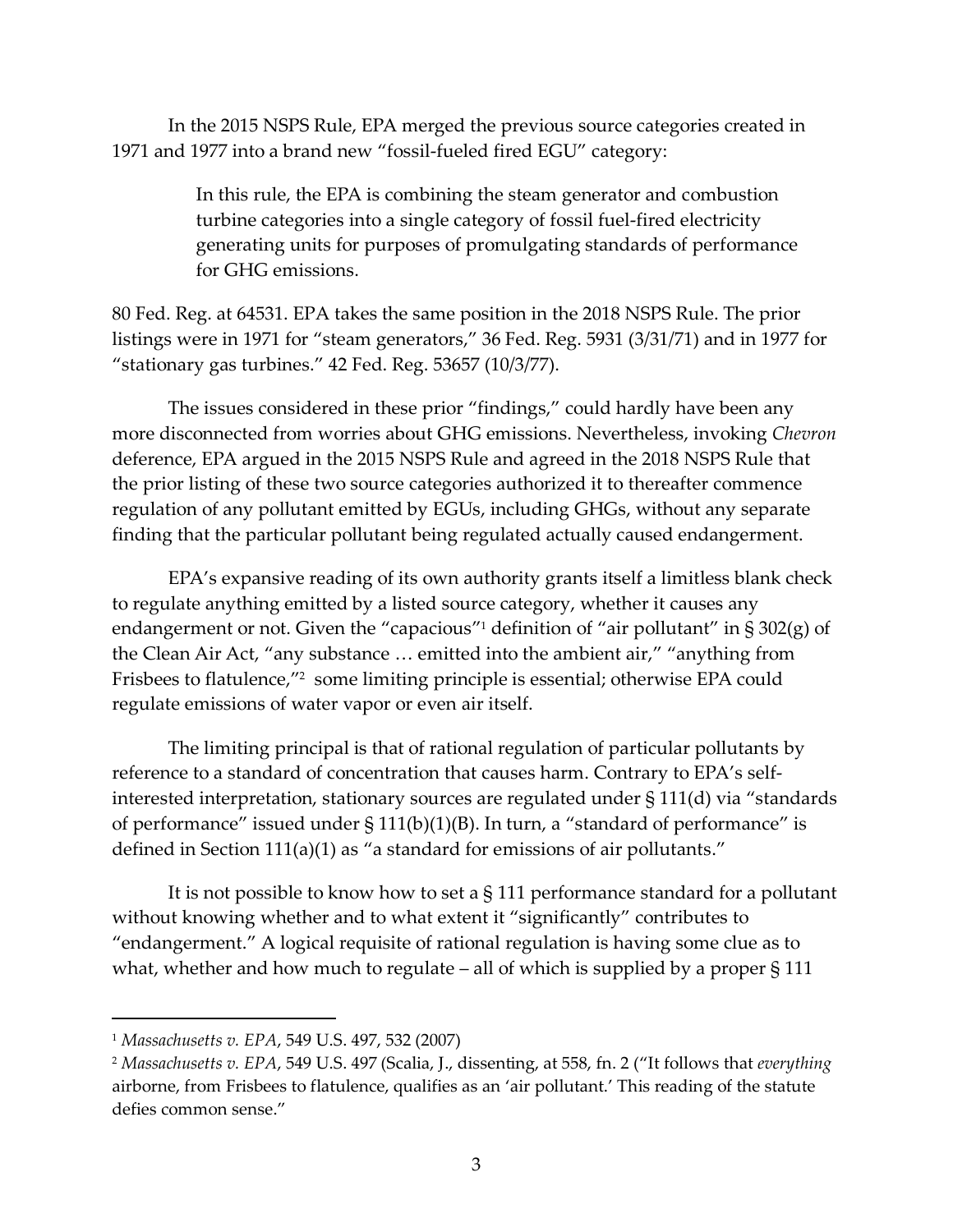endangerment finding for a particular pollutant, and none of which is supplied by the mere listing of the source category.

The breadth of EPA's claimed authority is striking. In both the 2015 NSPS Rule and the 2018 NSPS Rule, EPA contends that the Section 111 endangerment findings for the 1971 and 1977 source categories cover the merged category of EGUs, and further covers any pollutants emitted by the merged category even if they were previously unregulated. "First, because the EPA is not listing a new source category in this rule, the EPA is not required to make a new endangerment finding with regard to affected EGUs in order to establish standards of performance for the CO2 emissions from those sources." 80 Fed. Reg. at 64530. "[T]he statute is clear that the endangerment finding is made with respect to the source category; section  $111(b)(1)(A)$  does not provide that an endangerment finding is made as to specific pollutants." *Id*. at 64531. To bridge the distinctions between the prior categories and the new category, EPA adopted the regulatory equivalent of a Trinitarian doctrine – "steam generators," "stationary gas turbines" and "fossil fuel-fired EGUs" are three in one and one in three – a triune source category. While a supernatural fusion of entities may be permissible for matters of faith, it is not permissible for matters of law.

Finally, neither the one-liner "finding" in 1971 for "steam boilers" nor the 1977 finding for stationary gas turbines applied to GHGs. Nor did either remotely comply with the requirements of the Data Quality Act. Pub.L. 106-554. OMB defines a "Highly-Influential Scientific Assessment" ("HISA") as follows:

> III. 1. Applicability: This section applies to influential scientific information that the agency or the Administrator determines to be a scientific assessment that:

(i) Could have a potential impact of more than \$500 million in any year, or

(ii) Is novel, controversial, or precedent-setting or has significant interagency interest.

70 Fed. Reg. 2664, 2675:3 (1/14/05). If the prior 1971 and 1977 "findings" on which EPA now relies are deemed sufficient for purposes of § 111(b), then relying upon them for the ACE and the 2018 NSPS Rule certainly meets the threshold of having an economic impact greater than \$500 million, or of being novel, controversial or precedent-setting or having significant interagency interest, any of which clearly triggers application of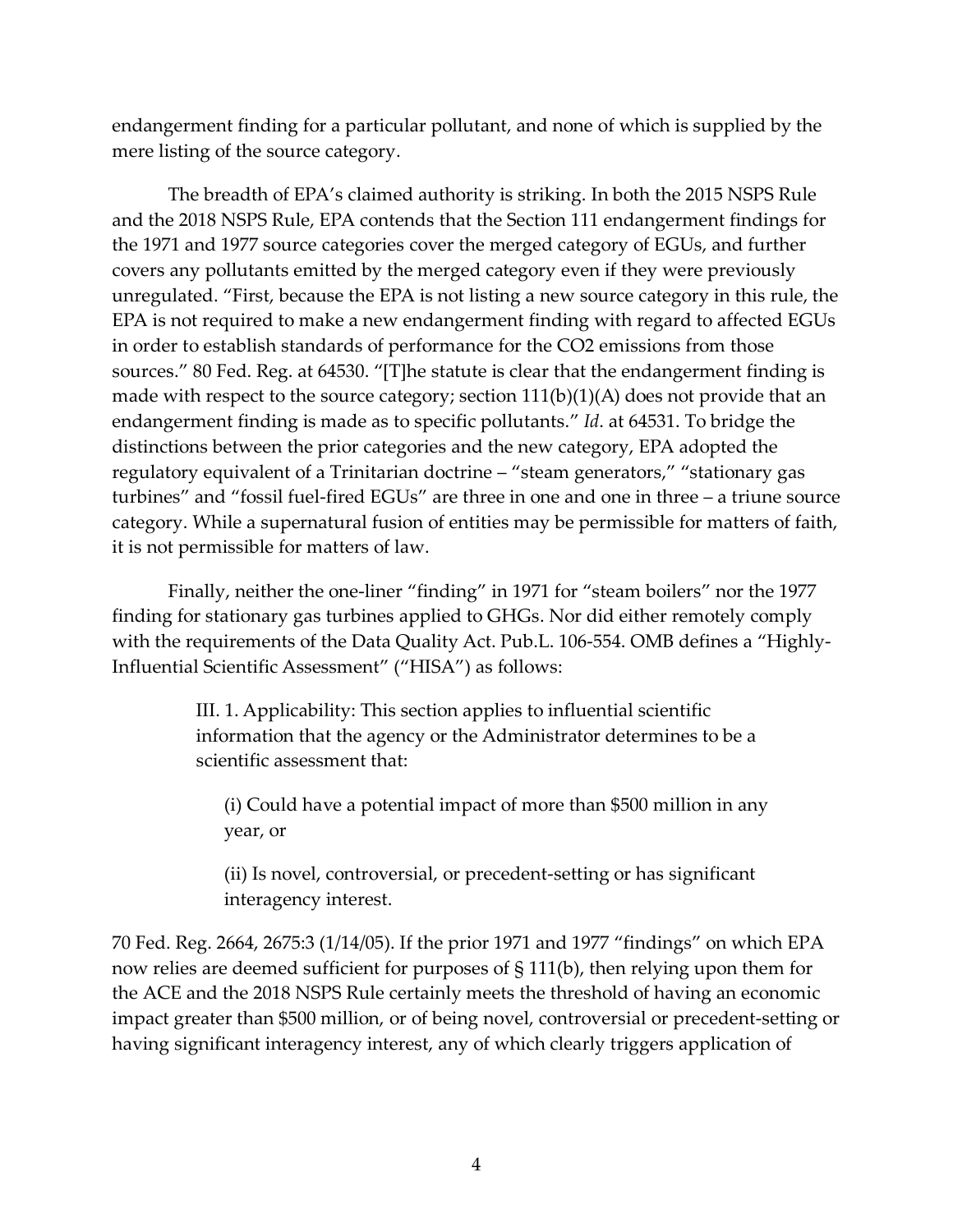HISA requirements.<sup>3</sup> Of course, the prior "findings" do not apply to GHGs, and cannot possibly meet HISA requirements. Therefore, EPA cannot enact the 2018 NSPS Rule relying on these aged and scientifically irrelevant findings that say nothing whatsoever about GHGs or global warming.

## <span id="page-7-1"></span><span id="page-7-0"></span>**B. EPA** CANNOT RELY ON THE 2009 ENDANGERMENT FINDING FOR **MO B I LE SO U R CE S**

EPA's second line of defense in the 2015 and 2018 NSPS Rules was that it could adopt the 2009 Endangerment Finding for mobile sources (the "2009 EF") for all purposes necessary under § 111. This argument is without merit.

First, the fact that Congress saw fit to enact a separate and distinct endangerment finding requirement for § 111 is compelling proof that EPA cannot willy-nilly adopt endangerment findings made for different purposes under a separate title of the Act. If Congress had intended for a single endangerment finding under one title to support regulation under every title and regulatory program of the Act, it would have said so, and would not have bothered to adopt separate endangerment finding provisions in § 111, § 202(a), § 211(c)(1) and § 231(a)(2)(A). Stationary sources are fundamentally different from automobiles, and Congress' expressly distinct treatment of the two cannot be lawfully ignored by importing the 2009 EF for mobile sources into stationary source regulation.

EPA itself has recognized that a § 111 endangerment finding must meet a higher threshold than a § 202 finding. Under § 111, the source category must "cause or contribute *significantly"* to air pollution that endangers human health and welfare. EPA made this point itself in the 2009 EF, emphasizing how little endangerment was required by § 202(a) as compared to the elevated threshold of § 111:

> Moreover, the statutory language in CAA section 202(a) does not contain a modifier on its use of the term contribute. Unlike other CAA provisions,

[https://www.epa.gov/sites/production/files/2018-](https://www.epa.gov/sites/production/files/2018-08/documents/utilities_ria_proposed_ace_2018-08.pdf) 08/documents/utilities ria proposed ace 2018-08.pdf.

<sup>&</sup>lt;sup>3</sup> The ACE Rule Regulatory Impact Analysis measures costs relative to a base case which assumes the CPP were in effect. Even so, compliance costs exceed \$500 million in the vast majority of scenarios. *See* Regulatory Impact Analysis for ACE Rule, pp. ES-6, 1-16, 3-18, Tables 1-4, and 3-11. Table 3-12 shows Annualized Compliance Costs, Relative to No CPP Scenario exceed \$500 million annually in 8 out of 12 scenarios. *See*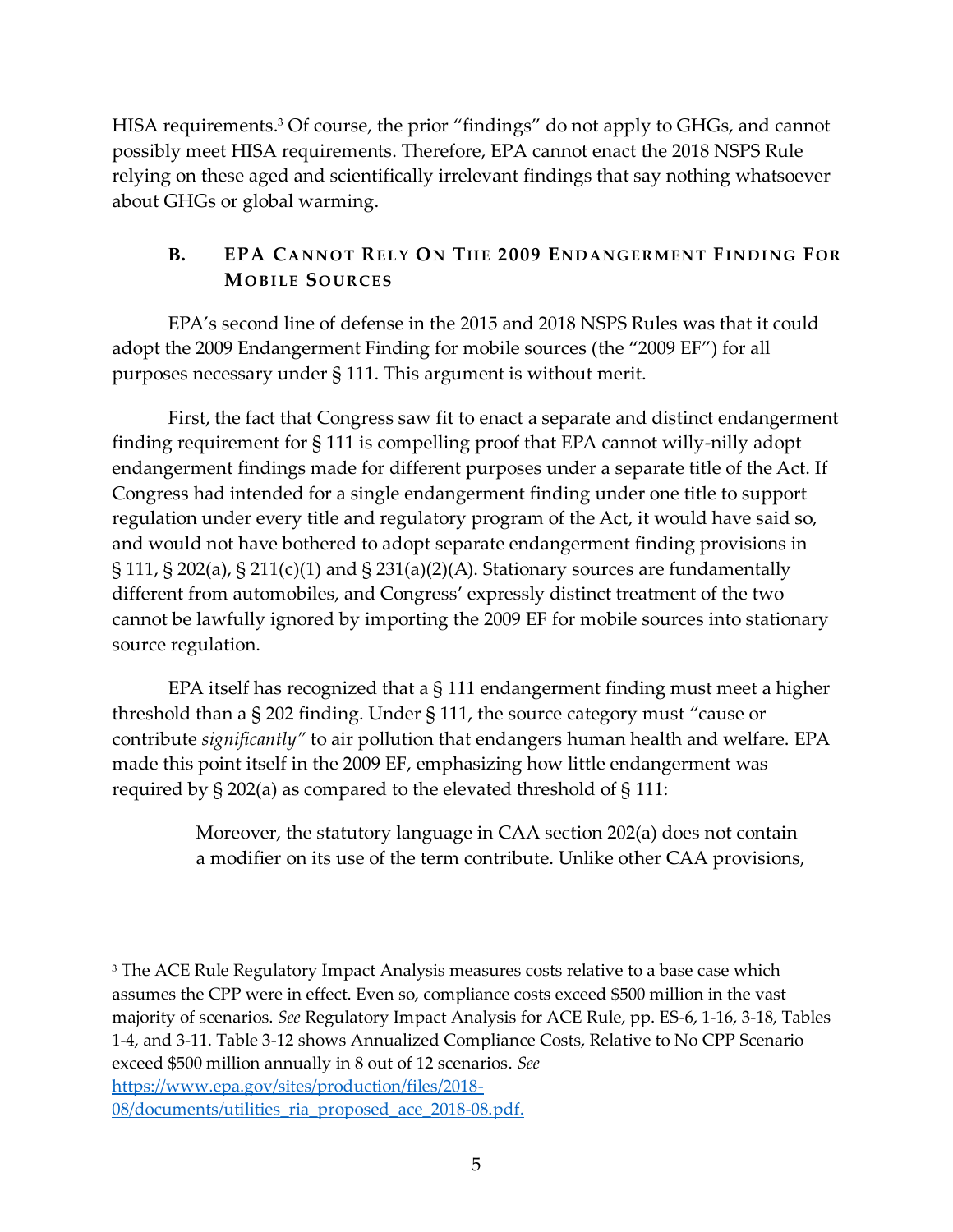it does not require ''significant'' contribution. *See*, e.g., CAA sections 111(b); 213(a)(2), (4).

74 Fed., Reg. 66506:1. EPA cannot pretend in the 2015 and 2018 NSPS Rules that there is no difference between the endangerment finding provisions of § 111 and § 202 after having urged those distinctions itself to defend the § 202 finding.

## <span id="page-8-1"></span><span id="page-8-0"></span>**C. TH E 2009 EN DAN G E RM E N T FI ND IN G DI D NO T C OM P L Y WI TH THE REQUIREMENTS FOR HIGHLY INFLUENTIAL SCIENTIFIC AS S E S S M E N TS.**

EPA cannot rely on the 2009 EF in the 2018 NSPS Rule, the 2015 NSPS Rule, the CPP or the ACE Rule because the 2009 EF failed to comply with HISA requirements.

The 2009 EF relies on its accompanying the Technical Support Document ("TSD"). The 2009 EF and TSD were found by the EPA Inspector General to constitute a Highly Influential Scientific Assessment: "We interpreted OMB's guidance to indicate that the TSD was a highly influential scientific assessment." 4

The Inspector General then found that EPA did not meet the applicable requirements for HISAs in several respects:

We interpreted OMB's guidance to indicate that the TSD was a highly influential scientific assessment. **EPA's peer review did not meet all OMB requirements for such documents.** EPA had the TSD reviewed by a panel of 12 federal climate change scientists. However, **the panel's findings and EPA's disposition of the findings were not made available to the public as would be required for reviews of highly influential scientific assessments**. Also, this panel **did not fully meet the independence requirements** for reviews of highly influential scientific assessments because one of the panelists was an EPA employee. Further, in developing its endangerment finding, we found that OAR did not:

• Include language in its proposed action, final action, or internal memoranda that identified whether the Agency used influential scientific information or highly influential scientific assessments to support the

<sup>4</sup> See [https://www.epa.gov/office-inspector-general/report-procedural-review-epas-greenhouse](https://www.epa.gov/office-inspector-general/report-procedural-review-epas-greenhouse-gases-endangerment-finding-data)[gases-endangerment-finding-data,](https://www.epa.gov/office-inspector-general/report-procedural-review-epas-greenhouse-gases-endangerment-finding-data) last visited February 19, 2018, p. 13.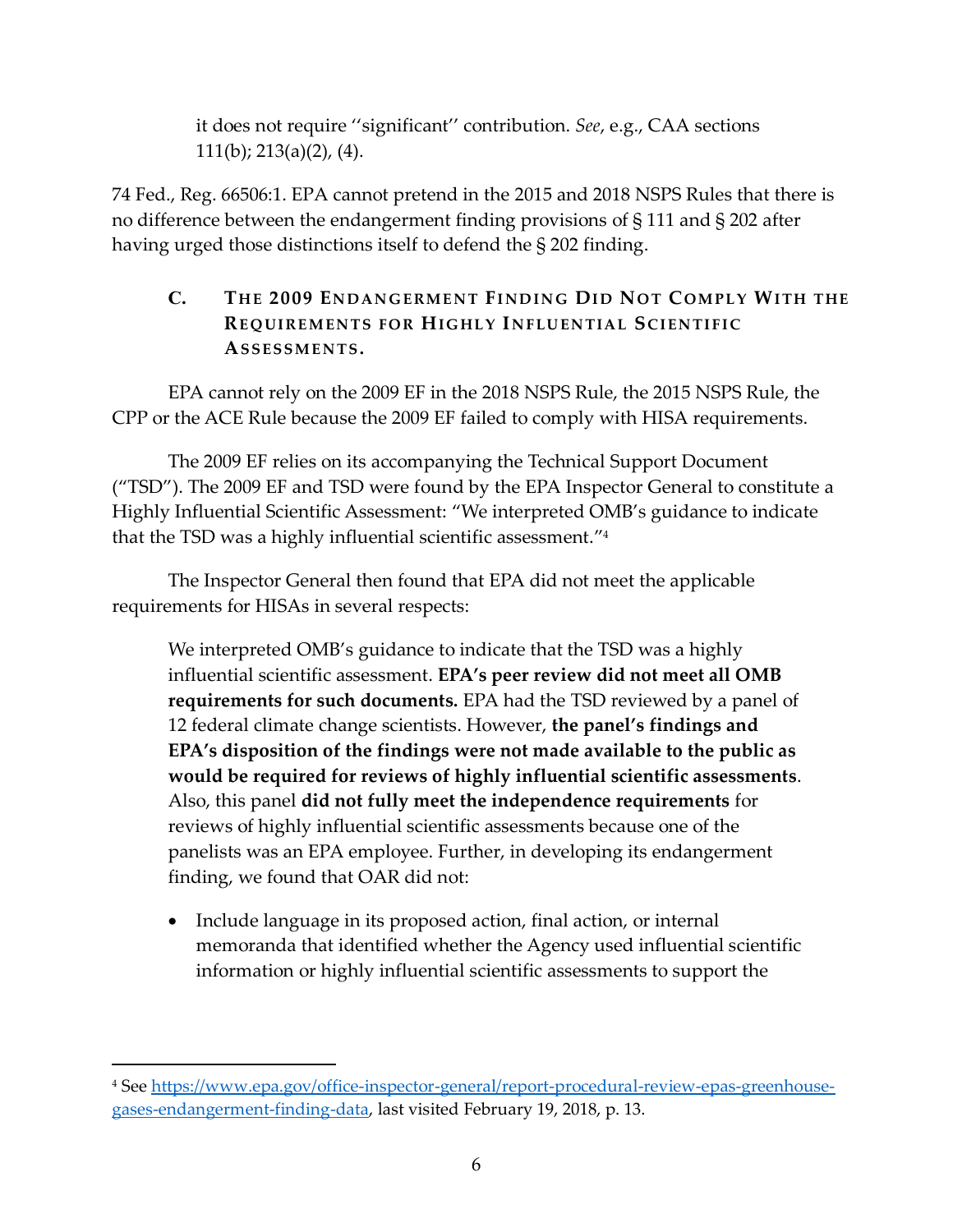action. OAR also did not certify that the supporting technical information was peer reviewed in accordance with EPA's peer review policy.

• Prepare a complete analytic blueprint outlining its approach for reviewing the technical data needed to support its action as recommended by the Agency's action development process. OAR also did not follow some of the procedural guidelines in EPA's action development process

*Id.* (Emphasis added). The failure of the 2009 EF to meet HISA requirements is plain and obvious, and occurred in many dimensions.

In response to the Inspector General's report, the EPA claimed that HISA requirements did not apply to the TSD because "they did not consider the TSD a scientific assessment." *Id*. They claimed instead that the TSD "consisted only of science that was previously peer reviewed," and that "the Administrator primarily relied upon assessments conducted by other organizations rather than the TSD, which summarizes the findings and conclusions of these other assessments." *Id*.

EPA took this position with the Inspector General to avoid the fatal consequences to the 2009 EF that would have ensued if it were subject to HISA requirements that it obviously did not meet. Yet this was the exact opposite of the position EPA took in denying petitions for reconsideration of the 2009 EF and in the concurrent D.C. Circuit litigation over the 2009 EF.

When EPA denied the Petitions for Reconsideration of the 2009 EF it said:

**It is useful to describe the process EPA followed in exercising its scientific judgment in making the Endangerment Finding.** *EPA did not passively and uncritically accept a scientific judgment and finding of endangerment supplied to it by outsiders.* Instead, EPA evaluated all of the scientific information before it, determined the current state of the science on greenhouse gases, the extent to which they cause climate change, how climate change can impact public health and public welfare, and the degree of scientific consensus on this science. EPA applied this science to the legal criteria for determining endangerment, i.e., whether greenhouses gases cause, or contribute to, air pollution that may reasonably be anticipated to endanger public health or welfare. *… EPA properly and carefully exercised its own judgment in all matters related to the Endangerment Finding.*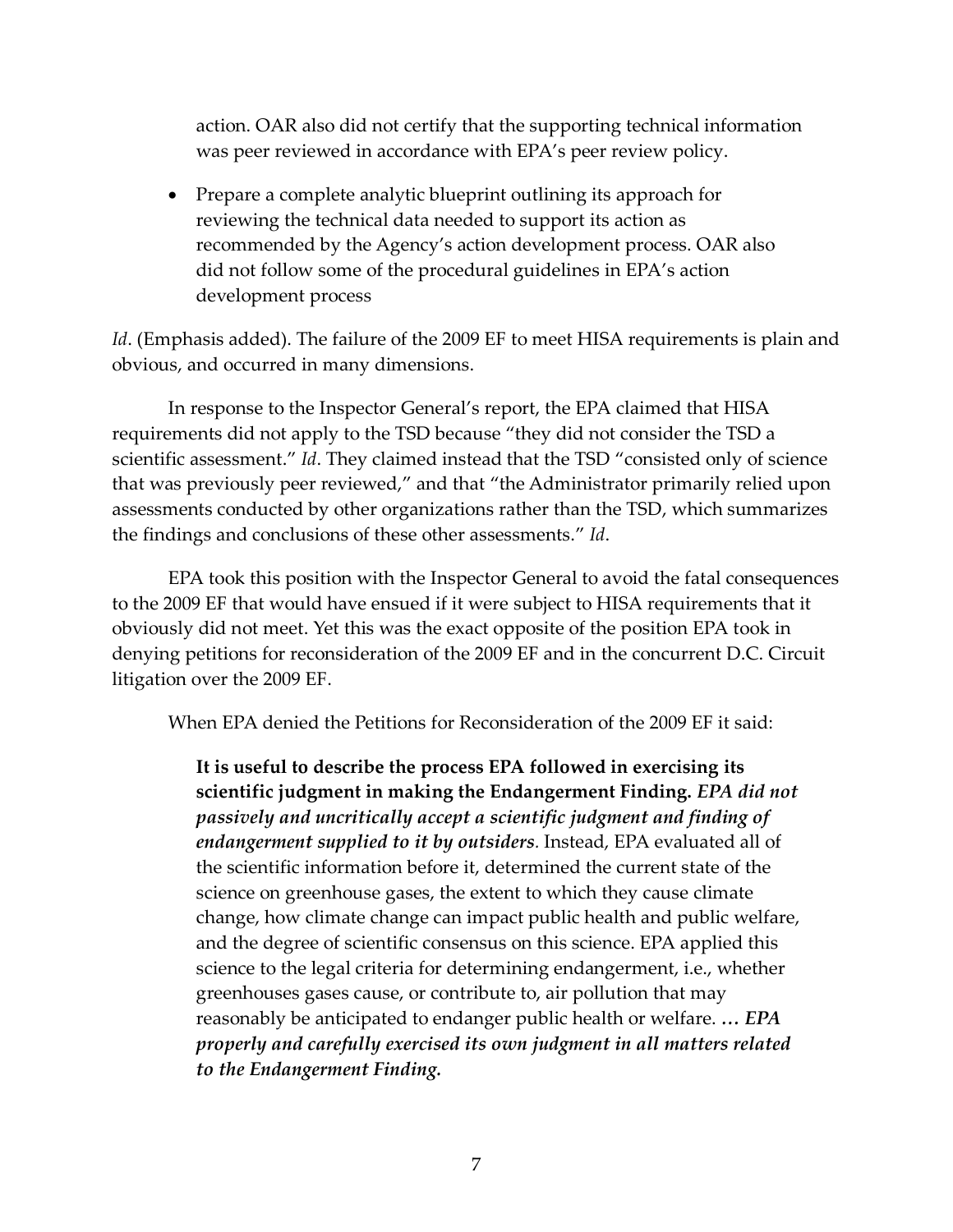*Denial of Petitions for Reconsideration*, 75 Fed. Reg. 49,556, 49,581 (Aug. 13, 2010) (emphasis added).

The question of whether the Administrator had exercised independent judgment was presented in *Coalition for Responsible Regulation v. EPA*, 684 F.3d 102 (D.C. Cir. 2012). The Petitioners argued that the 2009 EF was invalid because the Administrator had simply adopted the reports of the IPCC without exercising her independent judgment as required by § 202. *See* Non-State Petitioners' Opening Br. at 33 ("The Administrator Made No Independent Judgment"); 42-43 ("Section 202(a) unequivocally requires the Administrator to make an endangerment determination. In this case the Administrator did not do so, … but instead pointed to preexisting 'assessment literature' that supported the conclusions she had already reached.") In response to the Petitioners' argument, EPA claimed to the D.C. Circuit, as it did in denying the petitions for reconsideration, that the Administrator *had* exercised independent judgment: "Although the scientific assessments reviewed by EPA provided the principal source materials for the Endangerment Finding, the Administrator exercised her own judgment in making that Finding." EPA Brief at 37.

The D.C. Circuit resolved the independent judgment question in EPA's favor: "Moreover, it appears from the record that EPA used the assessment reports not as substitutes for its own judgment but as evidence upon which it relied to make that judgment." *Coalition for Responsible Regulation* v. EPA, 684 F.3d. 102, 120 (D.C. Cir. 2012) *aff'd in part, and rev'd in part sub. nom. Utilities Air Regulatory Group v. EPA*, 134 S.Ct. 2427 (2014).

Since the D.C. Circuit held that EPA *had* exercised independent judgment in adopting the 2009 EF, the inconsistency of EPA's positions on the question is resolved, and the applicability of HISA requirements is beyond question. <sup>5</sup> Equally inescapable is EPA's failure to meet those requirements.

EPA cannot ground the 2015 NSPS Rule, the 2018 NSPS Rule, the CPP or the ACE Rule on the 2009 EF because of its extensive and thoroughly documented failure to comply with HISA requirements.

<sup>&</sup>lt;sup>5</sup> The D.C. Circuit did not consider whether the 2009 EF was a Highly Influential Scientific Assessment, having rejected a motion to bring that issue before the Court.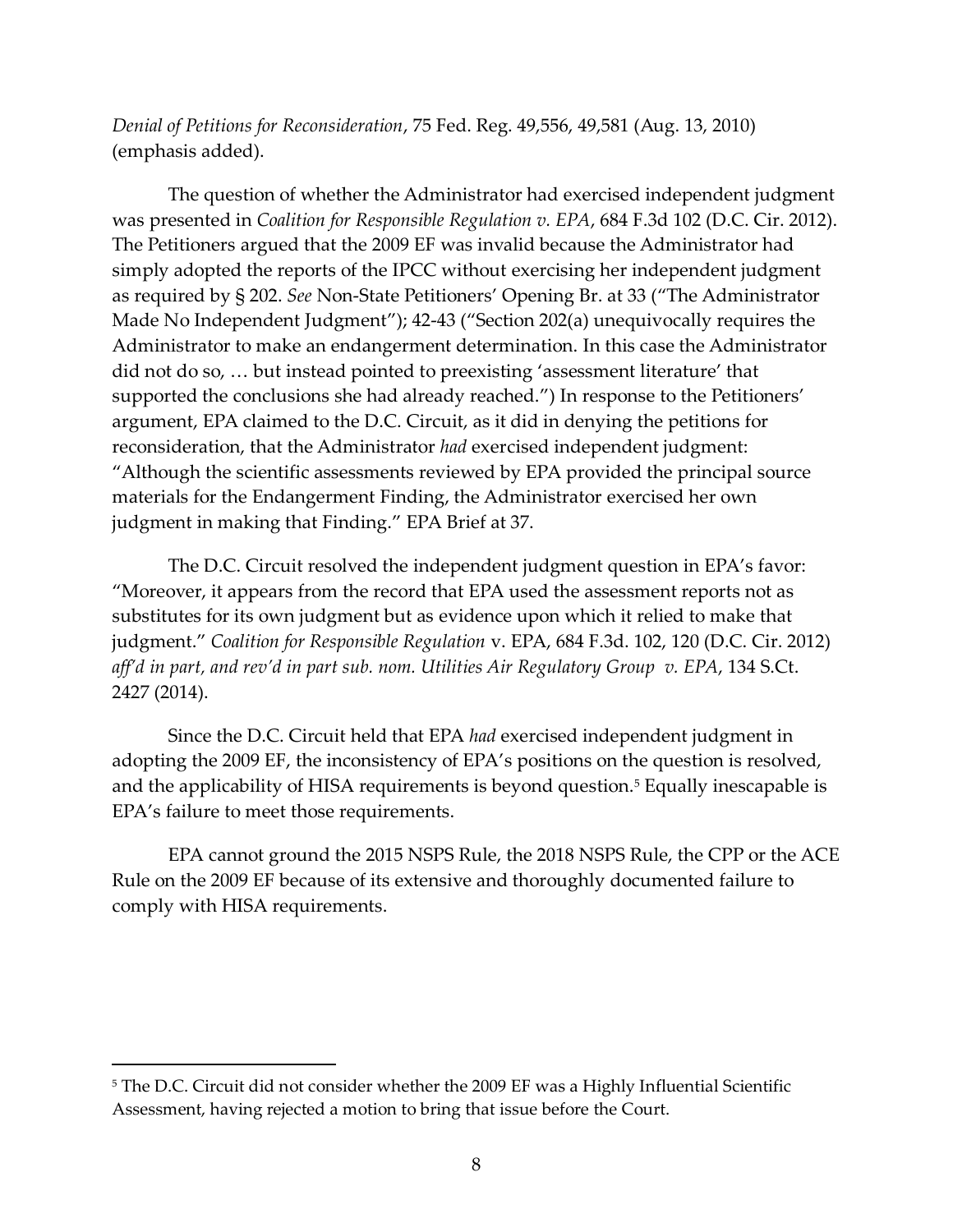#### <span id="page-11-3"></span><span id="page-11-0"></span>**D. TH E 2015 NSPS RU LE'S PU R P O R TED NE W ENDA NG E R M EN T**  FINDING IS NOT **HISA-COMPLIANT**.

EPA's last line of defense in the 2015 and 2018 NSPS Rules is to say that if a new § 111 endangerment finding were required, it was then and there making one, relying on the 2009 EF and subsequently issued assessment literature identified in the 2015 NSPS Rule. 80 Fed.Reg. at 64530:3. The 2018 NSPS Rule and the ACE Rule, as outlined above, will obviously trigger the data quality requirements for highly influential scientific assessments through their reliance on this "finding." EPA's arm-waving at the assessment literature in the 2015 NSPS Rule does not even remotely comply with HISA requirements. Therefore, EPA cannot rely on the purported endangerment finding in the 2015 NSPS Rule for either the 2018 NSPS Rule, the CPP or the ACE Rule. The only lawful way to regulate GHG emissions under § 111 is to prepare a proper, HISAcompliant § 111 positive endangerment finding. Until that has been completed, and a lawfully conducted and scientifically robust positive finding returned, the 2015 and 2018 NSPS Rules should be withdrawn and not replaced with any regulation at all.

#### <span id="page-11-1"></span>**III.** THE 2009 ENDANGERMENT FINDING SHOULD BE RECONSIDERED.

In this section we present evidence that the 2009 EF has been invalidated on its merits, which is an additional category of reasons the 2015 NSPS Rule should simply be withdrawn and not replaced with the 2018 NSPS Rule.

#### <span id="page-11-4"></span>**A. TH E VA LI DI TY O F TH E 2009 EF IS RE L EV AN T TO TH I S RU LE.**

<span id="page-11-2"></span>As legal authority for the ACE Rule, EPA explicitly relies on the endangerment finding in the 2015 NSPS Rule, stating as follows:

> <span id="page-11-5"></span>That CAA section 111(b) rulemaking [the 2015 NSPS endangerment finding] remains on the books, although EPA is currently considering revising it. Accordingly, it continues to provide the requisite predicate for applicability of CAA section 111(d). Any comments on the issues discussed in this subsection would be more appropriately addressed to the docket on EPA's intended forthcoming proposal with regard to the new source rule.

83 Fed. Reg. 44,751-44,752. The "issues discussed in this subsection" were EPA's legal authority to regulate Greenhouse Gas ('GHG") emissions from Electric Generating Units ("EGUs"), which rests in part on the Section 111(b) endangerment finding for GHGs in the 2015 NSPS Rule. Thus, in the ACE Rule, EPA deflected to this docket any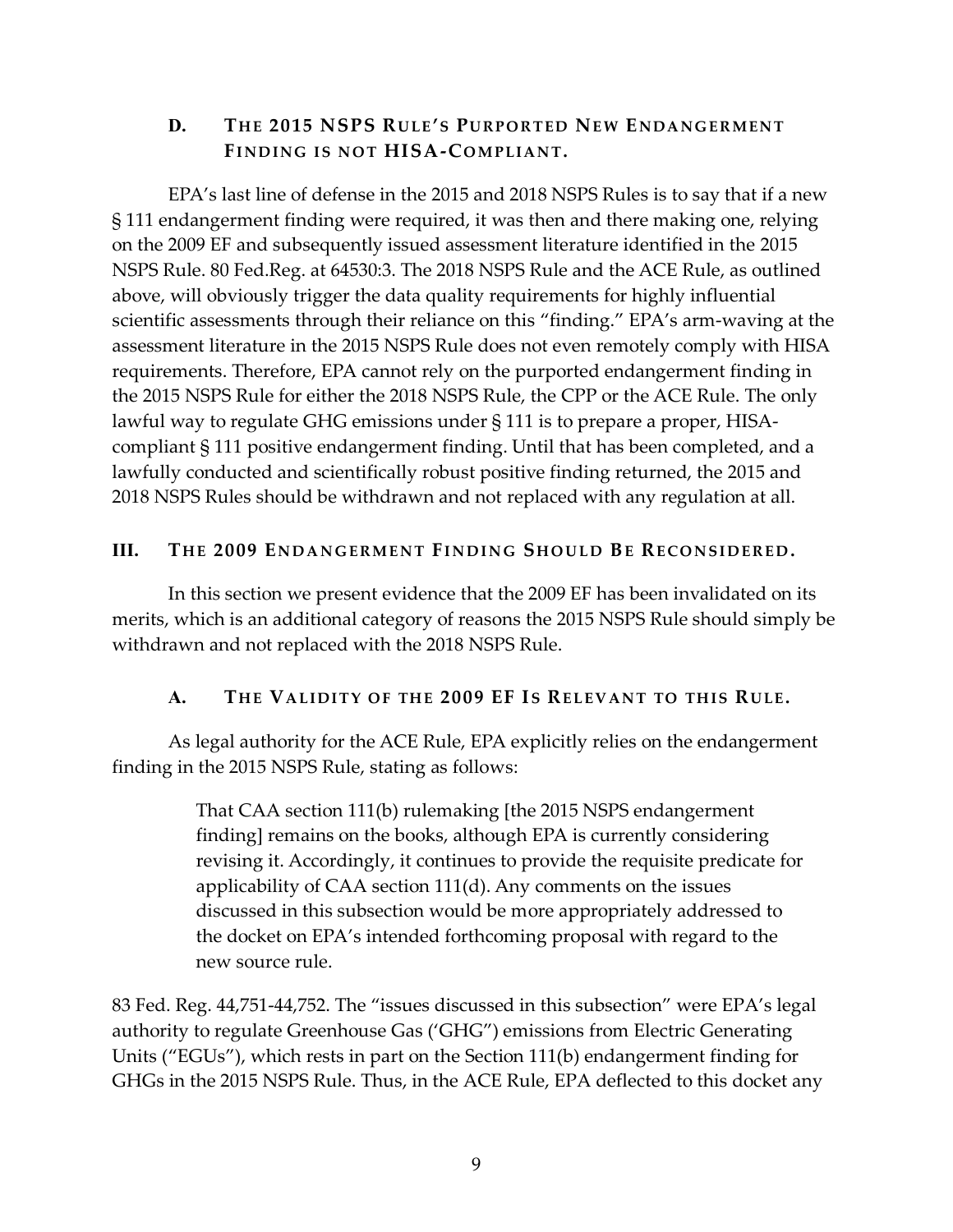comment on its legal authority to regulate GHG emissions from EGUs, which necessarily includes the sufficiency of the endangerment finding in the 2015 NSPS Rule.

In the 2018 NSPS Rule, EPA again relied on the endangerment finding in the 2015 NSPS Rule, and in footnote 25 invited comment as follows:

> 25 The EPA is proposing to retain the statutory interpretations and record determinations described in this paragraph [the 2015 NSPS endangerment finding]. Nonetheless, the EPA is aware that various stakeholders have in the past made arguments opposing our views on these points, and the Agency sees value to allowing them to comment on these views in this rulemaking. Accordingly, the Agency will consider comments on the correctness of the EPA's interpretations and determinations and whether there are alternative interpretations that may be permissible, either as a general matter or specifically as applied to GHG emissions. For example, the Agency will consider comments on the issue of whether it is correct to interpret the "endangerment finding" as a finding that is only made once for each source category at the time that the EPA lists the source category or whether the EPA must make a new endangerment finding each time the Agency regulates an additional pollutant by an already-listed source category. Further, the EPA will consider comments on the issue of whether GHG emissions are different in salient respects from traditional emissions such that it would be appropriate to conduct a new "endangerment finding" with respect to GHG emissions from a previously listed source category. In addition, the EPA solicits comment on *whether the Agency does have a rational basis for regulating CO2 emissions from new coal-fired electric utility steam generating units and whether it would have a rational basis for declining to do so at this time*, in light of, *among other things*, the following: (i) ongoing and projected power sector trends that have reduced CO2 emissions from the power sector, EIA, *Annual Energy Outlook 2018 with projections to 2050*  (February 6, 2018), at 102, available at

> *https://www.eia.gov/outlooks/aeo/pdf/AEO2018.pdf*, due to reduced coal-fired generation, as the EPA discusses in the proposed Affordable Clean Energy rule, 83 FR 44746, 44750-51 (August 31, 2018); and (ii) as noted above, no more than a few new coal-fired EGUs can be expected to be built, which raises questions about whether new coal-fired EGUs contribute significantly to atmospheric CO2 levels.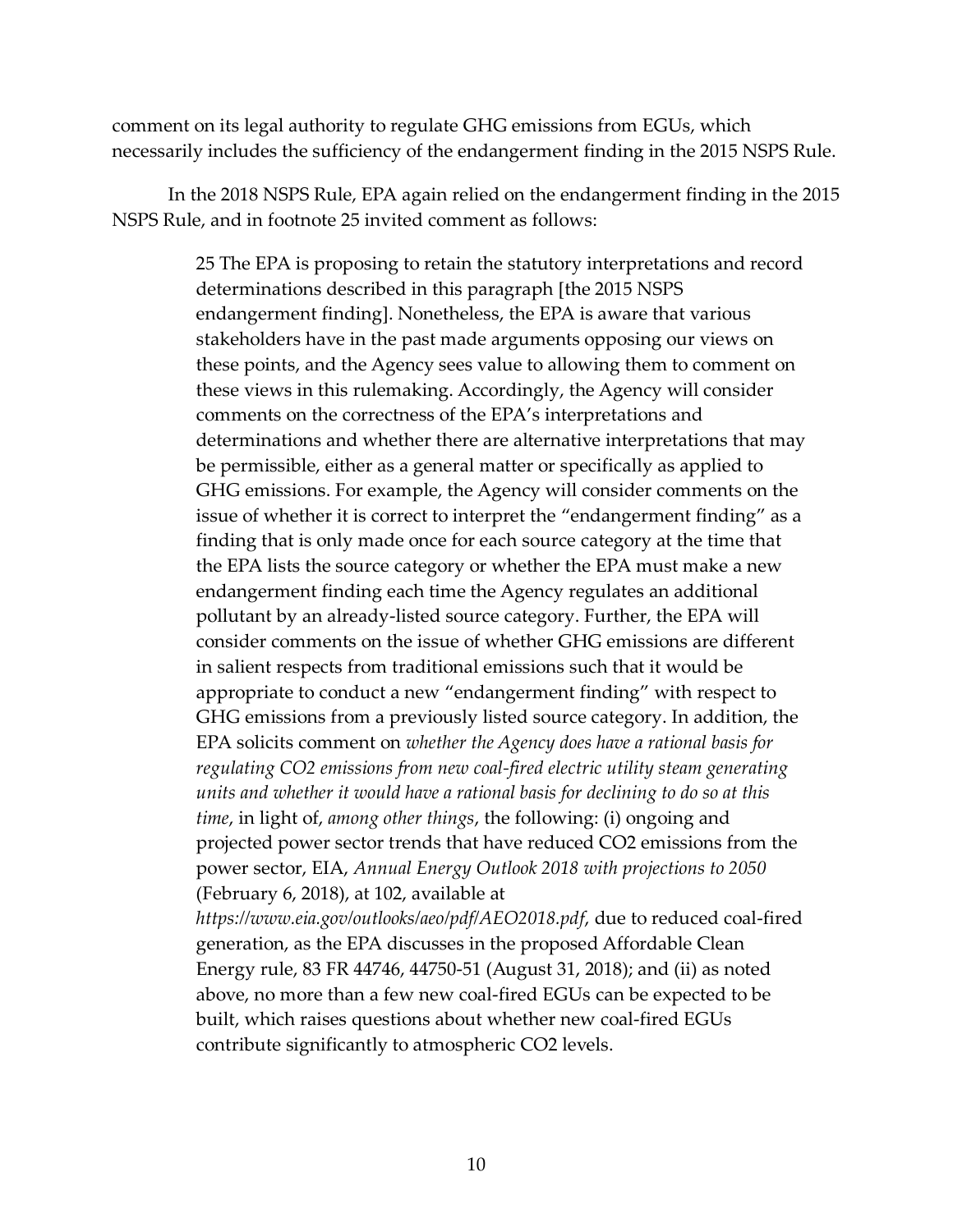(Emphasis added). Despite the cryptic and byzantine complexity of this language, it nevertheless obviously invites "comment on *these views* in this rulemaking," with "*these views*" being the statement in the sentence to which the footnote is attached that "EPA added that even if it were required to make an endangerment finding for those emissions in order to regulate them, the same facts that provided the rational basis would qualify as an endangerment finding." Thus, the footnote explicitly invites comments on whether the agency has a rational basis to regulate or not regulate GHG emissions from EGUs.

Yet in a press conference announcing the 2018 NSPS Rule, EPA's then-Assistant Administrator for Air and Radiation, Mandy Gunasekara, suggested comment would not be taken on endangerment finding issue:

> "**Reporter**: The proposal specifically asks for comment on the endangerment finding and whether it actually applies to coal-fired power plants under this category. It says it might not necessarily apply to new sources.

**Wheeler**: I'll have Mandy answer that.

**Mandy Gunasekara**, assistant administrator for EPA's Office of Air and Radiation: The proposal doesn't take comment on the endangerment finding, it takes comment on the threshold issue of contribution. And under Section 1 of the Clean Air Act [inaudible], that comes to a contribution factor that is requisite in terms of triggering [inaudible]. So under Title 1 of the Clean Air Act, there is [a] significance requirement, and we are asking about that particular issue.

This attempt to limit the scope of comment by means of an answer to a question at a press conference should be rejected. Fundamental principles of notice and comment rulemaking require that the scope of comment be determined by the text of the published proposed rule and not by statements at a press conference.

#### <span id="page-13-1"></span><span id="page-13-0"></span>**B. SCI E N CE ARGU M E N TS FO R WI THD RA W ING TH E 2015 A ND 2018 NSPS RU LE S.**

In this section we present science-based evidence that the 2009 EF has been invalidated on its merits, which is an additional category of reasons that the 2015 and 2018 NSPS Rules should be withdrawn.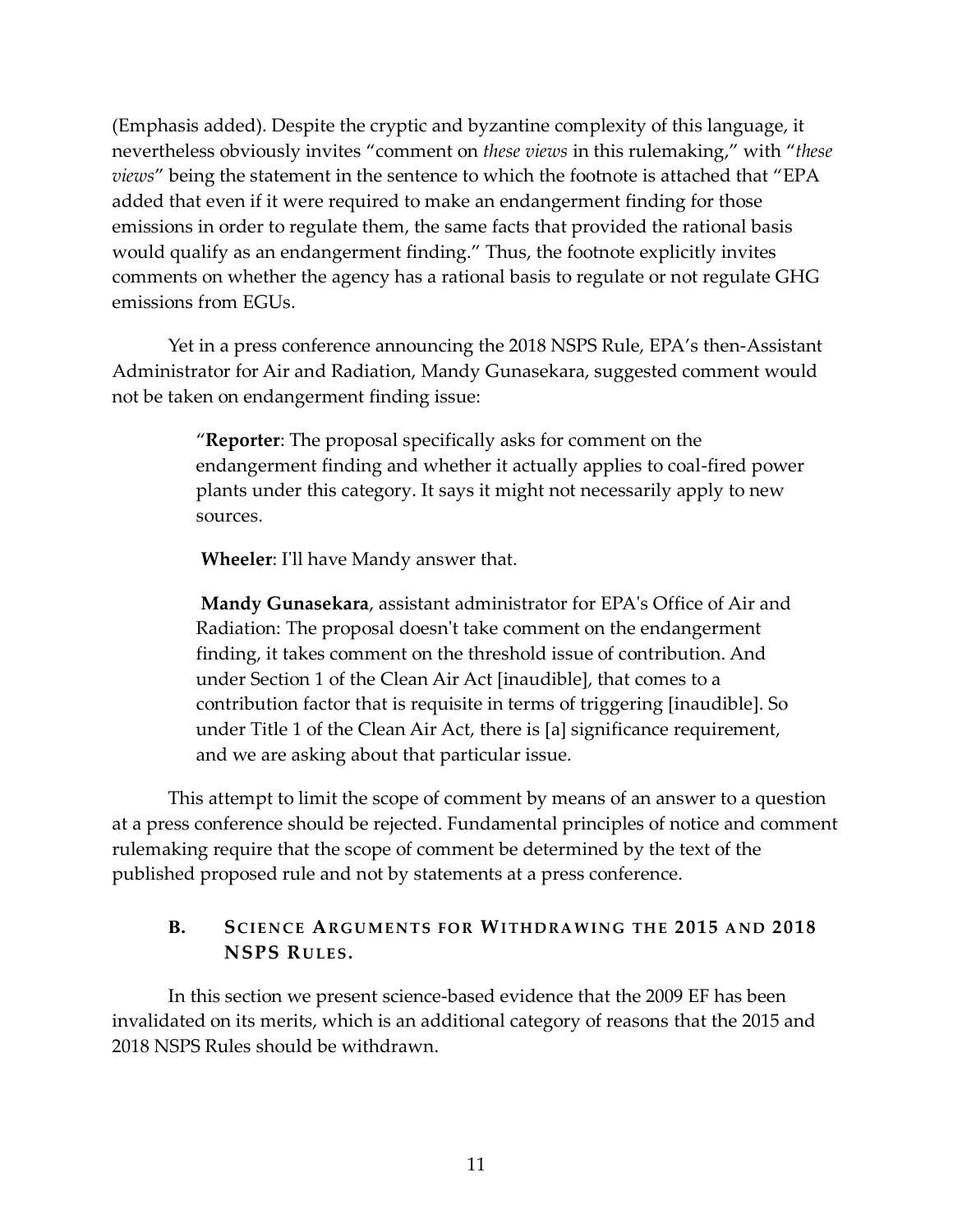#### <span id="page-14-1"></span>**1. THE 2009 ENDANGERMENT FINDING SHOULD BE RECONSIDERED BECAUSE THE THREE LINES OF EVIDENCE ON WHICH IT IS BASED HAVE BEEN INVALIDATED.**

<span id="page-14-0"></span>EPA's Endangerment Finding appears at 74 C.F.R., page 66,495, *et seq*. At page 66,518 EPA sets forth the three "lines of evidence" upon which it says it has attributed "observed climate change" to "anthropogenic activities," thus providing the basis for the Finding that human GHG emissions endanger human health and welfare:

> The attribution of observed climate change to anthropogenic activities is based on multiple lines of evidence. The **first line of evidence** arises from our basic physical understanding of the effects of changing concentrations of greenhouse gases, natural factors, and other human impacts on the climate system. The **second line of evidence** arises from indirect, historical estimates of past climate changes that the changes in global surface temperature over the last several decades are unusual. The **third line of evidence** arises from the use of computer-based climate models to simulate the likely patterns of response of the climate system to different forcing mechanisms (both natural and anthropogenic).

(Emphasis added).

More information about the nature of each of the three "lines of evidence" can be gleaned from EPA's further elaboration in the Endangerment Finding itself and the associated Technical Support Document.

By the first "line of evidence," ("our basic physical understanding of the effects of changing concentrations of greenhouse gases, natural factors, and other human impacts on the climate system"), EPA is referring to its "greenhouse gas fingerprint" or "tropical hot spot" ("Hot Spot") theory, which is that in the tropics, the upper troposphere is warming faster than the lower troposphere and the lower is warming faster than the surface, all due to rising atmospheric greenhouse gas concentrations blocking heat transfer into outer space. By this mechanism, increasing greenhouse gas concentration is assumed to increase surface temperatures.

The second "line of evidence" ("indirect, historical estimates of past climate changes that suggest that the changes in global surface temperature over the last several decades are unusual") refers to EPA's claim that global average surface temperatures have been rising in a dangerous fashion over the last fifty years or so.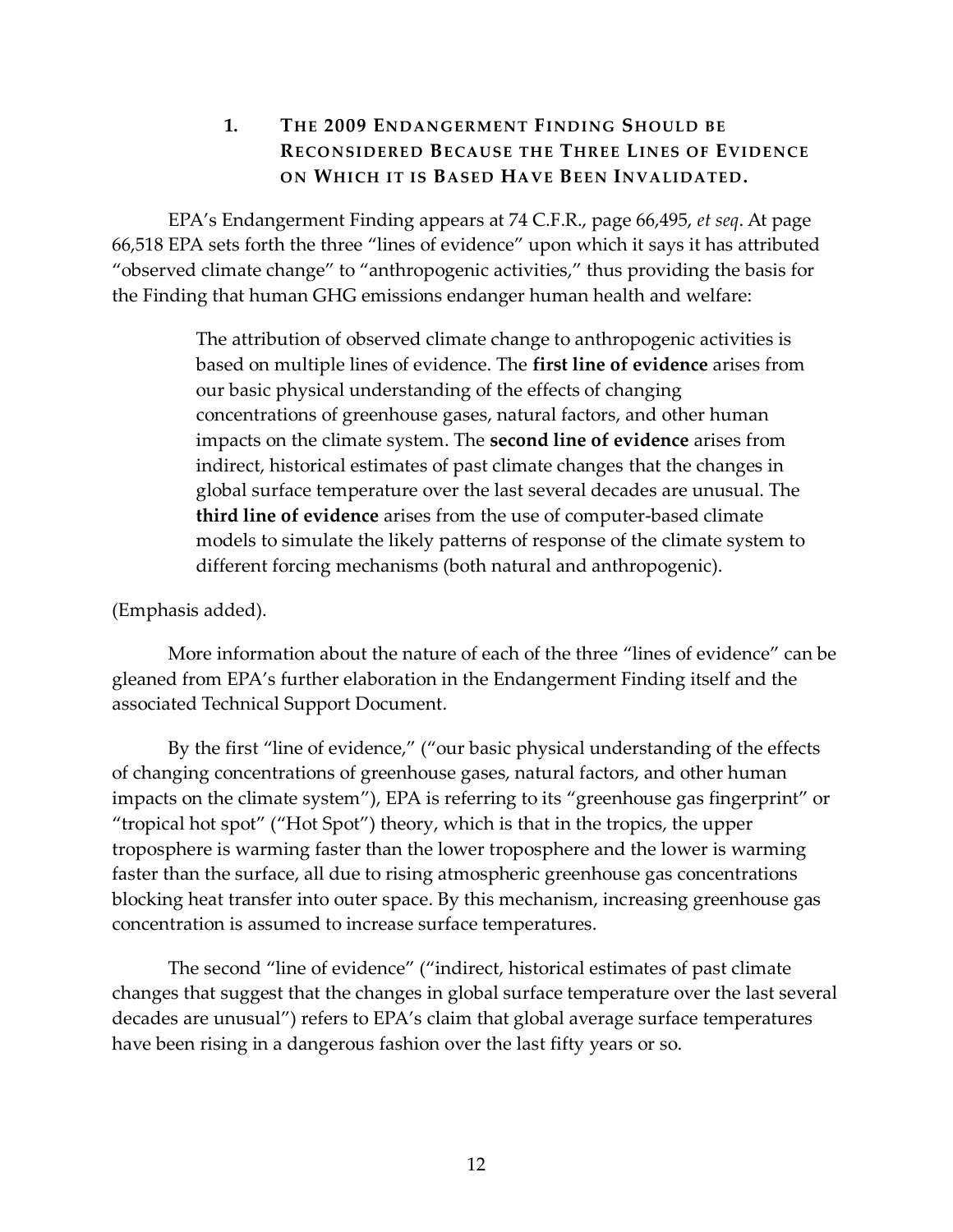The third "line of evidence" ("use of computer-based climate models to simulate the likely patterns of response of the climate system to different forcing mechanisms (both natural and anthropogenic)") consists of EPA's reliance on climate models (not actually "evidence") that assume that greenhouse gases are a key determinant of climate change. EPA uses climate models for two purposes: to "attribute" warming to human GHG emissions, and to set regulatory policy for such emissions based on their modeled impact on global temperatures.

As shown below, recent research has shown that EPA's first line of evidence, the claimed basic physical understanding of the climate system, is invalidated by empirical data showing that a core premise and prediction of that understanding – the existence of a characteristic "Hot Spot" in the tropical upper troposphere – simply does not exist in nature.

It has been contended by some that invalidation of the Hot Spot has no particular significance because it was not expressly identified in EPA's enumeration of the three lines of evidence. This is incorrect because even though the Hot Spot was not specifically identified as one of the three lines of evidence, there can be no question that it is a critical and necessary component of the "physical understanding" of climate that EPA claims as the foundational line of evidence supporting the Endangerment Finding.<sup>6</sup>

EPA itself previously acknowledged in the TSD for the 2009 EF that if the Hot Spot were missing it would be "an important inconsistency." TSD p. 50.

The Climate Change Science Program, Synthesis and Assessment Product 1.1, on which EPA placed primary reliance, likewise conceded that if the Hot Spot were missing it would be a "*potentially serious inconsistency*." *See* S.A.P. § 1.1, p. 11. [https://downloads.globalchange.gov/sap/sap1-1/sap1-1-final-all.pdf.](https://downloads.globalchange.gov/sap/sap1-1/sap1-1-final-all.pdf)

The research discussed below proves that a fatal inconsistency between a key theory and observations has in fact been demonstrated.

<sup>6</sup> The dependence of the physical understanding of the climate line of evidence on the validity of the Hot Spot, as documented in the assessment literature, is set forth in detail in CHECC's original Petition for Reconsideration of the 2009 EF, at pp. 10-13. See [https://thsresearch.files.wordpress.com/2017/04/ef-epa-petitionforreconsiderationof-ef-final-](https://thsresearch.files.wordpress.com/2017/04/ef-epa-petitionforreconsiderationof-ef-final-1.pdf)

[<sup>1.</sup>pdf,](https://thsresearch.files.wordpress.com/2017/04/ef-epa-petitionforreconsiderationof-ef-final-1.pdf) which is incorporated herein by reference.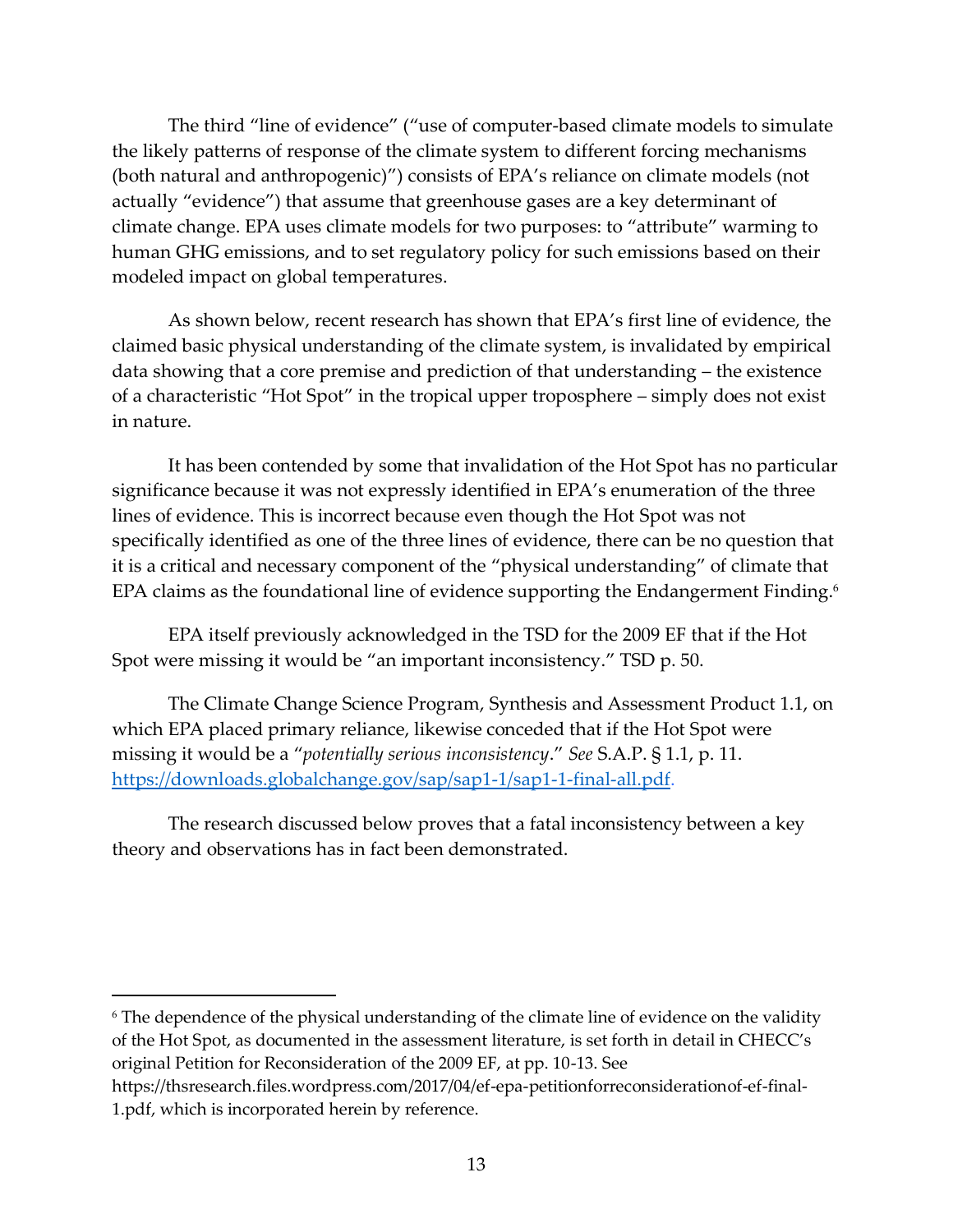## <span id="page-16-1"></span>**2. NEW RESEARCH FINDINGS MAKE IT ALL BUT CERTAIN THAT CO<sup>2</sup> IS NOT A POLLUTANT BUT RATHER A BENEFICIAL GAS THAT SHOULD NOT BE REGULATED.**

<span id="page-16-0"></span>On January 20, 2017, CHECC submitted a Petition to EPA, (See: [https://thsresearch.files.wordpress.com/2017/04/ef-epa-petitionforreconsiderationof-ef](https://thsresearch.files.wordpress.com/2017/04/ef-epa-petitionforreconsiderationof-ef-final-1.pdf)[final-1.pdf\)](https://thsresearch.files.wordpress.com/2017/04/ef-epa-petitionforreconsiderationof-ef-final-1.pdf) requesting that it revisit and revoke the Endangerment Finding because that Finding had been scientifically invalidated. The Petition provided new information that demonstrated that the Endangerment Finding was nothing more than a scientific hypothesis that had been disproved by the best empirical evidence from the real world.

The Endangerment Finding is the fundamental foundation on which all greenhouse gas policy and regulation rest, including the Clean Power Plan, and now the ACE Rule and NSPS Proposals. The Endangerment Finding purported to "find" that human-generated greenhouse gases, including carbon dioxide, constitute a "danger" to human health and welfare because of their effect in warming the atmosphere. However, the Endangerment Finding has been invalidated, and with it the foundation for regulation. As a result, there exists *no* scientific basis for any of greenhouse gasrestricting policies or regulations.

The CHECC Petition to EPA was based in part on the September 21, 2016 Research Report by Dr. James P. Wallace III, Dr. John R. Christy and Dr. Joseph S. D'Aleo (Honorary). That Report demonstrated by clear scientific proof the invalidation of each of the three lines of evidence on which EPA relied in the Endangerment Finding to attribute global warming to human emissions of greenhouse gases. The Research Report can be found at:

> [https://thsresearch.files.wordpress.com/2016/09/ef-cpp-sc-2016-data-ths](https://thsresearch.files.wordpress.com/2016/09/ef-cpp-sc-2016-data-ths-paper-ex-sum-090516v2.pdf)[paper-ex-sum-090516v2.pdf.](https://thsresearch.files.wordpress.com/2016/09/ef-cpp-sc-2016-data-ths-paper-ex-sum-090516v2.pdf)

This Research Report was peer-reviewed by seven eminent and highly qualified scientists, engineers and economists, all of whom agreed with its conclusion. Those conclusions are definitive and unequivocal. As stated in the Research Report itself, *"[T]his analysis failed to find that the steadily rising atmospheric CO<sup>2</sup> concentrations have had a statistically significant impact on any of the 13 critically important temperature time series data analyzed."*

In testimony before Congress on March 29, 2017, Dr. John Christy reiterated the key findings of the Research Report, stating: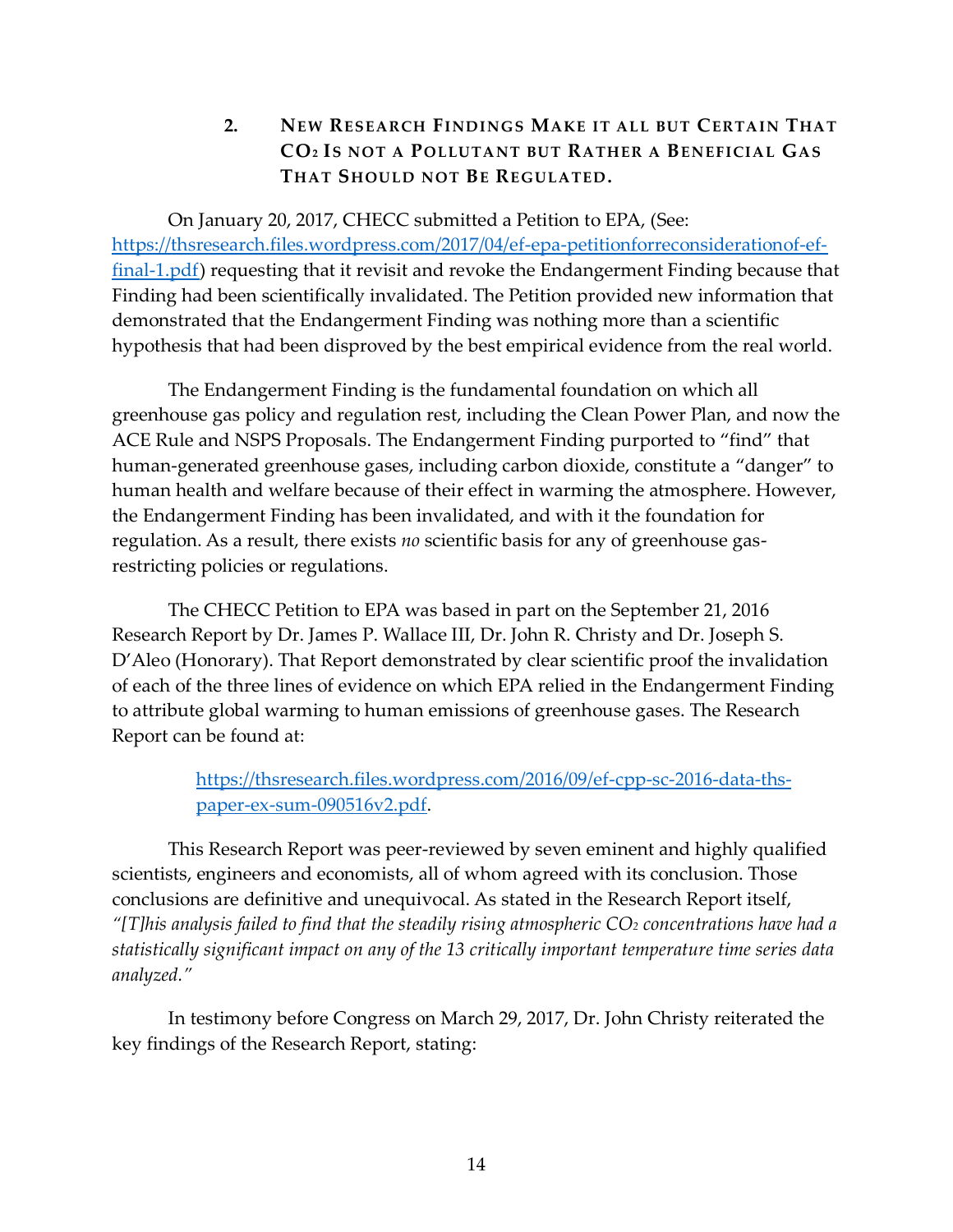*The IPCC climate models performed best versus observations when they did not include extra GHGs [anthropogenic greenhouse gases]. . . . The basic result of this report is that the temperature trend of several datasets since [1959] 1979 can be explained by variations in the components that naturally affect the climate [that is, excluding anthropogenic greenhouse gases] …*

#### (Emphasis added).

Then, on May 8, 2017, CHECC announced that it filed with EPA a Supplement to the Council's January 20, 2017 Petition based on more new information, asking the Agency to reconsider the scientifically invalid Endangerment Finding on which all Obama-era greenhouse gas regulations are based. This Supplement may be found at:

#### [https://thsresearch.files.wordpress.com/2017/05/ef-checc-suppl-pfr-of-ef-](https://thsresearch.files.wordpress.com/2017/05/ef-checc-suppl-pfr-of-ef-050817-final.pdf)[050817-final.pdf.](https://thsresearch.files.wordpress.com/2017/05/ef-checc-suppl-pfr-of-ef-050817-final.pdf)

This first Supplement to the Petition brought to the attention of EPA new developments, since the date of the original Petition, that make the invalidation of the Endangerment Finding even more definitive. First among the new developments is a new extensively peer reviewed April 2017 Research Report, also from Wallace, Christy and D'Aleo (Wallace 2017). Wallace 2017 can be found at:

#### [https://thsresearch.files.wordpress.com/2017/04/ef-data-research-report](https://thsresearch.files.wordpress.com/2017/04/ef-data-research-report-second-editionfinal041717-1.pdf)[second-editionfinal041717-1.pdf.](https://thsresearch.files.wordpress.com/2017/04/ef-data-research-report-second-editionfinal041717-1.pdf)

Wallace 2017 takes a totally different analytical approach (e.g., being far more explicit in its choice of explanatory variables) than Wallace 2016, and more specifically estimates the impacts of the key natural factors, including solar, volcanic and oceanic/ENSO<sup>7</sup> activity, on tropical and global temperatures. It concludes that once these natural factor impacts on temperature data are accounted for, there is no "natural factor adjusted" warming remaining to be attributed to rising atmospheric  $CO<sub>2</sub>$  levels.

That is, these natural factor impacts fully explain the basic variations and trends in all relevant temperature data sets over the last 50 or more years. This research, like Wallace (2016), found that rising atmospheric  $CO<sub>2</sub>$  concentrations did not have a statistically significant impact on any of the (14) temperature data sets that were analyzed**.** Wallace 2017 concludes that, "at this point, **there is no statistically valid proof that past increases in atmospheric CO<sup>2</sup> concentrations have caused what have** 

<sup>7</sup> El Niño Southern Oscillation ("ENSO").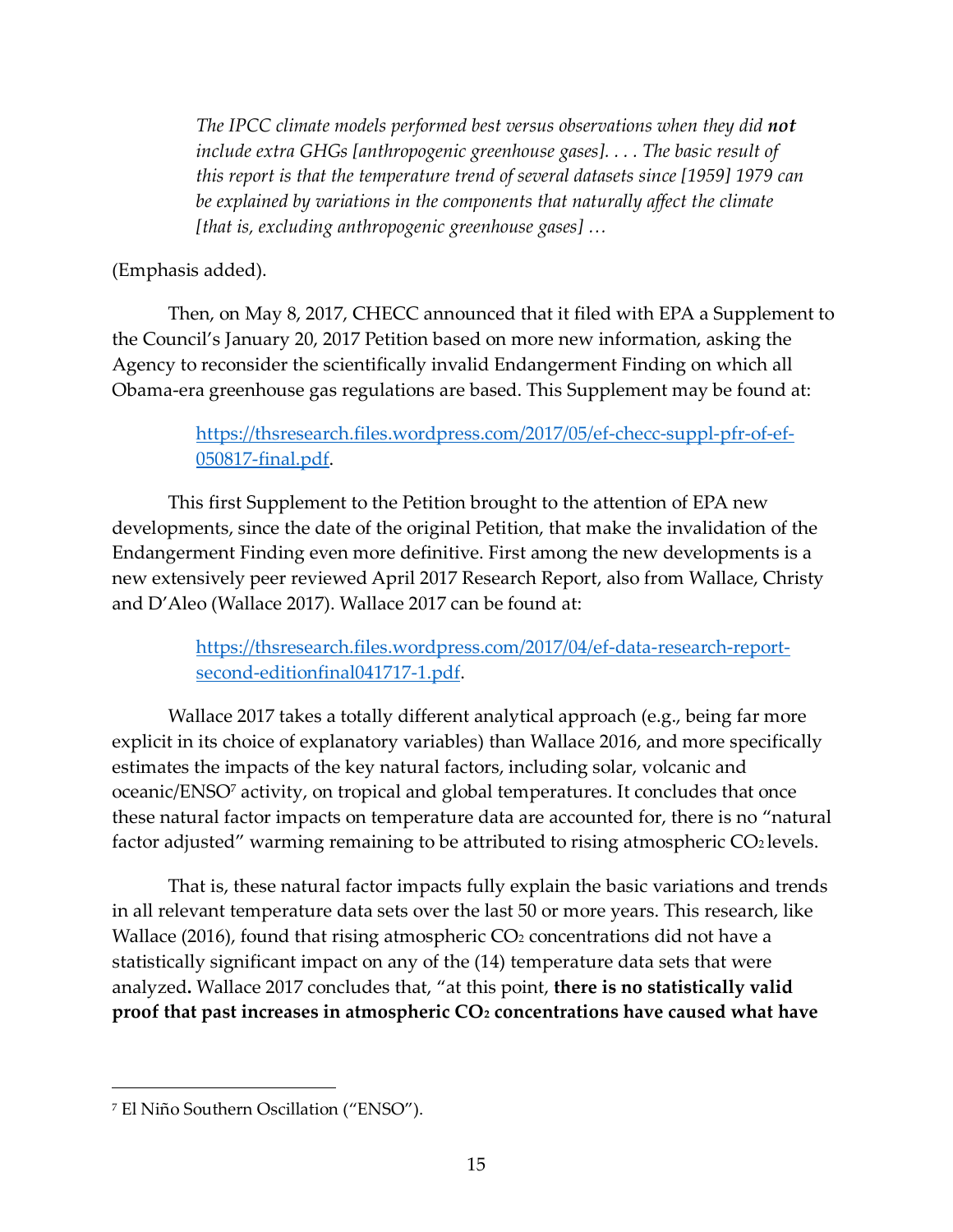**been officially reported as rising, or even record setting, temperatures.**" *Id*. at pp. 4, 71.

The first Supplement to the Petition also points out the improper use of climate models relied upon by EPA in the attribution of warming to human–related  $CO<sub>2</sub>$ emissions. As extensively documented with citations to the assessment literature and the TSD in the first Supplement, the key premise of using climate models in attribution is that such climate models have been properly validated, including proof that the models are likely to provide reliable temperature forecasts of impacts of rising CO<sub>2</sub> emissions. This includes an explicit requirement that the climate modelers be unable to reproduce observed temperature patterns without the additional forcing from anthropogenic GHGs. *See* First Supplement, pp. 3-5.

Wallace (2016) and Wallace (2017) both independently demonstrate that this key premise is false. Both reports show that natural factors alone explain the basic data variation and any warming trend. Conversely, climate models (tuned to fit official Global Average Surface Temperature (GAST) data) show a pattern of warming in the tropical troposphere that simply does not exist in nature–the missing tropical Hot Spot. Thus, the climate models have been invalidated and cannot be relied upon by EPA for attribution analysis in its Endangerment Finding<sup>8</sup>. Therefore, the fundamental principles of science preclude the use of invalidated climate models to attribute warming to human emissions of GHGs, and requires reconsideration of the Endangerment Finding.

The first Supplement to the Petition also puts in the record before EPA information from the March 29, 2017 testimony of John Christy before Congress which also dealt with the missing tropical Hot Spot issue. Dr. Christy's testimony can be found at:

> [https://notalotofpeopleknowthat.files.wordpress.com/2017/11/hhrg-115](https://notalotofpeopleknowthat.files.wordpress.com/2017/11/hhrg-115-sy-wstate-jchristy-20170329.pdf) [sy-wstate-jchristy-20170329.pdf](https://notalotofpeopleknowthat.files.wordpress.com/2017/11/hhrg-115-sy-wstate-jchristy-20170329.pdf)

<sup>&</sup>lt;sup>8</sup> It should be noted here that Wallace 2017, p. 14 states the following: "Unlike some research in this area, this research does not attempt to evaluate the existence of the THS [Tropical Hot Spot] in the real world by using the climate models. This would constitute a well-known error in mathematics and econometrics in that such climate models obviously must include all relevant theories, possibly including some not even known today; many, if not all, of which could impact tropical temperatures. Thus, it is never mathematically proper to attempt to validate any theory {in this case, the THS theory} embedded in a model using the model itself. Each such theory needs to be tested outside of the model construct." In short, EPA's approach to attribution analysis is itself fundamentally flawed.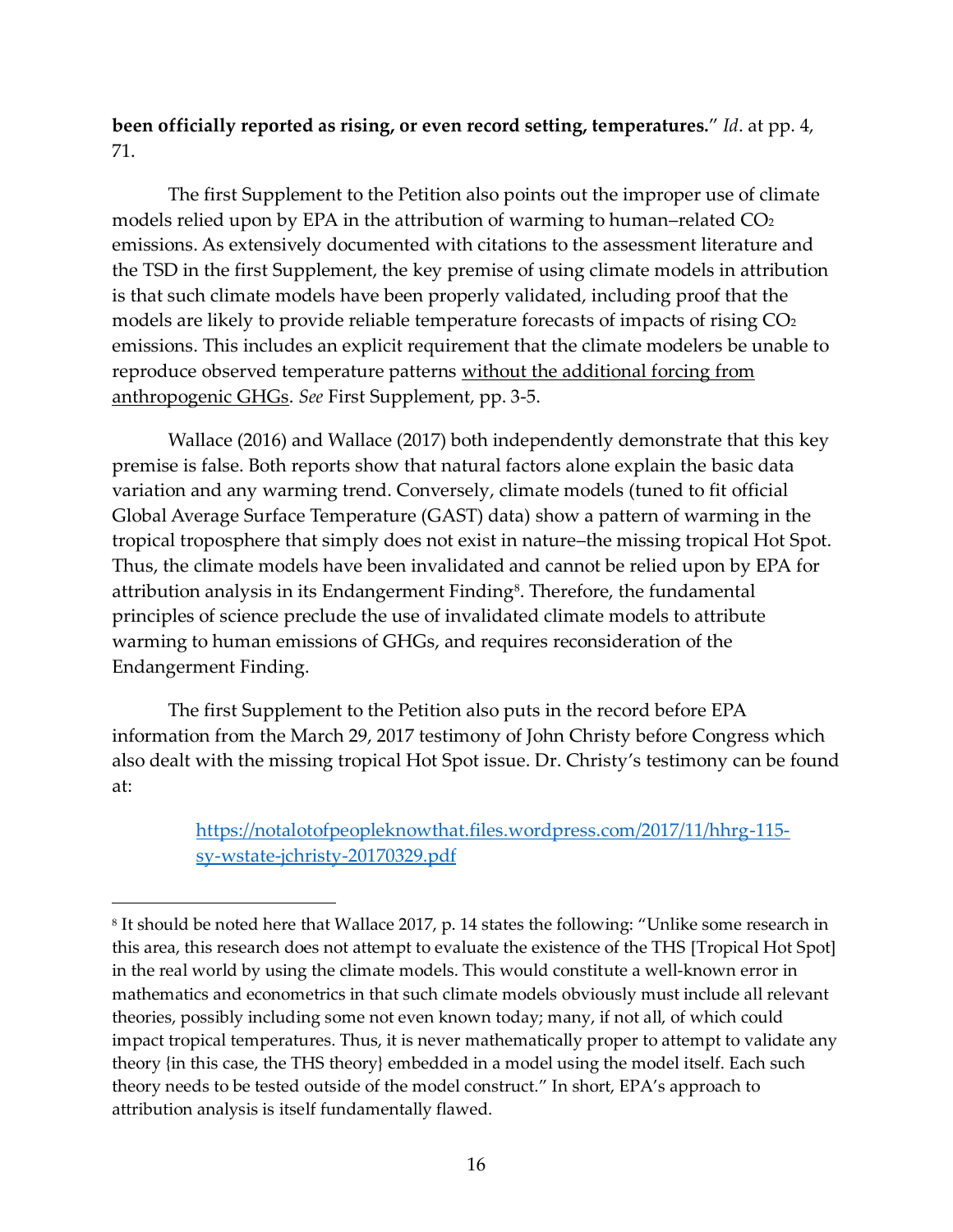Dr. Christy's Congressional testimony showed that the linear trend in the tropical troposphere temperature data depicted by climate models on which EPA relies, differs from the trend of actual observations at the 99% confidence level. *Id*., at pp. 9-10. In other words, when the climate models are tuned to fit what will be shown below to be fabricated GAST data, the magnitude of the THS required is not consistent with real world data. Thus, the models used by EPA to conclude that greenhouse gases pose a "danger" to human health and welfare have again failed a simple "scientific method" test. They have been invalidated.

> <span id="page-19-1"></span><span id="page-19-0"></span>**3. NEW RESEARCH FINDINGS DEMONSTRATE THAT ADJUSTMENTS BY GOVERNMENT AGENCIES TO THE GLOBAL AVERAGE SURFACE TEMPERATURE RECORD RENDER THAT RECORD TOTALLY INCONSISTENT WITH PUBLISHED CREDIBLE TEMPERATURE DATA SETS AND USELESS FOR ANY POLICY ANALYSIS PURPOSE.**

On July 6, 2017, CHECC announced that it had filed with EPA a Second Supplement to the its January 20, 2017 Petition asking the Agency to reconsider the scientifically invalidated Endangerment Finding on which all Obama-era greenhouse gas regulations are based. The Second Supplement to the Petition may be found at: [https://thsresearch.files.wordpress.com/2017/07/ef-gast-data](https://thsresearch.files.wordpress.com/2017/07/ef-gast-data-secondsupplementtopetitionfinal.pdf)[secondsupplementtopetitionfinal.pdf](https://thsresearch.files.wordpress.com/2017/07/ef-gast-data-secondsupplementtopetitionfinal.pdf)

The Second Supplement to the Petition relied on a third new major peerreviewed scientific paper from James Wallace, Joseph D'Aleo and Craig Idso, published in June 2017 (Wallace 2017B). Wallace 2017B can be found at: <https://thsresearch.files.wordpress.com/2017/05/ef-gast-data-research-report-062817.pdf>

Wallace 2017B analyzed the Global Average Surface Temperature ("GAST") data issued by U.S. agencies NASA and NOAA, as well as British group Hadley CRU. In this research report, past changes in the previously reported historical data were quantified. It was found that each new version of GAST had nearly always exhibited a steeper warming linear trend over its entire history. And, this result was nearly always accomplished by each entity systematically removing the previously existing cyclical temperature pattern. This was true for all three entities providing GAST data measurement, NOAA, NASA and Hadley CRU.

The Second Supplement to Petition states: "Adjustments that impart an eversteeper upward trend in the data by removing the natural cyclical temperature patterns present in the data deprive the GAST products from NOAA, NASA and Hadley CRU of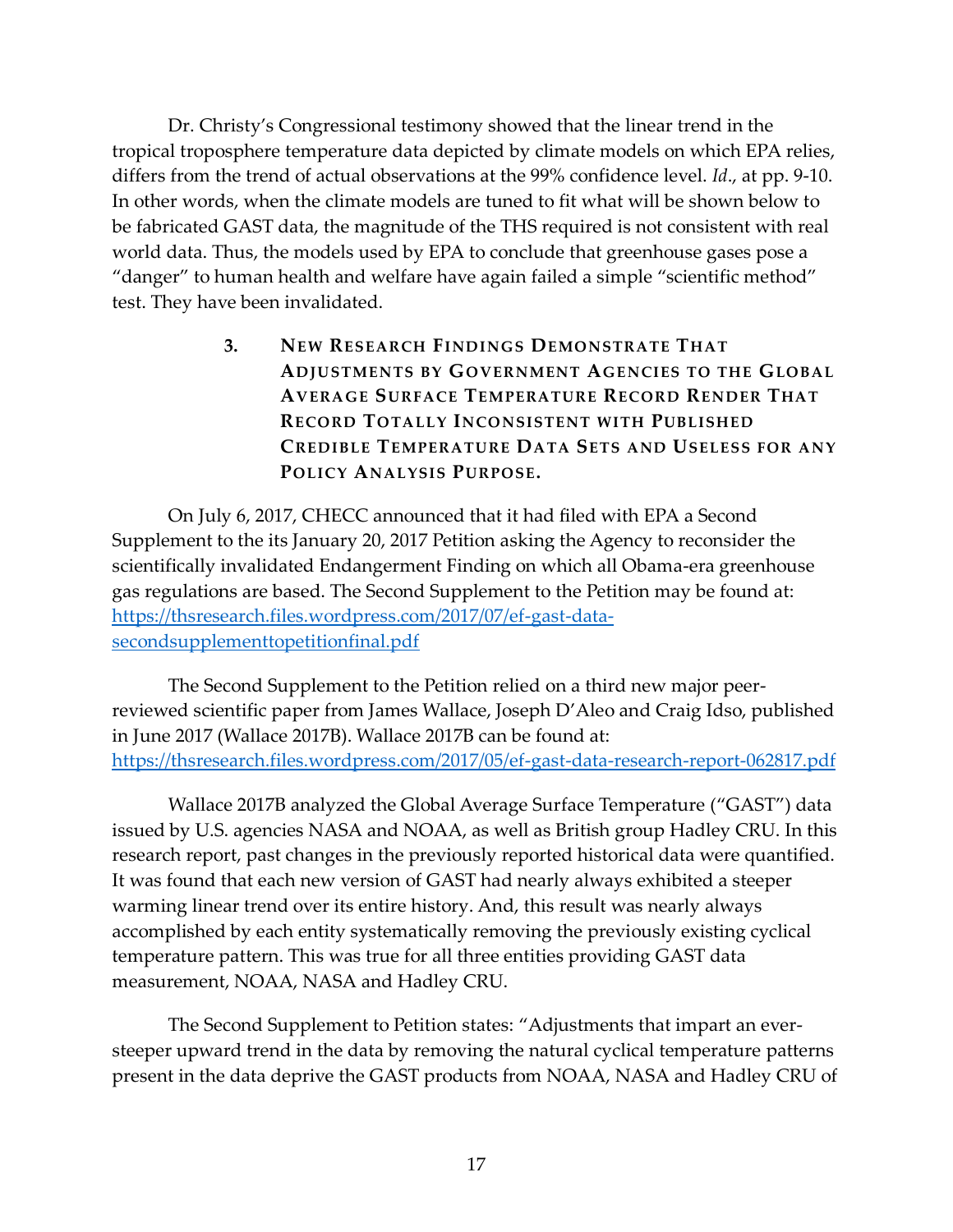the credibility required for climate modeling and therefore, policymaking - particularly when such policies are relied on to drive trillions of dollars in expenditures."

Moreover, the invalidation of the adjusted GAST data knocks yet another essential pillar out from under the lines of evidence that are the claimed foundation of the Endangerment Finding. As the Second Supplement to Petition further states: "It is therefore inescapable that if the official GAST data from NOAA, NASA and Hadley CRU are invalid, then both the 'basic physical understanding' of climate and the climate models will also be invalid." Second Supplement, p. 2.

With the Global Average Surface Temperature data now shown to be a worthless depiction of reality, new research was focused on testing the same hypotheses using the very best global tropospheric temperature data available.

On March 1, 2019, CHECC announced that it had filed with EPA a Sixth Supplement to its January 20, 2017 Petition asking the Agency to reconsider the scientifically invalidated Endangerment Finding on which all Obama-era greenhouse gas regulations are based. Specifically, CHECC and its members submitted a Sixth Supplement to their Petition, based on a May 2018 Research Report by Dr. James P. Wallace III, Dr. Joseph S. D'Aleo (Honorary) and Dr. Craig D. Idso, titled *Comment on "Examination of space-based bulk atmospheric temperatures used in climate research" by Christy et al (2018), Research Report, Third Edition*, May, 2018 (Wallace 2018). This report (Wallace 2018) is available at [EF DATA Comment on Christy et al Paper Final 042818V4](https://thsresearch.files.wordpress.com/2018/03/ef-data-comment-on-christy-et-al-paper-final-042818v4.pdf)  and is incorporated herein by reference.

This recently released peer reviewed and published research report (Wallace 2018) has once again proven that it is all but certain that EPA's basic claim that  $CO<sub>2</sub>$  is a pollutant is totally false.

This research was carried out using as its temperature data the UAH TLT 6.0 atmospheric temperature data gathered via satellite. UAH data has been clearly shown to be the very best data available<sup>9</sup>. Wallace 2018 involved the use of mathematical methods of econometrics specifically designed for structural analysis of time series data. These methods have been demonstrated to be highly credible when applied to data such as the UAH temperature data. $^{10}$ 

<sup>9</sup> See:<https://www.tandfonline.com/doi/full/10.1080/01431161.2018.1444293>

<sup>&</sup>lt;sup>10</sup> See: [https://thsresearch.files.wordpress.com/2017/04/ef-data-research-report-second](https://thsresearch.files.wordpress.com/2017/04/ef-data-research-report-second-editionfinal041717-1.pdf)[editionfinal041717-1.pdf,](https://thsresearch.files.wordpress.com/2017/04/ef-data-research-report-second-editionfinal041717-1.pdf) for structural analysis methodology see Preface, pages 7-12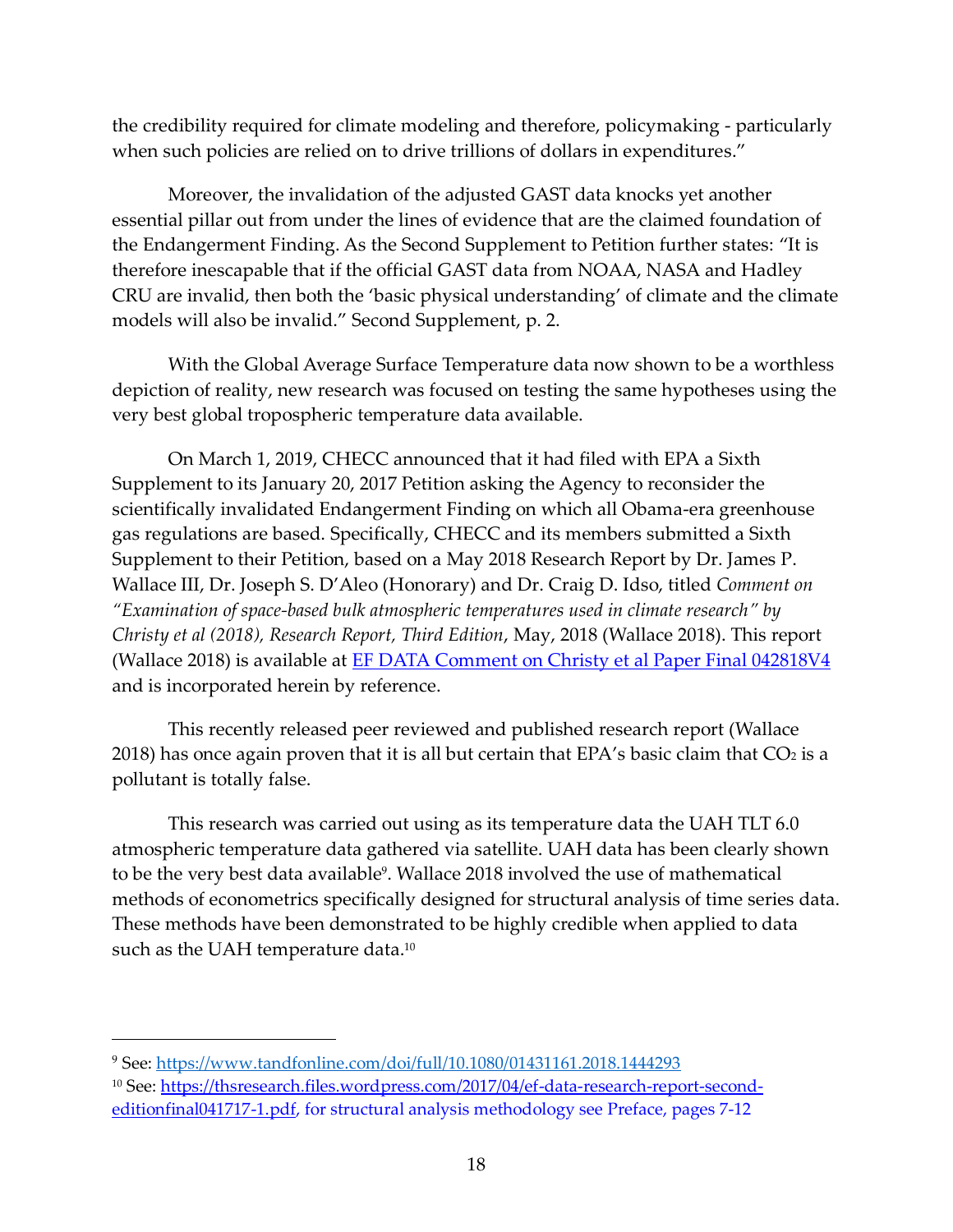The Christy et al (2018) paper discussed in Wallace 2018 does mathematically derive a linear temperature trend having a positive slope parameter estimate that is lower than that obtained by other researchers. However, quite properly, Christy et al (2018) does not claim that this particular research report finding implies anything whatsoever regarding a proof that CO<sub>2</sub> has had a statistically significant impact on the Earth's temperature over the last  $50$  years or  $so<sup>5</sup>$ .

Wallace 2018 argues that this statistical significance issue must be addressed using appropriate mathematical methods. Such methods are once again used in this new research and prove that the increasing atmospheric CO<sub>2</sub> concentrations did not have a statistically significant impact on the UAH TLT 6.0 temperature data set over the period 1979 to 2016.

In fact, Wallace 2018 demonstrated that there was a "Pause" in UAH TLT temperature trend increases (i.e., the underlying linear trend was flat) over the 1995 to 2016 period. This is a time period during which atmospheric  $CO<sub>2</sub>$  concentrations increased by over 12.0%.

Moreover, based on a well-known solar activity forecast (Abdussamatov 2015<sup>11</sup>) and specific assumptions on the other natural explanatory variables (i.e., volcanic and oceanic/ENSO activity), Wallace 2018 also provides a long-term forecast that UAH TLT (i.e., lower tropospheric) temperatures are very likely to exhibit a declining trend over the period through 2026 at the least.

Furthermore, Wallace 2018 also points out that, even if UAH temperature data had happened to have had a statistically significant downward sloping linear trend, it would not have guaranteed that CO<sub>2</sub> had not had a statistically significant positive impact on temperature. It simply would have required the use of the proper mathematical tools to have obtained the statistical results to have proved it. This is why all of the focus on the magnitude of the slope of linear temperature trends by most climate scientists makes no sense to analysts experienced in the use of the mathematically proper econometrics-based structural analysis tools.

<sup>11</sup> See:

 $\overline{a}$ 

[http://www.doiserbia.nb.rs/\(X\(1\)A\(O911W9Dm0gEkAAAANjcxNWQ2NGEtM2ExNy00MTkw](http://www.doiserbia.nb.rs/(X(1)A(O911W9Dm0gEkAAAANjcxNWQ2NGEtM2ExNy00MTkwLWI3YTgtYTQ1N2QzMzI1NzgxAg7CGrxyf6_S075rvy0gkboWe-c1))/img/doi/0354-9836/2015/0354-98361500018A.pdf) [LWI3YTgtYTQ1N2QzMzI1NzgxAg7CGrxyf6\\_S075rvy0gkboWe-c1\)\)/img/doi/0354-](http://www.doiserbia.nb.rs/(X(1)A(O911W9Dm0gEkAAAANjcxNWQ2NGEtM2ExNy00MTkwLWI3YTgtYTQ1N2QzMzI1NzgxAg7CGrxyf6_S075rvy0gkboWe-c1))/img/doi/0354-9836/2015/0354-98361500018A.pdf) [9836/2015/0354-98361500018A.pdf,](http://www.doiserbia.nb.rs/(X(1)A(O911W9Dm0gEkAAAANjcxNWQ2NGEtM2ExNy00MTkwLWI3YTgtYTQ1N2QzMzI1NzgxAg7CGrxyf6_S075rvy0gkboWe-c1))/img/doi/0354-9836/2015/0354-98361500018A.pdf) page S282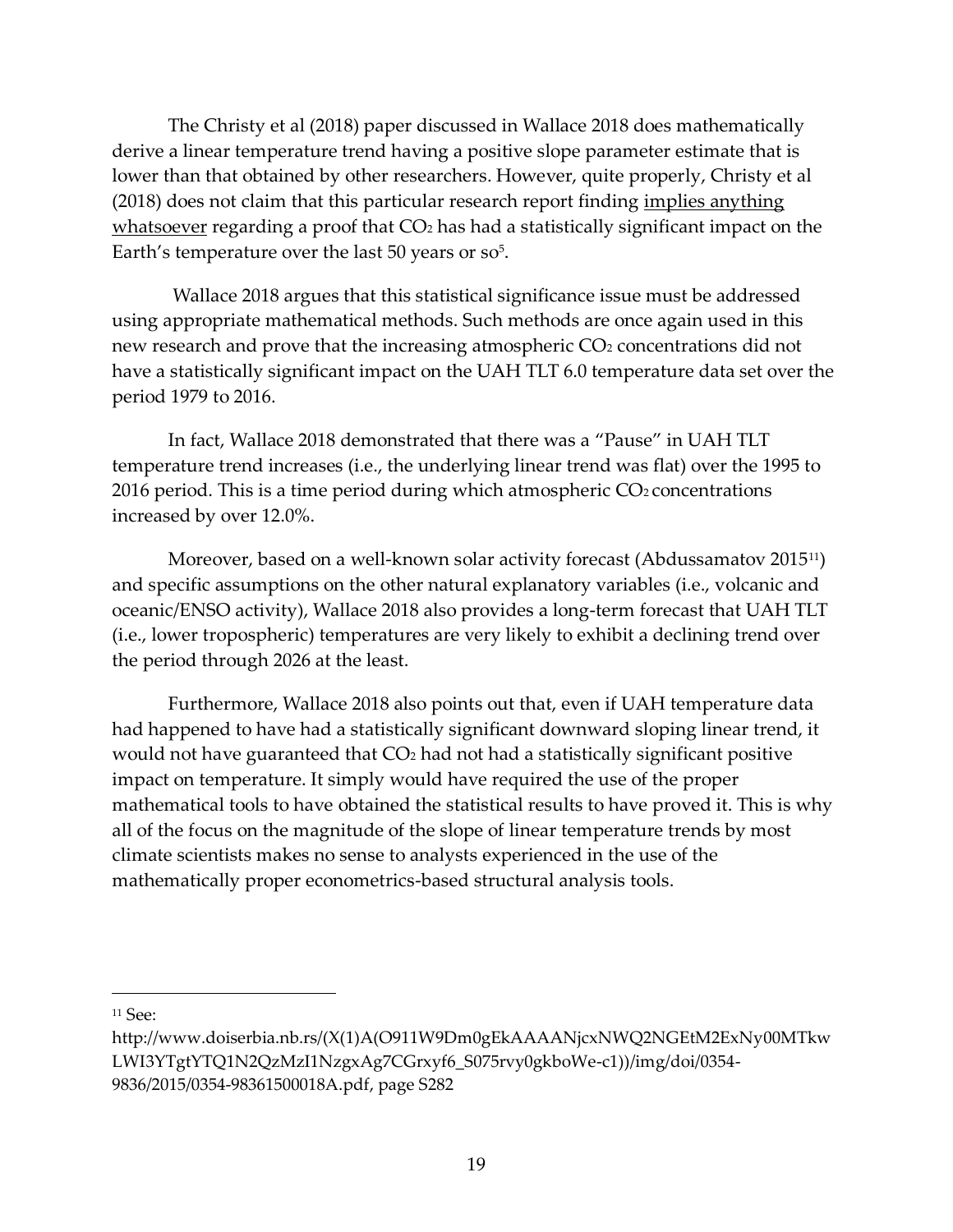Finally, making another key technical point, Wallace 2018 argues against the use of *reanalysis data*<sup>12</sup> in structural analysis since its use makes mathematically rigorous hypothesis testing virtually impossible.

The enormous advantages of the econometrics-based structural analysis methodology used in Wallace 2018 and its predecessors over the methodology used in developing the Climate Models relied upon in EPA's CO2 Endangerment Finding become more obvious every day, the explanation for which has been further discussed in highly relevant Congressional Testimony quoted at length in this Comment. 13

## <span id="page-22-1"></span><span id="page-22-0"></span>**4. ELEVEN FREQUENT CLIMATE ALARMISTS' CLAIMS HAVE EACH BEEN REBUTTED BY TRUE EXPERTS IN EACH FIELD BY SIMPLY CITING THE MOST RELEVANT AND CREDIBLE EMPIRICAL DATA.**

On February 9, 2018, CHECC submitted a fifth Supplement to their Petition to provide additional new relevant and credible information relating to "Other State Variables" of the Earth's Climate System, that is, variables other than temperature. (*See*: [EF CPP Fifth Supplement to Petition for Recon FINAL020918\)](https://thsresearch.files.wordpress.com/2018/02/ef-cpp-fifth-supplement-to-petition-for-recon0d0a-final020918.pdf).

This Fifth Supplement to the CHECC Petition provided new highly relevant information that invalidates oft-repeated alarmist claims that human emissions of Greenhouse Gases ("GHGs") will cause calamitous changes in other state variables of the climate system such as sea level, ocean acidification, and extreme events.

As demonstrated in CHECC's original Petition and its first, second and sixth supplements, each of the three lines of evidence upon which EPA relies to attribute global warming to human GHG emissions has been invalidated. As a result, EPA has no proof whatsoever, and no scientist has devised an empirically validated theory, that CO<sup>2</sup> has had a statistically significant impact on global temperatures.

If the causal link between higher atmospheric  $CO<sub>2</sub>$  concentrations and higher global average surface temperature ("GAST") is broken by invalidating each of EPA's three lines of evidence, then EPA's assertions in the 2009 EF that higher CO<sup>2</sup>

March 29, 2017, Testimony of Dr. John R. Christy, pages 10-11

 $12$  Reanalysis data can be thought of as raw data adjusted by climate modelers to be more consistent with a particular theory or theories.

<sup>&</sup>lt;sup>13</sup> See: U.S. House Committee on Science, Space & Technology

Professor of Atmospheric Science, University of Alabama in Huntsville

Alabama State Climatologist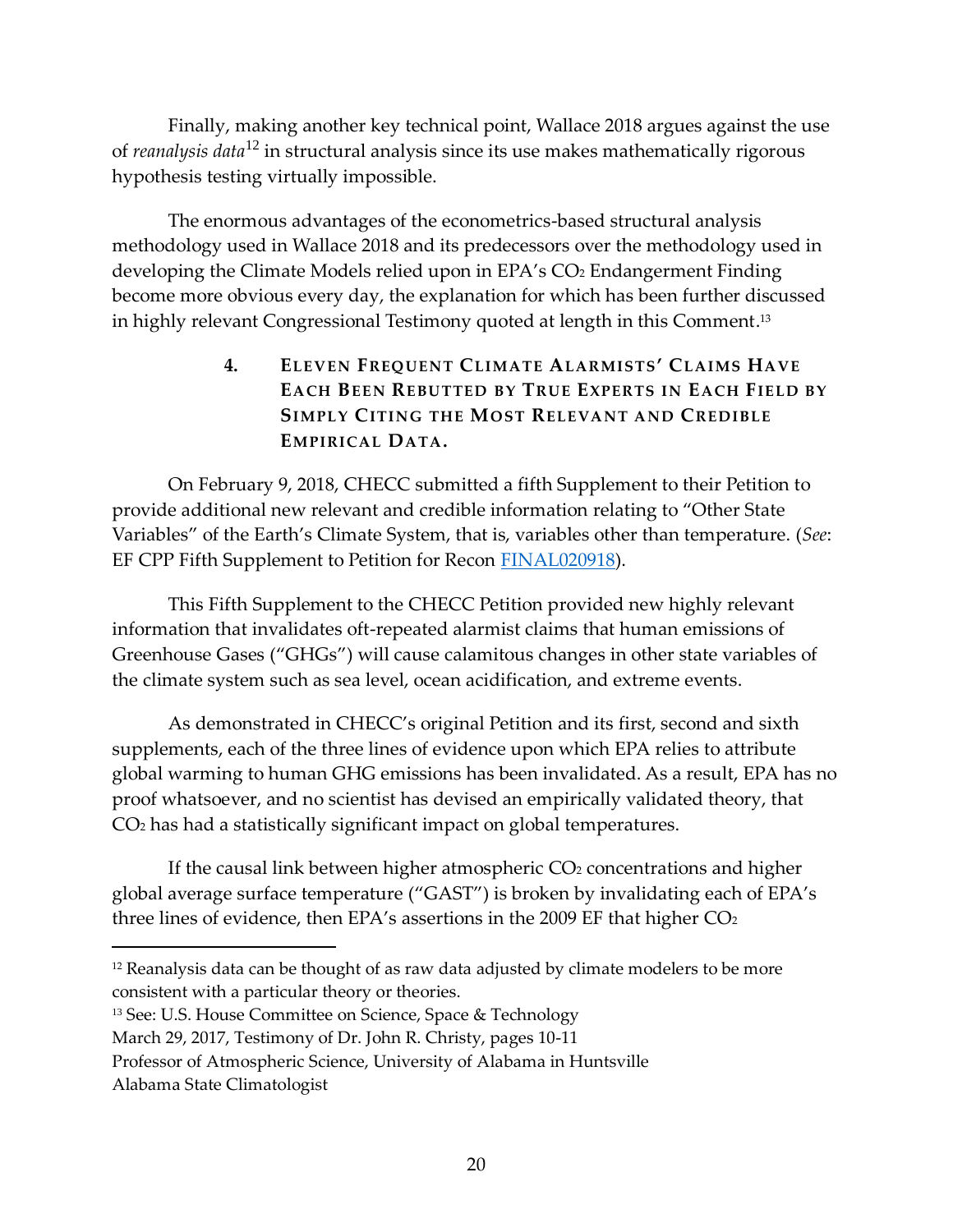<span id="page-23-1"></span><span id="page-23-0"></span>concentrations also cause loss of Arctic ice<sup>14</sup>, sea-level increases<sup>15</sup> and more frequent severe temperatures,<sup>16</sup> storms,<sup>17</sup> floods,<sup>18</sup> and droughts<sup>19</sup> are also necessarily disproved. EPA's faulty chain of reasoning is depicted in Figure 1:

## **Figure 1**

 $\overline{a}$ 



Such causality assertions require a validated theory that higher atmospheric CO<sub>2</sub> concentrations cause increases in GAST and in turn cause these other phenomena.

<sup>&</sup>lt;sup>14</sup> Technical Support Document for Endangerment and Cause or Contribute Findings for Greenhouse Gases Under Section 202(a) of the Clean Air Act ("TSD"), pp. ES-4 ("Sea ice extent is projected to shrink in the Arctic under all IPCC emissions scenarios") *See also id*. at pp. 52; 73 <sup>15</sup> *Id.* at p. ES-4 ("By the end of the century, global average sea level is projected by IPCC to rise between 7.1 and 23 inches."); *See also id*. at 52,73.

<sup>&</sup>lt;sup>16</sup> *Id*. at pp. ES-4 ("It is very likely that heat waves will become more intense, more frequent, and longer lasting in a future warm climate, whereas cold episodes are projected to decrease significantly."); *See also id*. at pp. 44-45; 73-74.

<sup>&</sup>lt;sup>17</sup> *Id.* at ES-4 ("It is likely that hurricanes will become more intense").

<sup>&</sup>lt;sup>18</sup> *Id.* at ES-4 ("Intensity of precipitation events is projected to increase in the United States and other regions of the world. More intense precipitation is expected to increase the risk of flooding.")

<sup>19</sup> *Id*. at p. ES-6 (Reduced snowpack, earlier spring snowmelt, and increased likelihood of seasonal summer droughts are projected in the Northeast, Northwest, and Alaska. More severe, sustained droughts and water scarcity are projected in the Southeast, Great Plains, and Southwest."); 45-46; 73-74.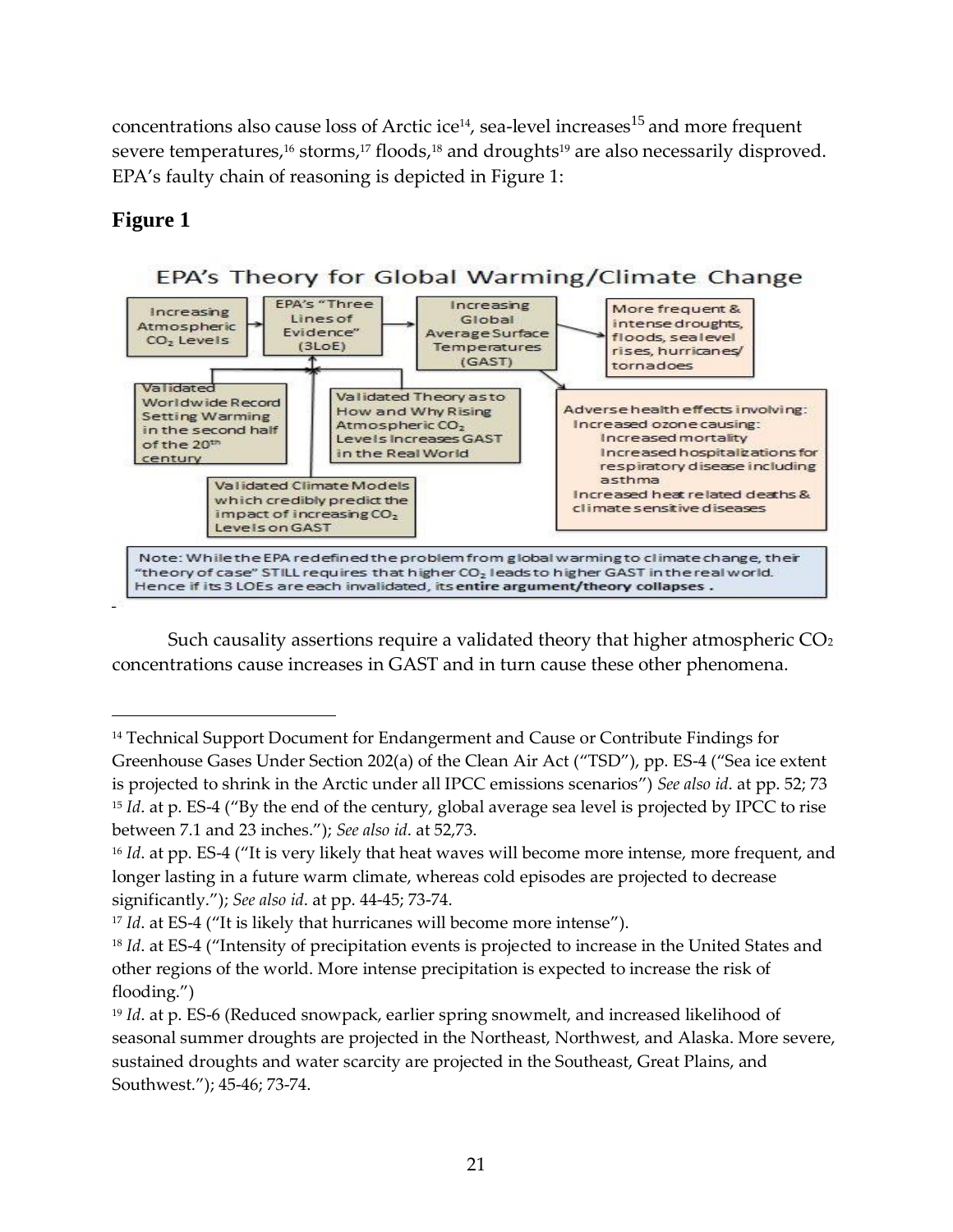Lacking such a validated theory, EPA's conclusions cannot stand. In science, credible empirical data always trump proposed theories, even if those theories are claimed to (or actually do) represent the current consensus.

The Fifth Supplement presented a series of rebuttals of typical climate alarmists' claims regarding other state variables of the climate system, such as those mentioned above and those made in the recently released Fourth National Climate Assessment Report.<sup>20</sup> The authors of these rebuttals are all recognized experts in the relevant scientific fields. The rebuttals demonstrate the falsity of EPA's claims merely by citing the most credible empirical data on the topic.

Those alarmist c[laim rebuttals were recently up](https://alarmistclaimresearch.files.wordpress.com/2019/02/ac-rebuttal-overview-020619-4.pdf)dated. An overview of the rebuttals is available at [AC Rebuttal Overview 020619.](https://alarmistclaimresearch.files.wordpress.com/2019/02/ac-rebuttal-overview-020619-4.pdf) Like the original overview, for each alarmist claim, the updated overview includes a Summary of Rebuttal along with a link to the full text of the rebuttal and a list of the Rebuttal's authors, including their credentials.

The eleven alarmist claims and links to this information are as follows:

**1. Claim: Heat Waves are increas[ing at an alarming rate an](https://alarmistclaimresearch.files.wordpress.com/2019/02/ac-rebuttals-heat-waves-020519.pdf)d heat kills.**

Detailed Rebuttal and Authors: [AC Rebuttal Heat Waves](https://alarmistclaimresearch.files.wordpress.com/2019/02/ac-rebuttals-heat-waves-020519.pdf)

**2. Claim: Global warming is causing more hurricanes and stronger hurricanes.**

Detailed Rebuttal and Authors: [AC Rebuttal Hurricanes](https://alarmistclaimresearch.files.wordpress.com/2019/02/ac-rebuttal-hurricanes-020519.pdf)

**3. Claim: Global warming is cau[sing more and stronger t](https://alarmistclaimresearch.files.wordpress.com/2019/02/ac-rebuttal-tornadoes-020519.pdf)ornadoes.**

Detailed Rebuttal and Authors: [AC Rebuttal Tornadoes](https://alarmistclaimresearch.files.wordpress.com/2019/02/ac-rebuttal-tornadoes-020519.pdf)

**4. Claim: Global warming is increasing the magnitude and frequency of droughts and floods.**

Detailed Rebuttal and Authors: [AC Rebuttal Droughts and Floods](https://alarmistclaimresearch.files.wordpress.com/2019/02/ac-rebuttal-droughts-and-floods-020519.pdf)

**5. Claim: Global Warming has in[creased U.S. Wildfires](https://alarmistclaimresearch.files.wordpress.com/2019/02/ac-rebuttal-wildfires-020619.pdf).**

Detailed Rebuttal and Authors: [AC Rebuttal Wildfires](https://alarmistclaimresearch.files.wordpress.com/2019/02/ac-rebuttal-wildfires-020619.pdf)

<sup>20</sup> https://science2017.globalchange.gov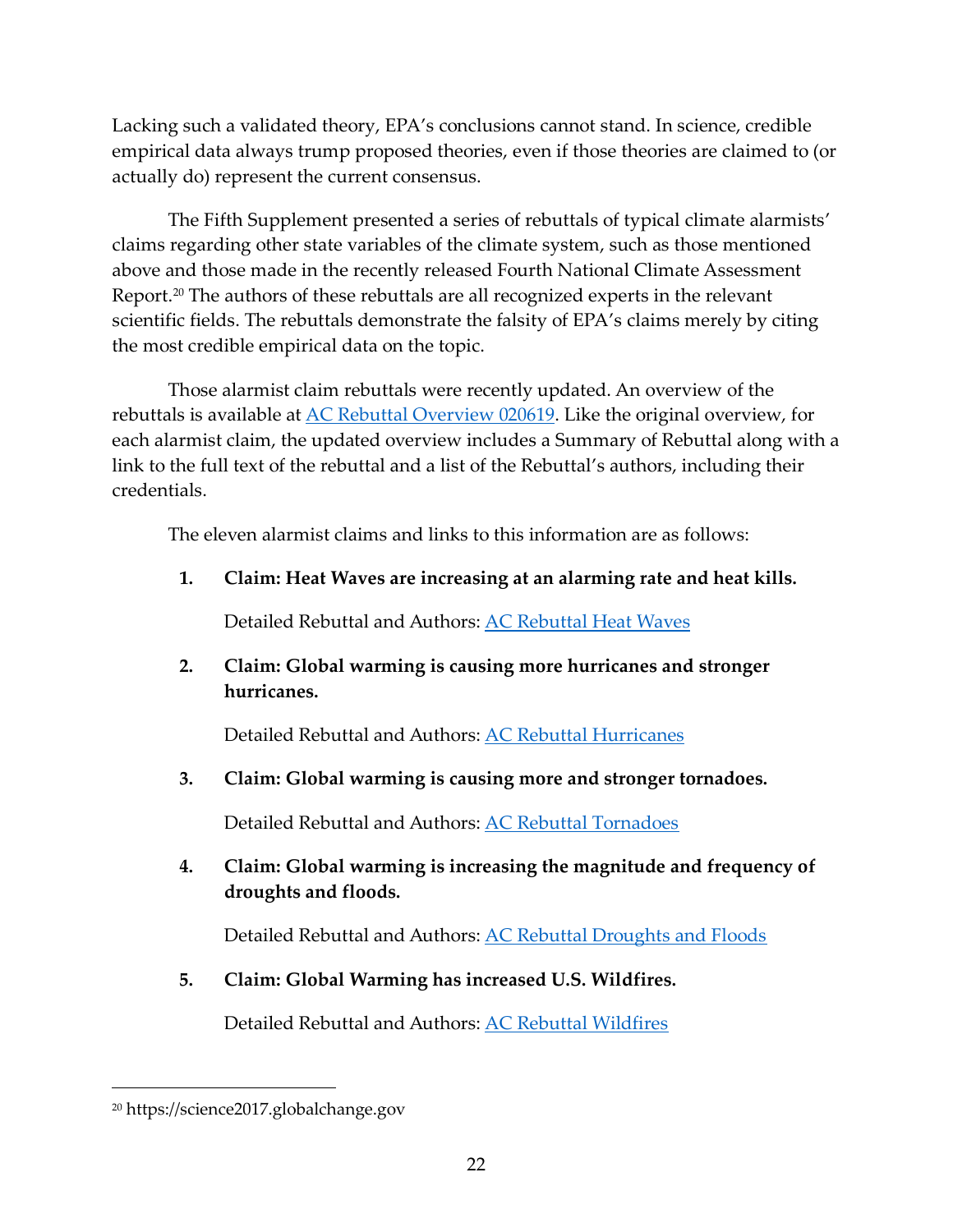**6. Claim: Global warming is causing snow to disappear.**

Detailed Rebuttal and Authors: [AC Rebuttal Snow](https://alarmistclaimresearch.files.wordpress.com/2019/02/ac-rebuttal-snow-020519.pdf)

**7. Claim: Global warming is resulting in rising sea levels as seen in both tide gauge and satellite technology.**

Detailed Rebuttal and Authors: [AC Rebuttal –](https://alarmistclaimresearch.files.wordpress.com/2019/02/ac-rebuttal-sea-level-020519.pdf) Sea Level

**8. Claim: Arctic, Antarctic and Greenland ice loss is accelerating due to global warming.**

Detailed Rebuttal and Authors: [AC Rebuttal Arctic, Antarctic and](https://alarmistclaimresearch.files.wordpress.com/2019/02/ac-rebuttal-arctic-antarctic-and-greenland-020519.pdf)  **[Greenland](https://alarmistclaimresearch.files.wordpress.com/2019/02/ac-rebuttal-arctic-antarctic-and-greenland-020519.pdf)** 

**9. Claim: Rising atmospheric CO<sup>2</sup> concentrations are causing ocean acidification, which is catastrophically harming marine life.**

Detailed Rebuttal and Author: AC Rebuttal - [Ocean Acidification](https://alarmistclaimresearch.files.wordpress.com/2019/02/ac-rebuttal-ocean-ph-020519.pdf)  [020519.](https://alarmistclaimresearch.files.wordpress.com/2019/02/ac-rebuttal-ocean-ph-020519.pdf)

**10. Claim: Carbon pollution is a health hazard.**

Detailed Rebuttal and Authors: [AC Rebuttal Health Impacts](https://alarmistclaimresearch.files.wordpress.com/2019/02/ac-rebuttal-health-impacts-020519-.pdf)

**11. Claim: Global Warming resulting from rising CO<sup>2</sup> emissions threatens agriculture and food security.** 

Detailed Rebuttal and Authors: [AC Rebuttal Agriculture and Food](https://alarmistclaimresearch.files.wordpress.com/2019/02/ac-rebuttal-agriculture-and-naturalecosystems_idso020619jp.pdf)

The bottom line here is that readily available empirical data presented in each of the updated Rebuttals above show that not even one of these frequently-repeated alarmist claims is true. This result should not be surprising. Since nothing unusual is going on with respect to temperature patterns, why would any of the other state variables of the climate system be expected to be behaving in an unusual fashion? They are not.

However, the alleged knock-on effects of global warming, such as claimed unusual loss of Arctic ice, increased sea level, and increased heat waves, floods, droughts, hurricanes, tornadoes, etc. are constantly cited in a massive "big lie" propaganda campaign to whip up alarm and create demands for ever tighter regulation of GHG/CO<sup>2</sup> emissions. Moreover, it is critically important to note that EPA relied on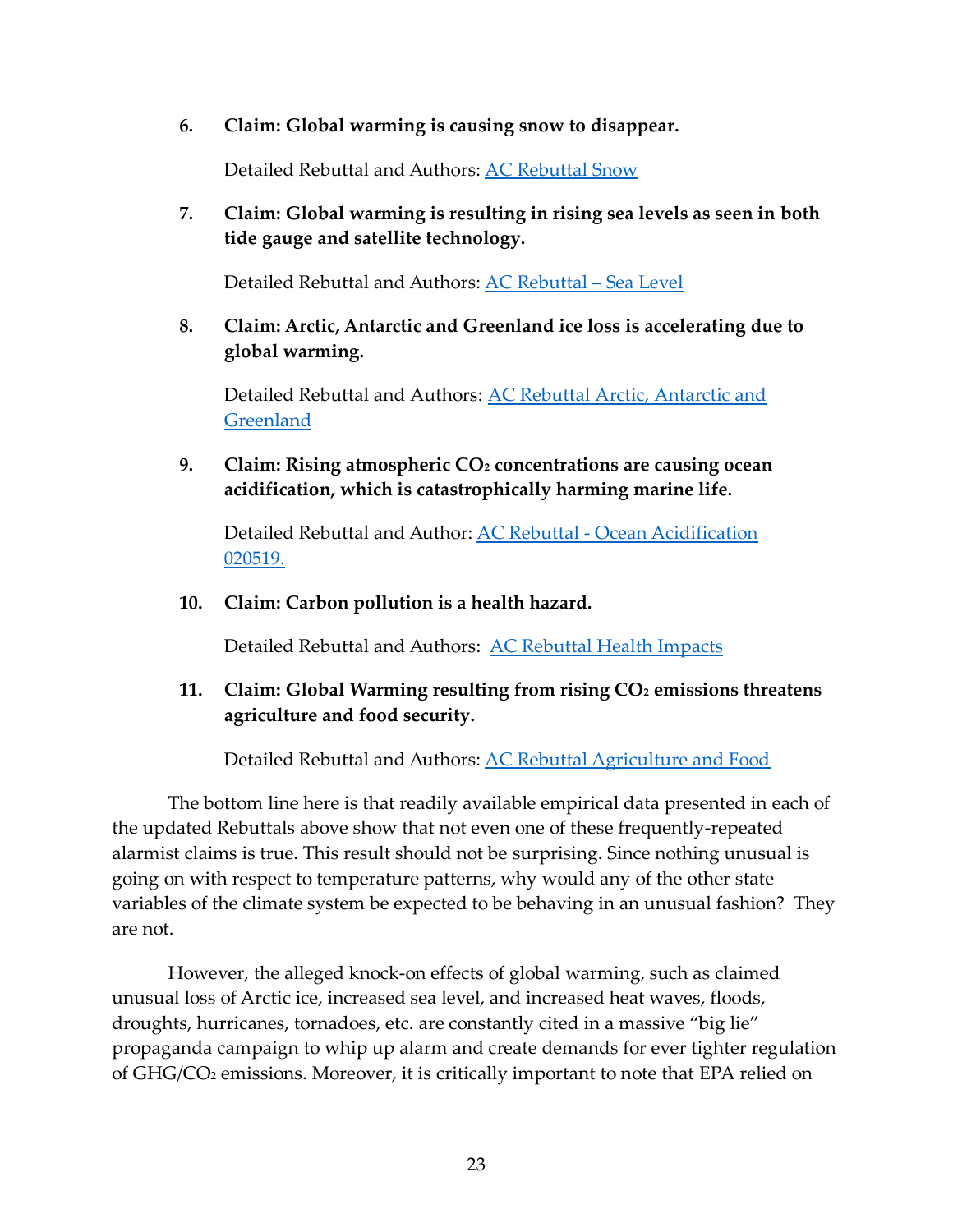such bogus claims to justify its stationary power 2015 EF<sup>21</sup>. But there is no evidence to support such claims, and copious empirical evidence that refutes them.

Going forward, the enormous cost and essentially limitless scope of the government's regulatory authority over GHG emissions cannot lawfully rest upon a collection of scary stories that are conclusively disproven by readily available empirical data.

The past parade of horrible calamities that the now discredited Climate Models have attributed to CO<sub>2</sub> emissions and associated Global Warming (and that a vast program of regulation, predicated on the Endangerment Findings, seeks to prevent going forward) has been comprehensively and conclusively refuted by the relevant empirical data. Therefore, the 2015 and 2018 NSPS Rules should be withdrawn. Moreover, vehicle MPG standards should not be impacted in any way whatsoever by the U.S. or worldwide GHG emissions outlook.

## <span id="page-26-1"></span><span id="page-26-0"></span>**5. NUMEROUS DISTINGUISHED CLIMATE SCIENTISTS "ARE CONVINCED THAT THE 2009 GHG ENDANGERMENT FINDING IS FUNDAMENTALLY FLAWED AND THAT AN HONEST, UNBIASED RECONSIDERATION IS IN ORDER."**

Consistent with the new scientific findings outlined above, on October 16, 2017 and on February 5, 2018, a total of over eighty-five (85) highly credentialed scientists sent a letter to Administrator Pruitt. See:

<https://thsresearch.files.wordpress.com/2017/10/letter-to-pruitt-signed-final-101617.pdf> and **[EF CPP 2nd LT Pruitt -](https://thsresearch.files.wordpress.com/2018/02/ef-cpp-2nd-lt-pruitt-scientists-final020518.pdf) Scientists Final020518**. The letter to the EPA Administrator begins by stating that:

> You have pending before you two science-based petitions for reconsideration of the 2009 Endangerment Finding for Greenhouse Gases, one filed by the Concerned Household Electricity Consumers Council, and one filed jointly by the Competitive Enterprise Institute and the Science and Environmental Policy Project.

The letter immediately continues with:

 $\overline{a}$ 

We the undersigned are individuals who have technical skills and knowledge relevant to climate science and the GHG Endangerment Finding. We each are convinced that the 2009 GHG Endangerment

<sup>21</sup> *See* 2015 NSPS Rule, 80 FR at 64517:2 and notes [15](#page-23-0)[-19](#page-23-1) above.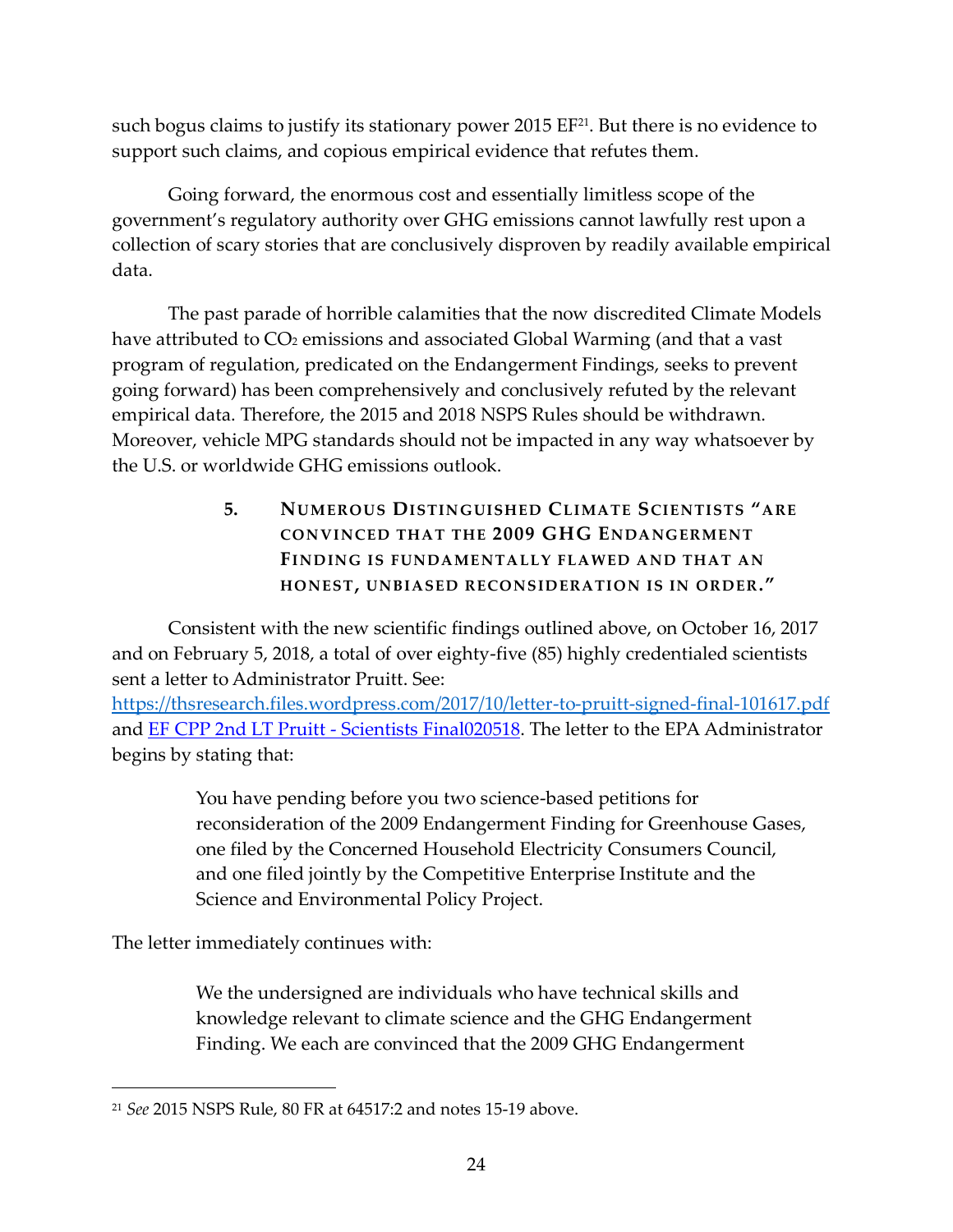Finding is fundamentally flawed and that an honest, unbiased reconsideration is in order.

The letter states further that:

<span id="page-27-1"></span>If such a reconsideration is granted, each of us will assist in a new Endangerment Finding assessment that is carried out in a fashion that is legally consistent with the relevant statute and case law. We see this as a very urgent matter …

<span id="page-27-0"></span>EPA should heed their advice.

#### **C. RE CO M M EN DA TIO N S BA S ED ON SCI EN CE AR G U M EN TS.**

CHECC fully endorses the recommendations of these scientists because recent research has definitively validated that: once certain natural factor (i.e., solar, volcanic and oceanic/ENSO activity) impacts on temperature data are accounted for, there is no "natural factor-adjusted" warming remaining to be attributed to rising atmospheric  $CO<sub>2</sub>$ levels. That is, these natural factor impacts fully explain the key cyclical patterns and linear trends in all relevant temperature data sets over the last 50 or more years. At this point, there is no statistically valid proof that past increases in atmospheric CO<sub>2</sub> concentrations have caused what have been officially reported as rising, or even record setting, Global Average Surface Temperatures (GAST.)

Moreover, additional new research findings demonstrate that data manipulation/adjustments by government agencies to the previously reported GAST data have rendered the entire data record now totally inconsistent with published credible temperature data sets and useless for any policy analysis purpose. These new results, that demonstrate that GAST data are invalid and useless, conclusively invalidate the claims based on GAST data of "record warming" in recent years and also invalidate the two other "lines of evidence" on which EPA claimed to base its  $2009 \text{ CO}_2$ Endangerment Finding.

In addition, 11 typical climate alarmist claims have each been invalidated by specialists in each of the areas simply relying on the most credible, relevant empirical data.

The two invalidated CO<sub>2</sub> Endangerment Findings, combined with NEPA and other regulations, are now driving numerous crippling state and federal CO2-related decisions. For example, decisions involving pipeline construction, mineral leasing on federal land and the mandated use of wind and solar for electric power generation are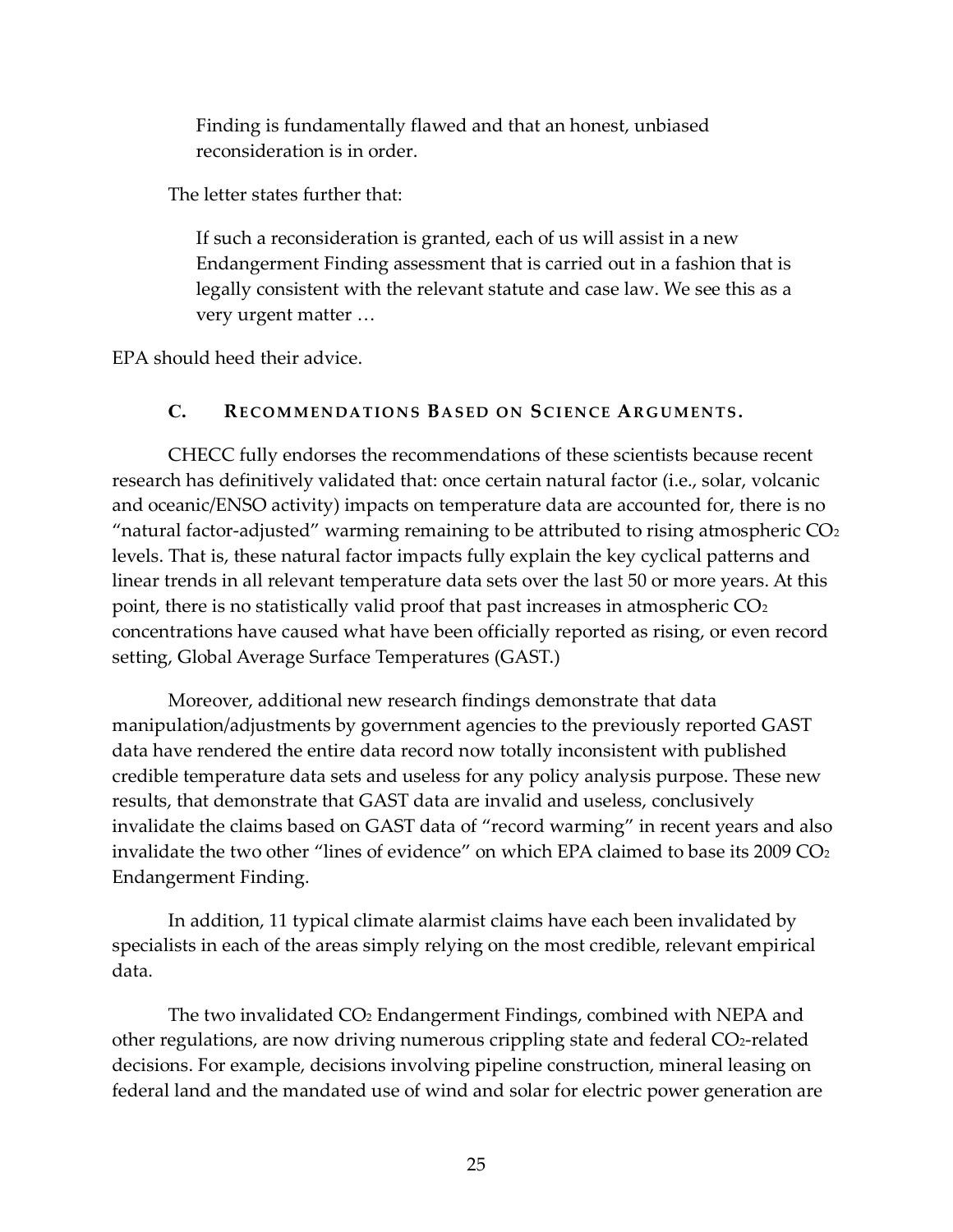already having numerous very serious negative impacts on the Nation's Energy, Economic and National Security. If this continues, achieving and maintaining U.S. Energy Dominance is gravely threatened if not out of the question. How could it be otherwise with many state regulators and politicians in the federal government even now calling for eliminating all use of America's enormous fossil fuel reserves? Continuing down this path will without any doubt cause U.S. energy prices to skyrocket to the enormous detriment of human health and welfare. It would be a tragic error if policies intended to protect human health and welfare actually substantially degraded them.

Clearly, to stop this fundamentally misguided regulatory process, based on the science-based evidence alone, the 2009 and 2015 GHG Endangerment Findings must be put through a rigorous reconsideration process. In addition, by necessary implication, EPA should not issue any replacement for the CPP, or move forward with the ACE Rule or 2015 or 2018 NSPS Rules. In addition, EPA should not allow future CO<sub>2</sub> emissions to impact its view as to the proper vehicle MPG standards.  $CO<sub>2</sub>$  is a beneficial gas.

### <span id="page-28-0"></span>**IV. TH E 2015 A N D TH E 2018 NSPS RU L E S SH O U L D B E WI TH D R AW N BECAUSE INCREASING THE FRACTION OF ELECTRICITY GENERATION FR O M I N TE R M I TTE N T RE N E WA B L E S CA U S E S EN O R M O U S C O N S U M E R ELECTRICITY PRICE INCREASES AND SERIOUS NEGATIVE MA CR O E CO N O M I C IM PA C TS.**

<span id="page-28-1"></span>The effort to increase the percentage of electricity generated by intermittent renewable sources like wind and solar inevitably brings about large increases in the actual price of electricity that must be paid by consumers. The price increases grow and accelerate as the percentage of electricity generated from the intermittent renewables increases toward 100 percent. These statements may seem counterintuitive, given that the cost of fuel for wind and solar generation is zero. However, simple modeling shows the reason for the seemingly counterintuitive outcome: the need for large and increasing amounts of costly backup and storage – things that are not needed at all in conventional fossil-fuel-based systems. And it is not only from modeling that we know that such cost increases would be inevitable. We also have actual and growing experience from those few jurisdictions that have attempted to generate more and more of their electricity from these renewables. This empirical experience proves the truth of the rising consumer price proposition.

In those jurisdictions that have succeeded in getting generation from renewables up to as high as about 30% of their total electricity supply, the result has been an approximate tripling in the price of electricity for their consumers. The few (basically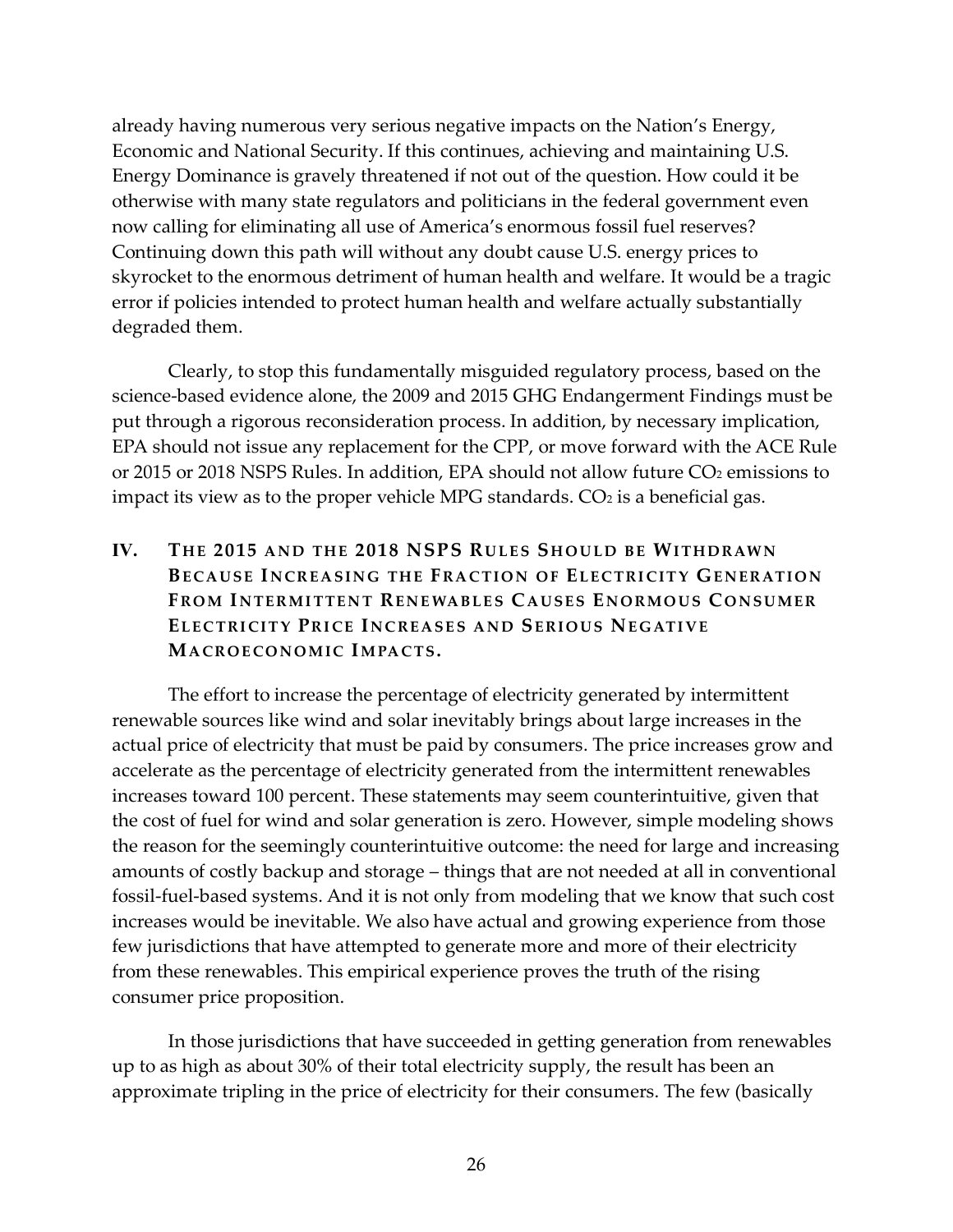experimental) jurisdictions that have gotten generation from renewables even higher than that have had even greater cost increases, for relatively minor increases in generation from renewables. As the percentage of electricity coming from renewables increases, the consumer price increases accelerate.

No jurisdiction – even an experimental one – has yet succeeded in getting the percentage of its electricity generated from the intermittent renewables much past 50% on an annualized basis. To accomplish the feat of getting beyond 50% and closer to 100%, the grid operator must cease relying on fossil fuel backup power for times of dark and calm, and move instead to some form of storage, most likely very large batteries. The cost of such batteries sufficient to power a jurisdiction of millions of people is enormous, and quickly comes to be the dominant cost of the system. Relatively simple calculations of the cost of batteries sufficient to get through a year for a modern industrialized area show that this cost would imply an increase in the price of electricity by a factor of some 15 or 20, and perhaps even more.

The burden of such increasing prices for electricity would fall most heavily on poor and low-income people.

The reason that increasing renewable generation leads to accelerating consumer prices is that an electrical grid must operate with one hundred percent reliability on a 24/7/365 basis. A reliable grid requires a very close match between power supplied and power demanded on a minute-by-minute, and even a fraction of second, basis. But wind and solar sources experience large, unpredictable, and often sudden swings in the power that they supply. Therefore, in a grid using large amounts of power from wind and solar sources, additional costly elements must be added to the system to even out the supply and always match it to the demand. These additional elements are what bring about the increased costs and thus increased consumer prices:

• In the early stages of moving toward increasing generation from intermittent renewables – say, to get 10% of the generation from the renewables -- a grid operator can simply add some new wind turbines or solar panels to the system, and then accept that power onto the grid when it is available. However, there will be substantial times when no such power is available (e.g., calm nights). Therefore, all or nearly all pre-existing fossil fuel capacity must be maintained, even though some of it may be idle much of the time. Although the fuel cost of the renewables is zero, the operator must pay the capital cost of two overlapping and duplicative systems to the extent of the renewable capacity.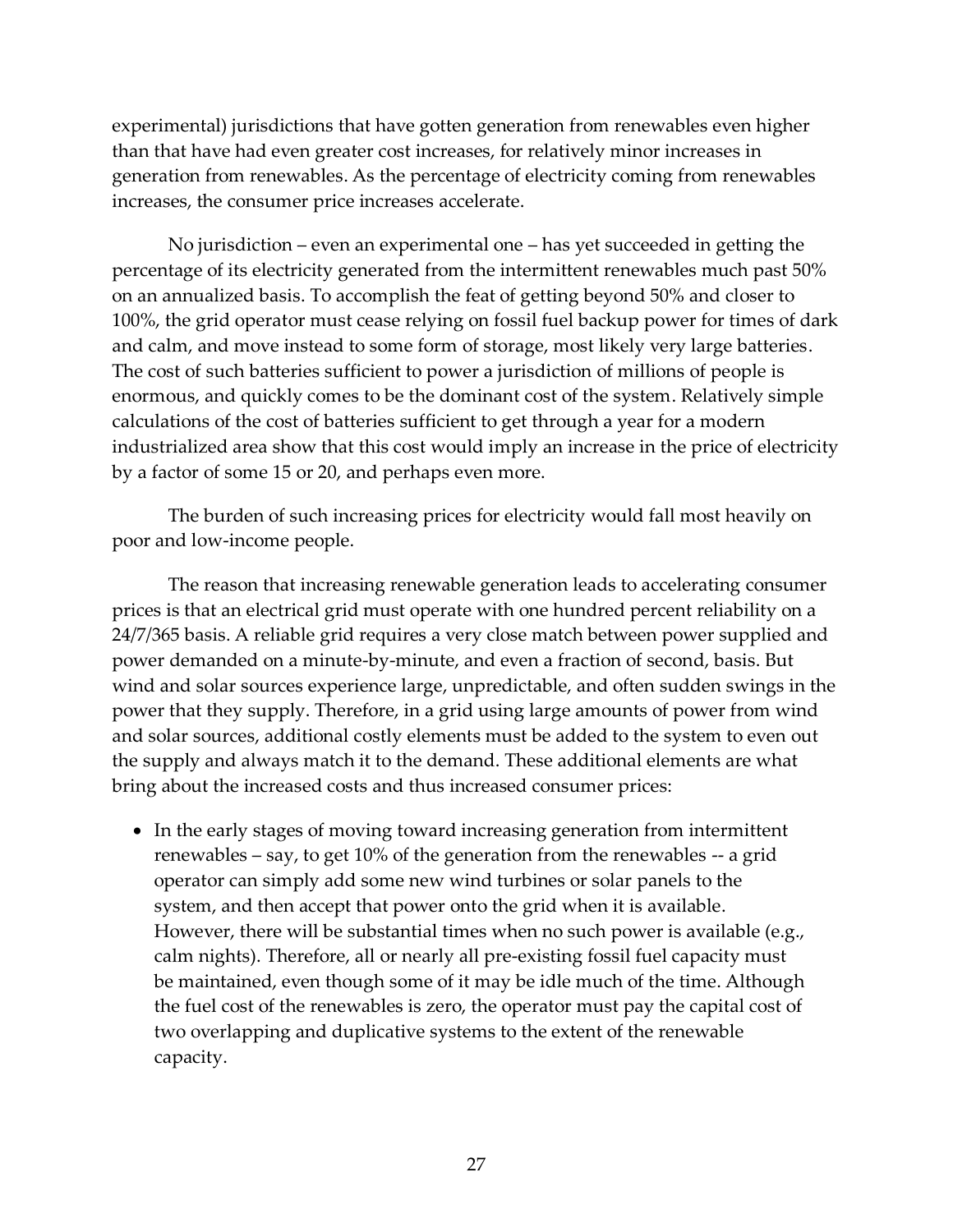- To get the percentage of generation from renewables beyond about 10% and into the range of 20-30%, the operator can massively expand renewable sources, such that the renewable capacity becomes equal to, or even a multiple of peak usage. (Jurisdictions including Germany and Denmark have followed this strategy.) With such massive renewable capacity, the system may even work without backup at some times of relatively low wind or thick clouds. However, no amount of excess capacity can make a wind/solar-only system generate any electricity on a completely calm night, nor any meaningful amount on a heavily overcast and calm winter day. If the backup comes from fossil fuel facilities, very nearly the full fleet must still be maintained. As wind/solar capacity goes to 100% and even 200% of peak usage, the capital costs are double or even triple those of a fossil-fuel-only system. But, since much of the time will be dark and/or calm, the percentage of electricity coming from the renewables will still only be around 30%, and the decrease in carbon emissions from the backup fossil fuel plants will be even less, since they must often be kept on "spinning reserve" to be ready to step in when the wind and sun die down.
- To get the percentage of generation from wind and solar up above 30% and then to 50% and beyond, the fossil fuel backup must be gradually phased out, and replaced incrementally with some sort of storage. Batteries are the only feasible storage option in most locations. The amount of battery capacity needed increases dramatically as the percentage of generation from renewables approaches 100%. Due to seasonality of the availability of the wind and sun, most locations require *a month or more of battery capacity* to carry a fully-wind/solar system through a year. The cost of the batteries is enormous, and quickly comes to dominate the cost of the system. In jurisdictions where a calculation has been made, the cost of the batteries exceeds the full annual GDP of the jurisdiction, and implies an increase in the price of electricity by a factor of 15, 20 or more.

In a post at the website Energy Matters on November 22, 2018, Roger Andrews set forth a detailed analysis of what it would take to get to an electricity grid powered 100% by wind and solar sources, backed up by batteries. Mr. Andrews's post is available at this link: [http://euanmearns.com/the-cost-of-wind](http://euanmearns.com/the-cost-of-wind-solar-power-batteries-included/)[solar-power-batteries-included/](http://euanmearns.com/the-cost-of-wind-solar-power-batteries-included/) Andrews's study covers two cases, Germany and California. His analysis is detailed, but not complicated, and can be replicated or challenged by anyone competent at basic arithmetic.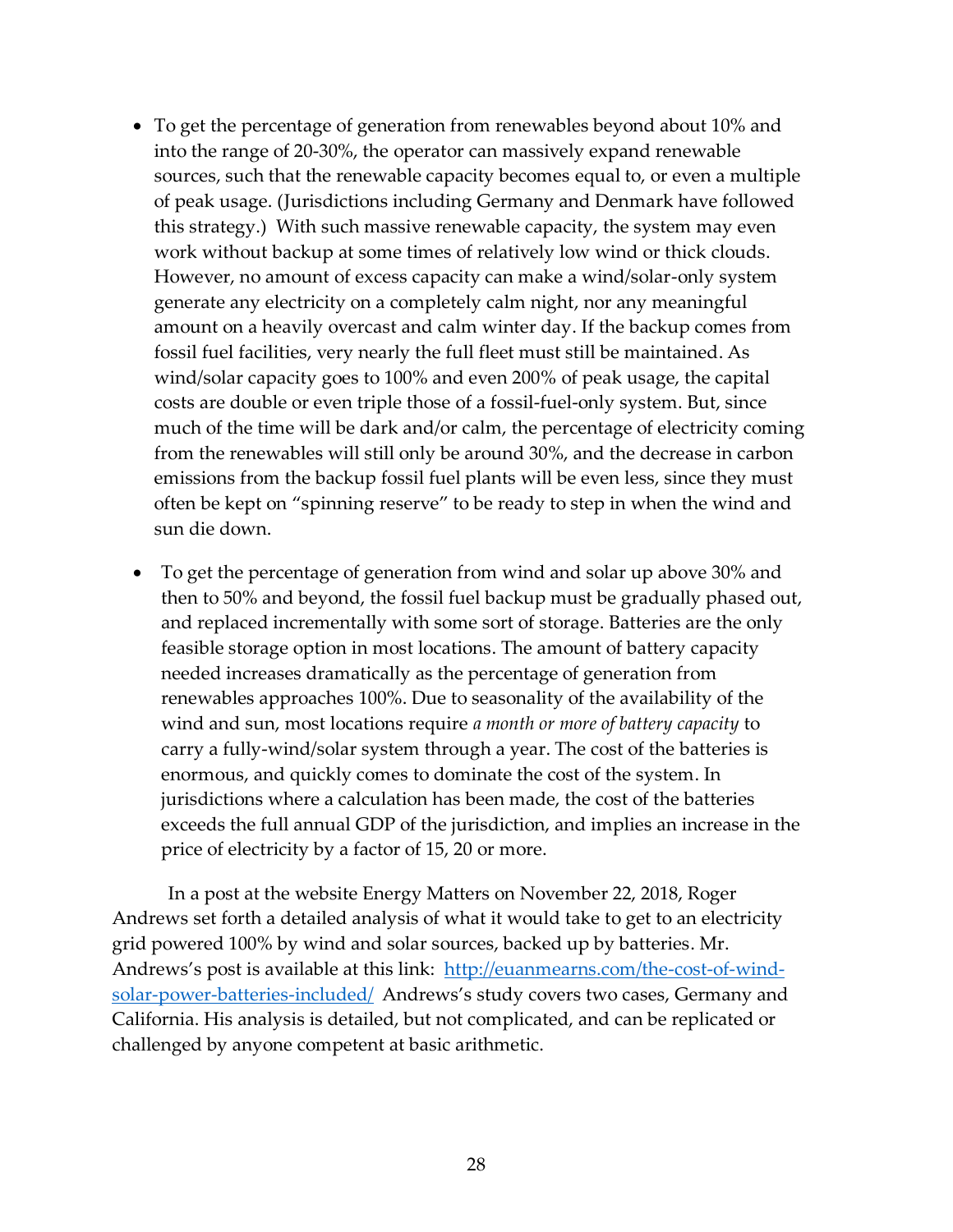Andrews collects data for day-by-day power generation for a full year from existing wind and solar sources for both Germany and California. That data immediately reveals a fundamental issue, which is that the wind and sun are not only intermittent within a given day or week, but they also vary greatly from season to season. Thus, for example, in California, both the wind and the sun produce substantially more power in the summer and fall than in the winter and spring. That means that to have a fully-wind/solar system in California backed up with batteries, you need the batteries to store power from April to October, to be discharged from November to March. The total amount of storage needed comes to some 25,000 GWh for a year, equal to more than a full month's current rate of usage. The batteries for such an effort – even assuming substantial declines from current prices – will cost approximately \$5 trillion, which is more than the full annual GDP of California. And these batteries will need to be replaced regularly.

Andrews concludes:

The combined wind + solar LCOE [Levelized Cost of Energy] without storage was **\$50/MWh** . . .

I then estimated wind + solar LCOEs with battery storage capital costs included. This was a straightforward exercise because reducing baseload + load-following generation in direct proportion to the increase in wind + solar generation results in LCOEs that are the same regardless of the percentage of wind + solar in the generation mix. The NREL calculator showed:

LCOE Case A [Germany]: **\$699/MWh**

LCOE Case B [California]: **\$1,096/MWh**

These ruinously expensive LCOEs are entirely a result of the added costs of storage batteries, which in the 100% wind + solar scenarios approach \$5 trillion in both Case A [Germany] and Case B [California], compared to wind + solar capital costs of ~\$300 billion in Case A and ~\$160 billion in Case B.

Moving to 100% renewables would increase the capital costs by a factor of about 14 for Germany and 22 for California. (The difference derives from lesser seasonality in Germany than California.)

Although no jurisdiction has yet tried to test Andrews's calculations by pushing generation from renewables toward 100%, many have gone down the road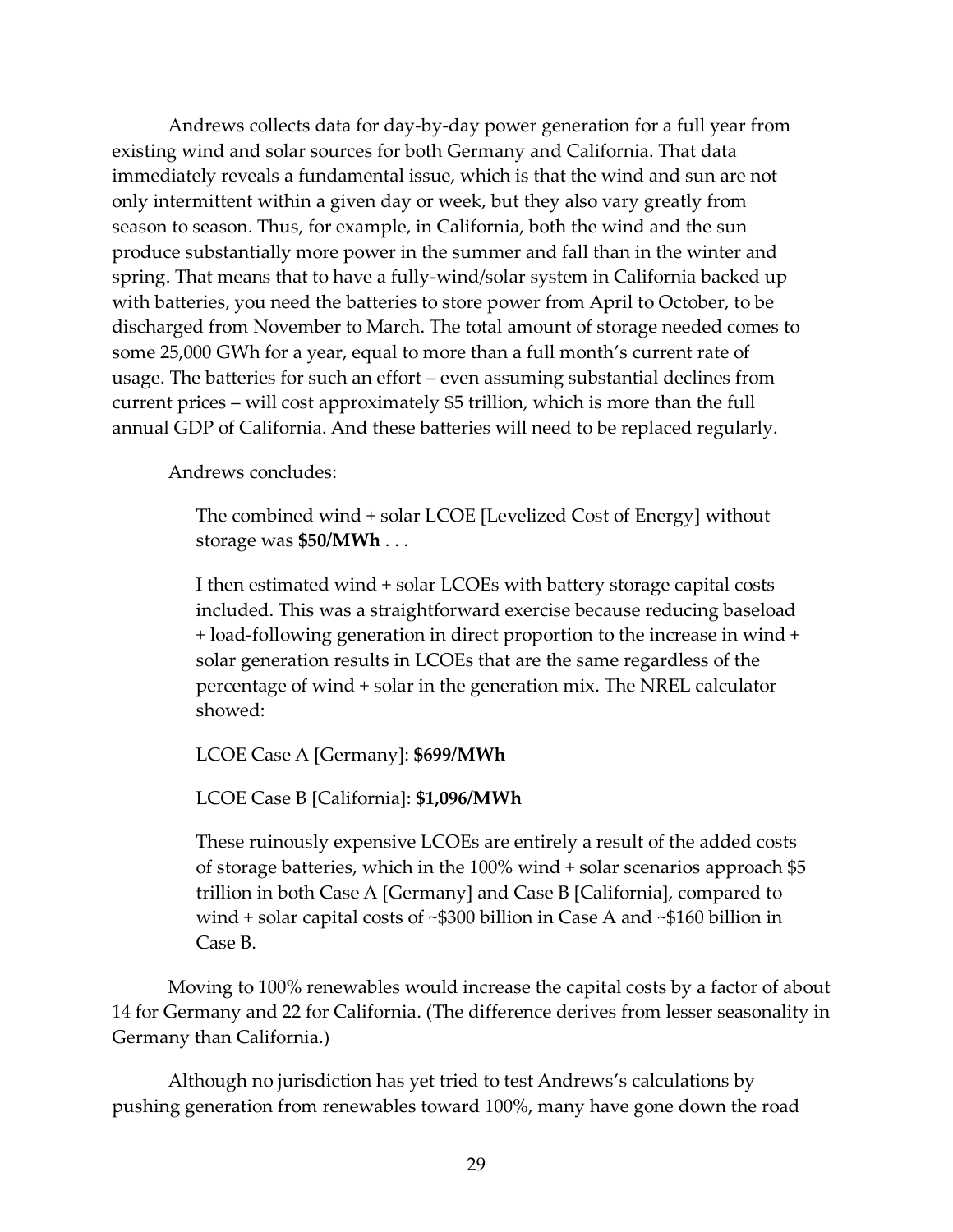of pushing generation from renewables to the range of 30%, and some experimental jurisdictions have gotten slightly past 50%. Substantial data show the effect on the cost of the resulting electrical system, and on consumer prices if they bore the full cost. The experimental jurisdictions have not imposed the bulk of the costs on the consumer.

The following chart, initially prepared by Willis Eschenbach of the website WattsUpWithThat, shows the near linear relationship between installed renewables capacity per capita (in watts/capita) on the x-axis and cost of electricity to the consumer (in cents per kilowatt hour) on the y-axis, where each point is a country. The chart is available at the following link:



<https://wattsupwiththat.com/2015/08/03/obama-may-finally-succeed/>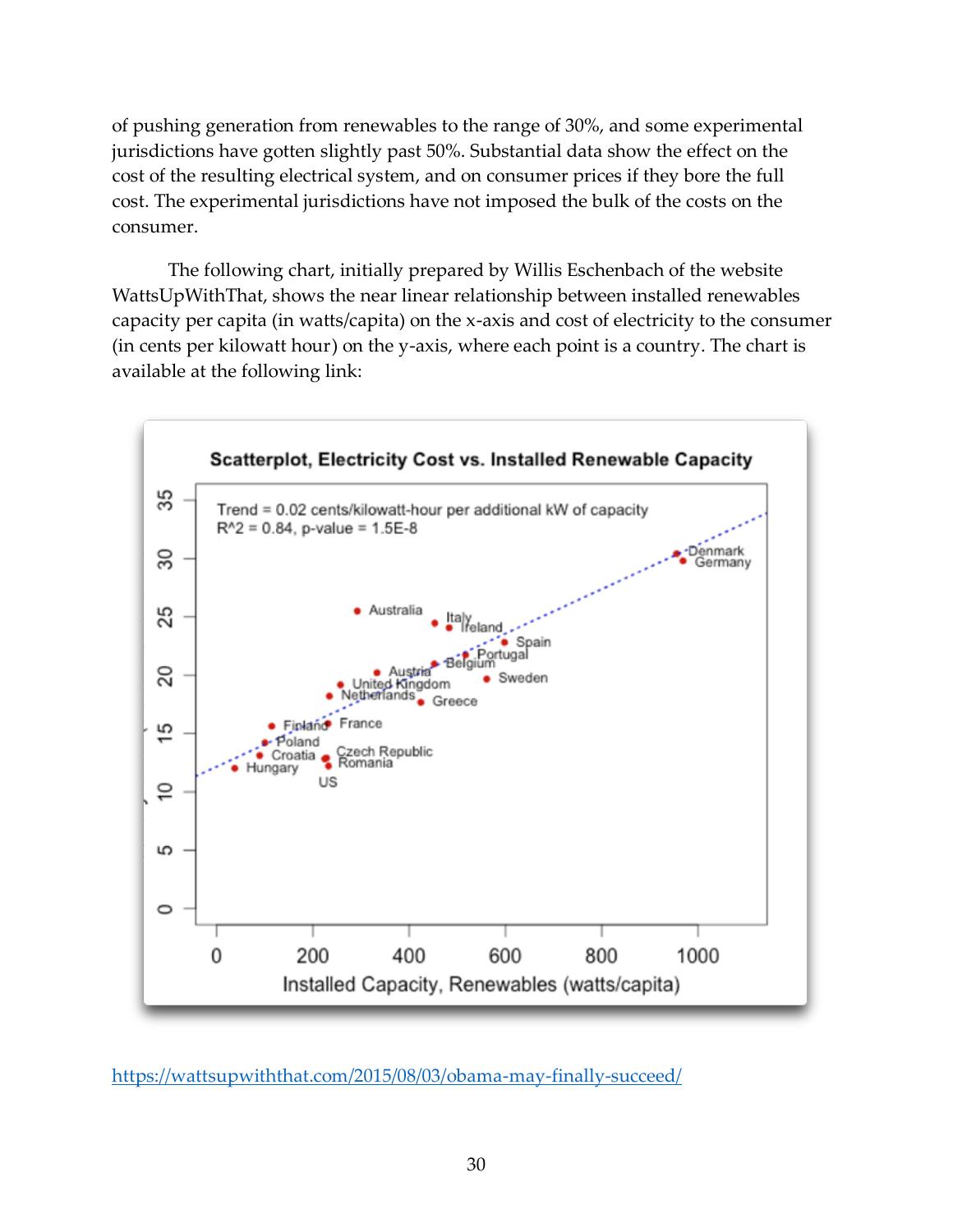Germany is the leader in Europe in its power generation per capita from renewables, through its so-called *Energiewende*, having gotten the percentage of its electricity from wind and solar up to about 30% or more. However, the cost of electricity to consumers has approximately tripled, to about 30 cents per kWh, compared to an average price to the consumer in the U.S. of approximately 13 cents per kWh. Analyses of the soaring price of electricity in Germany place the blame squarely on excess costs that have been necessarily incurred to try to get to a stable, functioning, 24/7 system with so much input from intermittent renewables.

First, massive "excess" wind and solar capacity has been installed to compensate for periods of light wind and heavy clouds. And for the completely calm nights and overcast winter days, nearly the entire fleet of fossil fuel plants has been maintained and ready to go, even though those sources end up being idle much of the time. Germany has also struggled with the surges of available electricity when the wind and sun suddenly blow and shine together at full strength at the same time.

As noted by Benny Peiser at the Global Warming Policy Foundation on April 4, 2015 [\(http://www.thegwpf.com/benny-peiser-eus-green-energy-debacle-shows-the](http://www.thegwpf.com/benny-peiser-eus-green-energy-debacle-shows-the-futility-of-unilateral-climate-policies/)[futility-of-unilateral-climate-policies/\)](http://www.thegwpf.com/benny-peiser-eus-green-energy-debacle-shows-the-futility-of-unilateral-climate-policies/):

> Every 10 new units worth of wind power installation has to be backed up with some eight units worth of fossil fuel generation. This is because fossil fuel plants have to power up suddenly to meet the deficiencies of intermittent renewables. In short, renewables do not provide an escape route from fossil fuel use without which they are unsustainable. . . . To avoid blackouts, the government has to subsidize uneconomic gas and coal power plants. . . . Germany's renewable energy levy, which subsidizes green energy production, rose from 14 billion euros to 20 billion euros in just one year as a result of the fierce expansion of wind and solar power projects. Since the introduction of the levy in 2000, the electricity bill of the typical German consumer has doubled.

To further illustrate the relationship between the percentage of electricity from renewables and cost of electricity to the consumer, consider the case of California. According to the California Energy Commission, in 2016 California got 8.11% of its electricity supply from solar and 9.06% from wind, for a total of 17.17% from those two intermittent sources. *See* 

[http://www.energy.ca.gov/almanac/electricity\\_data/total\\_system\\_power.html.](http://www.energy.ca.gov/almanac/electricity_data/total_system_power.html) For the U.S. as a whole the percentage of generation from wind and solar was 6.5%. See [https://www.eia.gov/tools/faqs/faq.php?id=427&t=3.](https://www.eia.gov/tools/faqs/faq.php?id=427&t=3)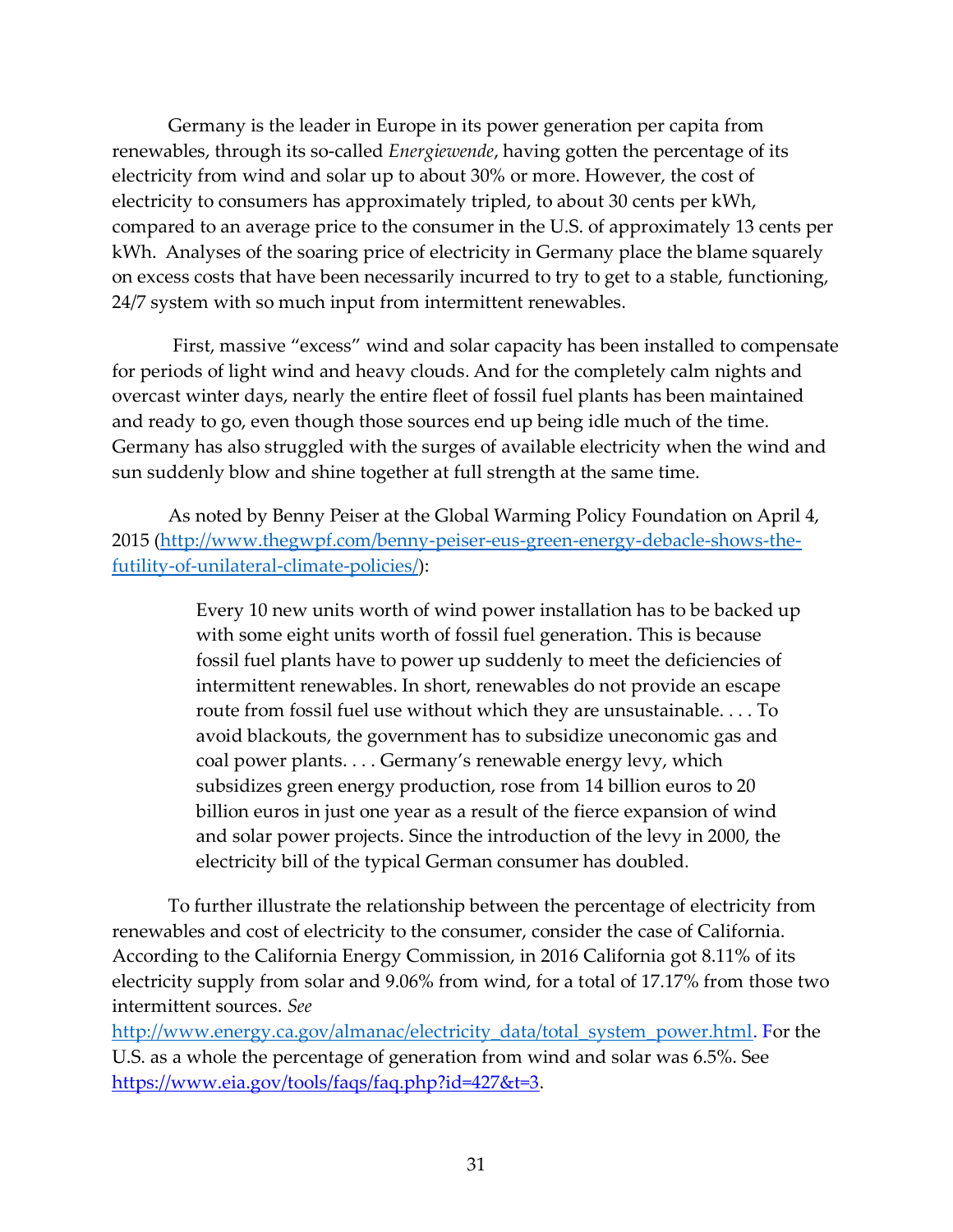According to the U.S. Energy Information Agency, California's average electricity price that year was 14.91 cents per kWh, versus a U.S. average of 10.10 cents per kWh; that is, almost 50% higher. *See* 

[https://www.eia.gov/electricity/monthly/epm\\_table\\_grapher.cfm?t=epmt\\_5\\_6\\_a.](https://www.eia.gov/electricity/monthly/epm_table_grapher.cfm?t=epmt_5_6_a)

There are only a handful of small jurisdictions that have tried to get the percentage of their electricity generation from renewables beyond the 30% achieved by Germany. However, going beyond the 30% level has been achieved only at high and accelerating costs. One such jurisdiction is Gapa Island, a small island of only 178 people (97 households) in South Korea. A report on the Gapa Island Project appeared on the Hankyoreh news site in July 2016

[\(http://english.hani.co.kr/arti/english\\_edition/e\\_national/752623.html\)](http://english.hani.co.kr/arti/english_edition/e_national/752623.html).

With average electricity usage of 142 kw, and maximum usage of 230 kw, the islanders installed wind and solar capacity of 674 kw – about *three times* maximum usage, to deal with light wind and low sun. They also bought battery capacity for about eight hours of average usage. The cost of the wind and solar capacity plus batteries was approximately \$12.5 million, or about \$125,000 per household. And despite all that investment, the islanders were still only able to get about 42% of their electricity from the sun and wind when averaged over a full month. Even with the storage, they still needed the full fossil fuel backup capacity.

Applying a reasonable cost of capital to a system like that of Gapa Island, and considering additional elements of a system, like additional storage, that would be necessary to push the percent of total generation from renewables to higher levels, one can calculate that a system like the Gapa demonstration project for the full United states would lead to electricity prices of *at least five times* their current level, and more likely, far higher. And even then, the U.S. would be hard-pressed to achieve 50% of electricity from the intermittent renewables.

A somewhat larger demonstration project on the Spanish island of El Hierro (population about 10,000) has had similar results. The idea on El Hierro was to combine a massive wind farm with a large elevated reservoir to store water, which would then be released at times of low wind to balance the grid. El Hierro has the good fortune of a mountainous geography, so that a large reservoir could be placed at a relatively high elevation, in close proximity to the consumers of the electricity. The investment in the wind/water system was approximately 64.7 million euros, or about \$80 million – which was on top of what was already a fully-functioning fossil fuel-based system, all of which still needed to be kept. Operations of the El Hierro project began in 2015 with high expectations for 100% renewable generation, but it has not come close.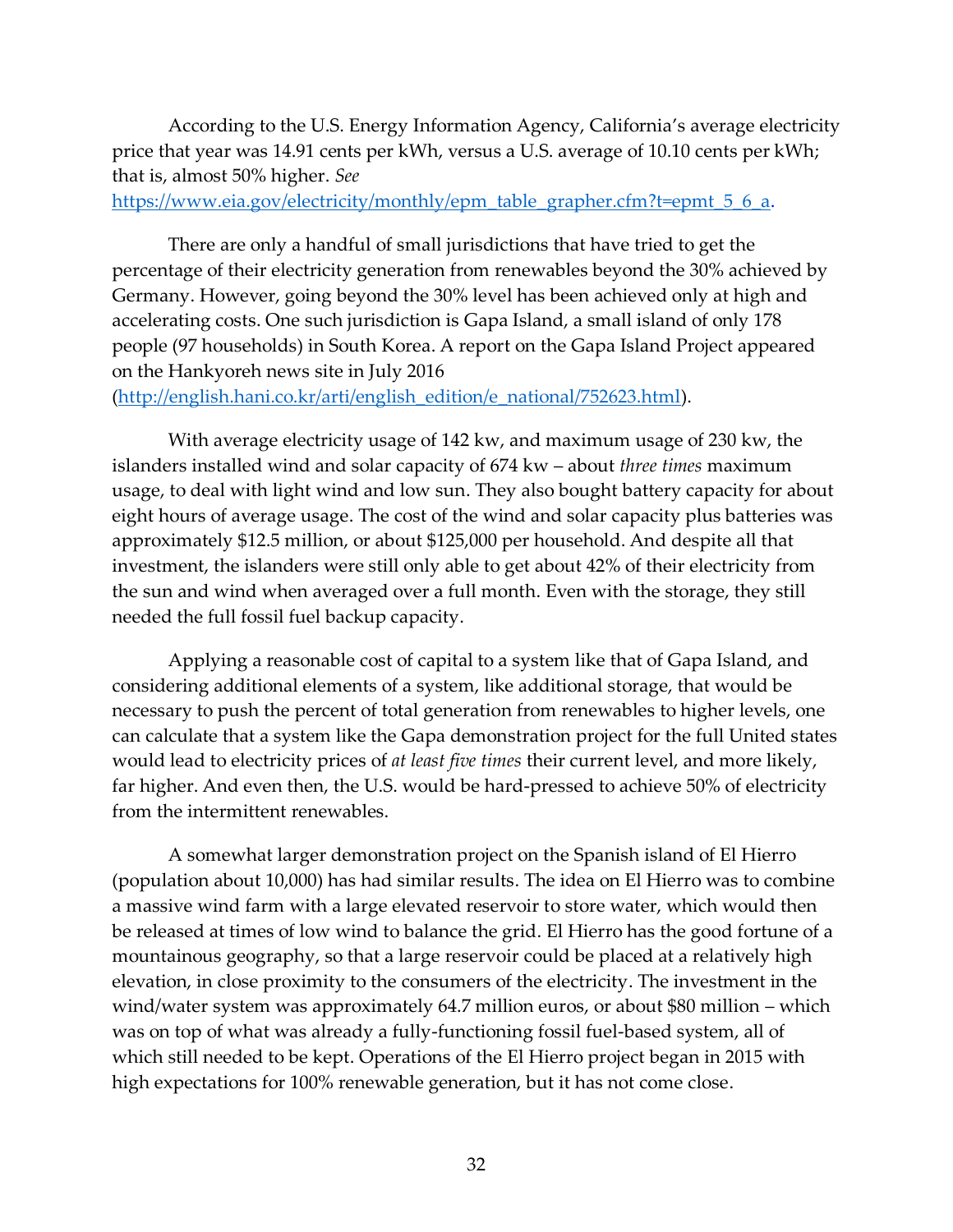An operations review of the El Hierro system from inception through 2017 by Roger Andrews can be found at [http://euanmearns.com/el-hierro-end-2017](http://euanmearns.com/el-hierro-end-2017-performance-update/) [performance-update/.](http://euanmearns.com/el-hierro-end-2017-performance-update/) During 2017 the percent of generated electricity that came from renewables ranged from 62.4% in September to only 24.7% in November, with the overall average for the year at about 40%. Based on the data from actual operations, Mr. Andrews calculates that to achieve the goal of 100% generation from the wind/water project, El Hierro would need to increase its wind turbine capacity by some 50%, and the capacity of its reservoir *by a factor of 40*. Clearly, there is no place on the island to put such a massive reservoir; and if there were, the cost would be not in the millions, but in the billions. And that would be for a mere 10,000 people.

A further update of performance of the El Hierro system by Mr. Andrews covering the 2018 year appeared at the Energy Matters site on January 6, 2019, and can be found at http://euanmearns.com/el-hierro-fourth-quarter-2018-performance-update/ During 2018, the El Hierro system supplied 56.6% of the island's electricity (which represented only 13.0% of its total energy usage). However, the production from the system varied widely over the course of the year, producing as much as 74.2% of the island's electricity in 3Q 2018, but only 27.7% in 4Q. The 27.7% electricity generation in 4Q represented only 6.4% of the island's total energy usage.

The geography of the United States does not permit a water storage system like that of El Hierro for most parts of the country. The alternative of storage by large batteries carries truly astounding costs, potentially multiplying the cost of electricity by a factor of 20 or more. Today, the estimated lifespan of these large battery storage systems is only guesswork.

Such an economic jolt would hit everyone in the country hard, with the possible exception of some of the very wealthiest people. Even middle and upper middle-income people would be forced to make major reductions in their energy consumption. But poor and low-income people would be hit by far the hardest. If electricity prices went to ten or twenty times current levels, most low-income people would be almost completely priced out of things they now take for granted, like light, refrigeration and computers. They would be forced into energy poverty. This is the route down which the Clean Power Plan, but for the Supreme Court's stay, would surely have taken us – on the now thoroughly discredited assumption that CO<sup>2</sup> is a pollutant (*See* Section [III](#page-11-1) [ab](#page-11-4)ove).

A study last year by IHS Markit, titled *[Ensuring Resilient and Efficient Electricity](http://cts.businesswire.com/ct/CT?id=smartlink&url=http%3A%2F%2Fihsmark.it%2FFezQ30feH62&esheet=51685859&newsitemid=20170919005418&lan=en-US&anchor=Ensuring+Resilient+and+Efficient+Electricity+Generation%3A+The+Value+of+the+Current+Diverse+U.S.+Power+Supply+Portfolio&index=2&md5=34aaec15581e644c35c7ea1561059608)  [Generation: The Value of the Current Diverse U.S. Power Supply Portfolio](http://cts.businesswire.com/ct/CT?id=smartlink&url=http%3A%2F%2Fihsmark.it%2FFezQ30feH62&esheet=51685859&newsitemid=20170919005418&lan=en-US&anchor=Ensuring+Resilient+and+Efficient+Electricity+Generation%3A+The+Value+of+the+Current+Diverse+U.S.+Power+Supply+Portfolio&index=2&md5=34aaec15581e644c35c7ea1561059608)* considered the economic effects of state and federal energy policies that are driving electric utilities away from coal, nuclear and hydroelectric and towards renewables and natural gas. Such policies are forecast by IHS Markit to lead to a tripling of the current 7% reliance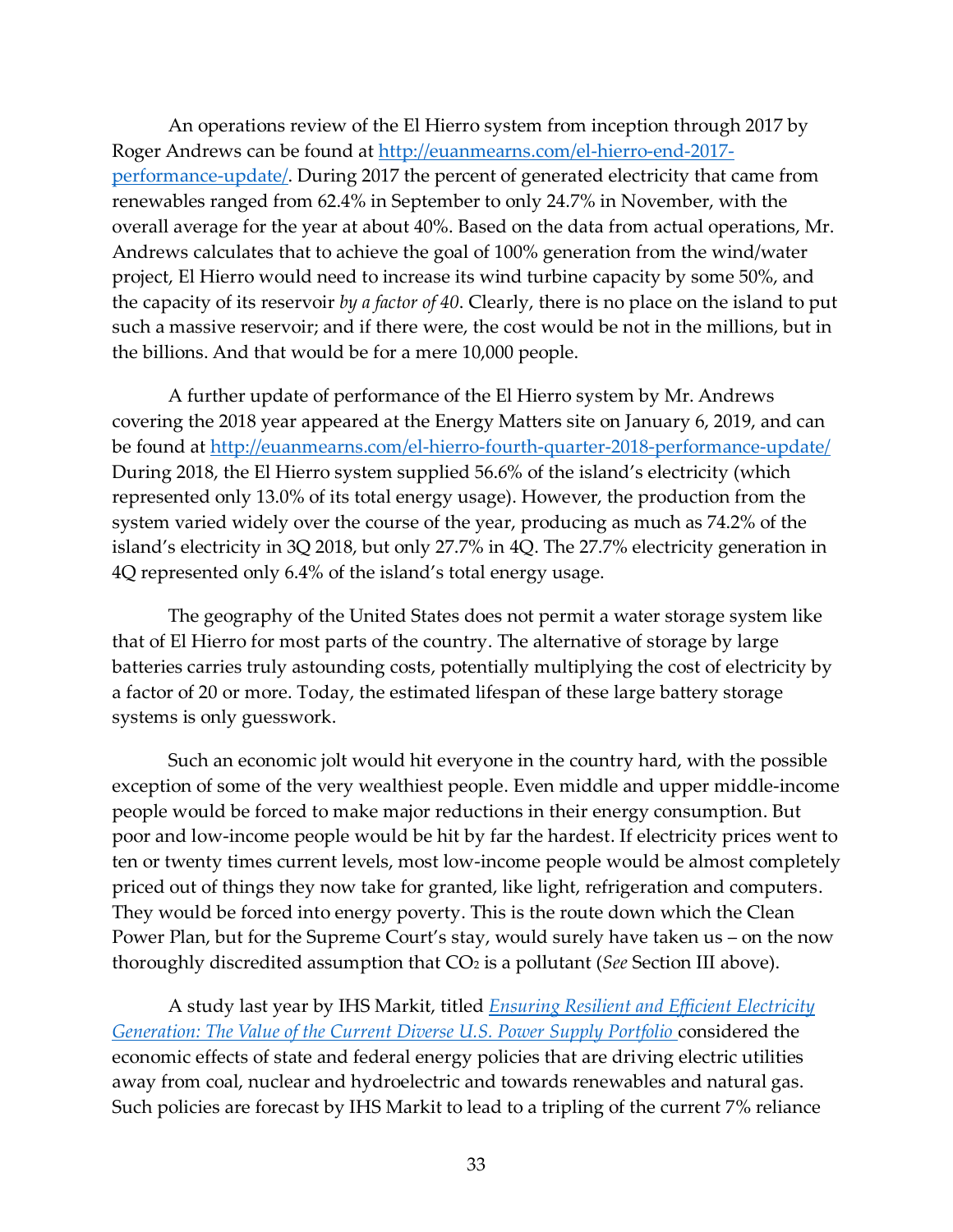on wind, solar and other intermittent resources, with natural gas-fired resources supplying the majority of generation.

The Study's Findings are that current policy driven market distortions will lead to:

### **U.S. power grid becoming less cost-effective, less reliable and less resilient due to lack of harmonization between federal and state policies and wholesale electricity market operations, …**

*Id*. at p. 4 (Emphasis added).

The study forecast that these policies will cause significant increases in the retail price of electricity. The following economic impacts of these price increases were forecast:

> **The 27% retail power price increase** associated with the less efficient diversity case causes a **decline of real US GDP of 0.8%, equal to \$158 billion** (2016 chain-weighted dollars).

Labor market impacts of the less efficient diversity case involve a reduction of **1 million jobs**.

A less efficient diversity case **reduces real disposable income per household by about \$845 (2016 dollars) annually**, equal to 0.76% of the 2016 average household disposable income."

*Id*. at p. 5. (Emphasis added).

It should be noted that the projected 27% increase in average retail power prices is predicated on the wind and solar renewables share rising by three-fold from 7% to "only" about 21%. The case studies discussed above make very clear the enormous increases in power prices that would result as policy makers attempt to move the renewables share higher than that.

Moreover, the study found that current state and federal policy-driven market distortion will imply:

> **Increased variability of monthly consumer electricity bills by around 22 percent; and an additional \$75 billion per hour cost associated with more frequent power supply outages.**

*Id*. (Emphasis added).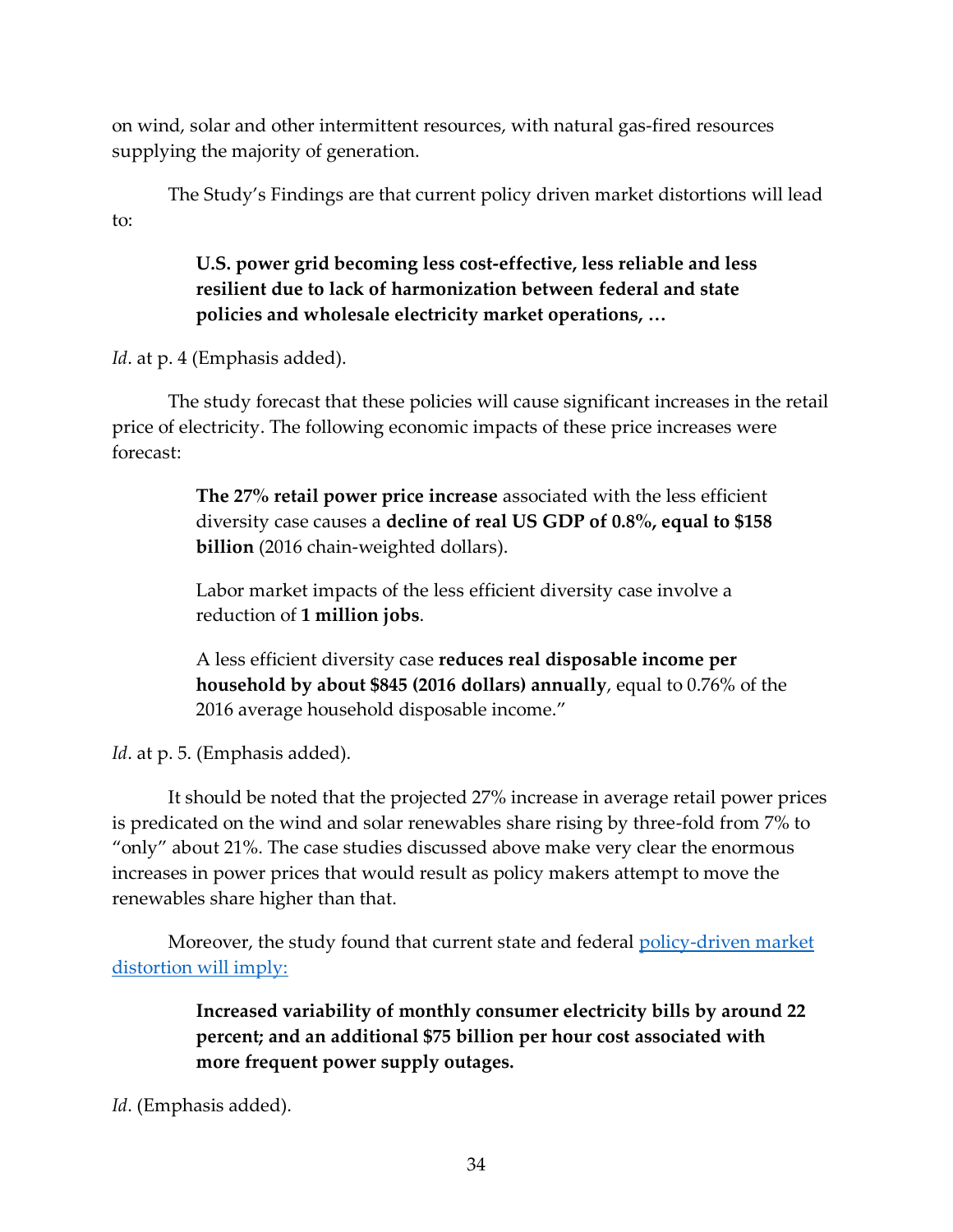The study's lead author commented that "[d]iversity of supply is an essential bedrock for security and reliability for an electric power system that is as big and diverse—and as crucially important—as that of the United States." See <http://news.ihsmarkit.com/print/node/23497>

In a final irony, policies that promote increased use of wind and solar would likely result in little to no reduction in the level of electric sector  $CO<sub>2</sub>$  emissions:

> <span id="page-37-1"></span>Ironically, addressing climate change concerns with federal and state policies to subsidize and mandate wind and solar electric generation produced the unintended consequence of distorting wholesale electricity market clearing prices and driving the uneconomic closure of nuclear power plants—a zero-emitting source. The result has been some power system CO<sub>2</sub> emissions remaining constant or increasing, ...

<span id="page-37-0"></span>*Id*.

 $\overline{a}$ 

#### **V. TH E 2009 EN D A N G E R M E N T FI N D I N G GR AV E LY JE O PA R D I ZE S ACH I E V I N G U.S. EN E R G Y DO M I N A N CE.**

It is no exaggeration to say that for some time now environmental groups have been waging an all-out war to apply ever tighter GHG regulation to force the eventual total elimination of fossil fuels in the American economy. For example, the Sierra Club has launched a "Beyond Fossil Fuels" campaign to push the Country to 100% "clean and renewable" energy.<sup>22</sup> The war is being waged at every point of regulatory contact with fossil fuels, from exploration, extraction, transportation, processing, to consumption and disposal. The war is waged at all levels and branches of local, state, national and international governments. The war against fossil fuels is now also being waged by most electric utilities, many players in the transportation sector, and indirectly against funding of fossil fuel companies and projects by many key players in the financial sector.

In addition to direct claims based on nuisance and public trust legal theories, a large number of administrative petitions and lawsuits have been filed against the U.S. government to force tighter GHG regulation under a plethora of environmental statutes, such as the Clean Air Act, the Clean Water Act, the Endangered Species Act and the National Environmental Policy Act. Many, if not all, proposed oil or gas terminal, refinery and pipeline projects in the United States are being challenged. Even projects that are ultimately approved experience substantial delays and increased costs.

<sup>22</sup> https://content.sierraclub.org/ourwildamerica/beyond-dirty-fuels-initiative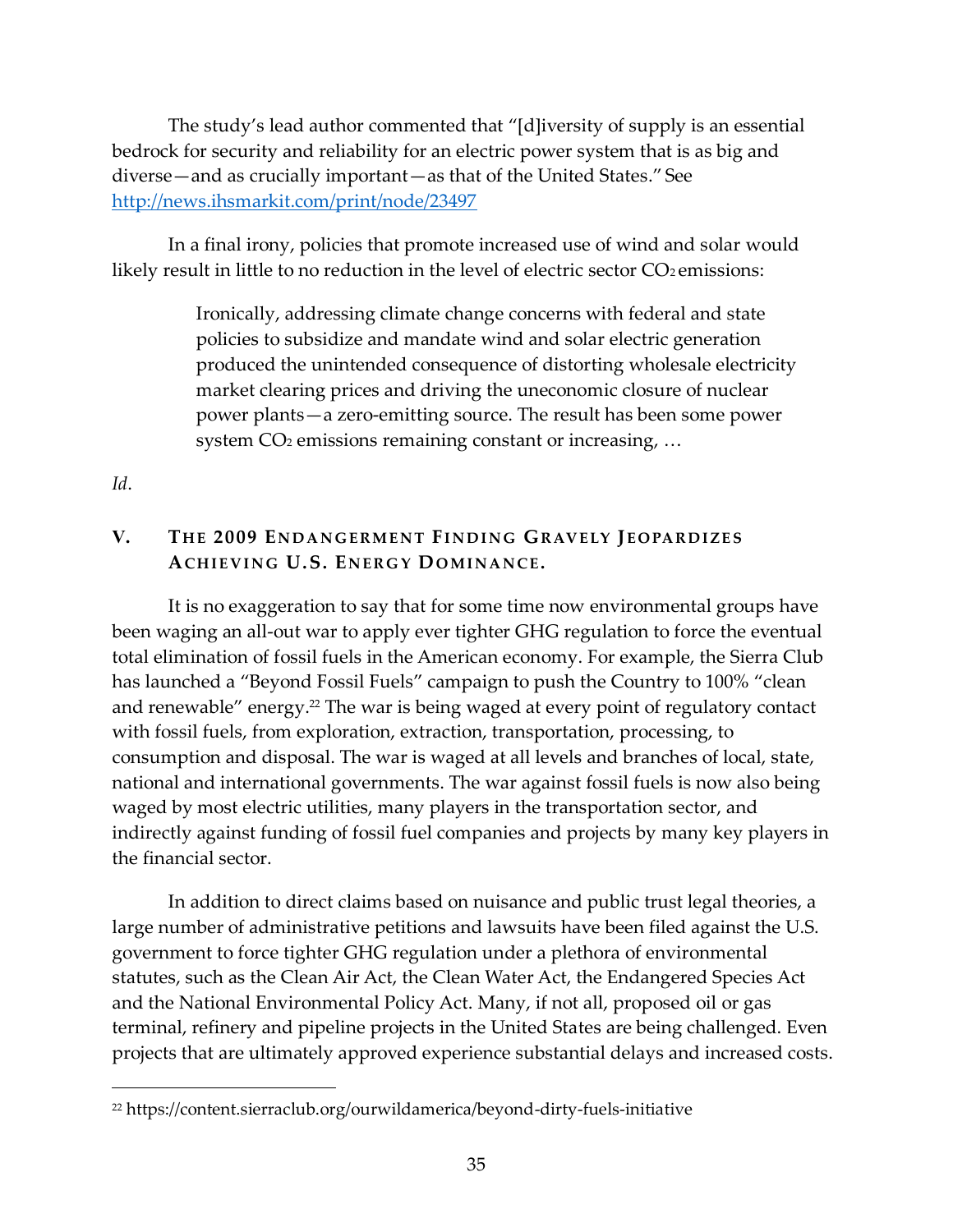The same is true of federal government mineral leasing efforts. While the full catalog of such litigation is beyond the scope of this Comment, representative examples include the following:

| Case                                                                            | Claim                                                                                                                                            | Case No.                                         | <b>Status</b>                                                | <b>Statute</b>      |
|---------------------------------------------------------------------------------|--------------------------------------------------------------------------------------------------------------------------------------------------|--------------------------------------------------|--------------------------------------------------------------|---------------------|
| Sierra Club v.<br><b>FERC</b>                                                   | Challenge to Sabal Trail<br>Pipeline for failure to<br>consider downstream<br>GHG impacts                                                        | 867 F.3d<br>1357 (DC<br>Cir. 2017)               | Remanded<br>for FERC to<br>consider<br><b>GHG</b><br>impacts | <b>NEPA</b>         |
| Allegheny<br>Defense Project v.<br><b>FERC</b>                                  | Challenge to Atlantic<br>Sunrise Pipeline for<br>natural gas for failure to<br>consider downstream<br>impacts on climate change<br>impacts       | DC Cir. 17-<br>1098                              | Pending                                                      | <b>NEPA</b>         |
| Atchafalaya<br>Basinkeeper v.<br><b>USACE</b>                                   | Challenge to Bayou Bridge<br>Pipeline project for failure<br>to consider GHG and<br>climate Impacts -<br>Injunction Granted, stayed<br>on appeal | 5th Cir. 18-<br>30257                            | Preliminary<br>injunction<br>vacated by<br>5th Cir.          | <b>NEPA</b>         |
| In re: PennEast<br>Pipeline Co.                                                 | Request for FERC to<br>reconsider authorization of<br>PennEast Pipeline project                                                                  | <b>FERC</b><br>CP15-558-<br>000,                 | Denied                                                       | CWA,<br><b>NEPA</b> |
| Sierra Club, et. al.<br>v. USACE                                                | Challenge to stream<br>crossing permits for<br>Mountain Valley Pipeline                                                                          | 5th Cir. 18-<br>1173                             | Permits<br>stayed<br>pending<br>appeal                       | <b>CWA</b>          |
| California v. BLM<br>Sierra Club v.<br>Zinke                                    | Challenge to repeal of<br>fracking regulations for<br>failure to consider climate<br>change impacts                                              | N.D. CA<br>$4:18-cv-$<br>00521 3:18-<br>cv-00524 | Pending                                                      | <b>NEPA</b>         |
| <b>High Country</b><br>Conservation<br>Advocates v. US<br><b>Forest Service</b> | Mine expansion permit<br>delayed 4 years for failure<br>to adequately consider<br><b>GHGs</b>                                                    | D CO 1:17-<br>cv-03025                           | Concluded                                                    | <b>NEPA</b>         |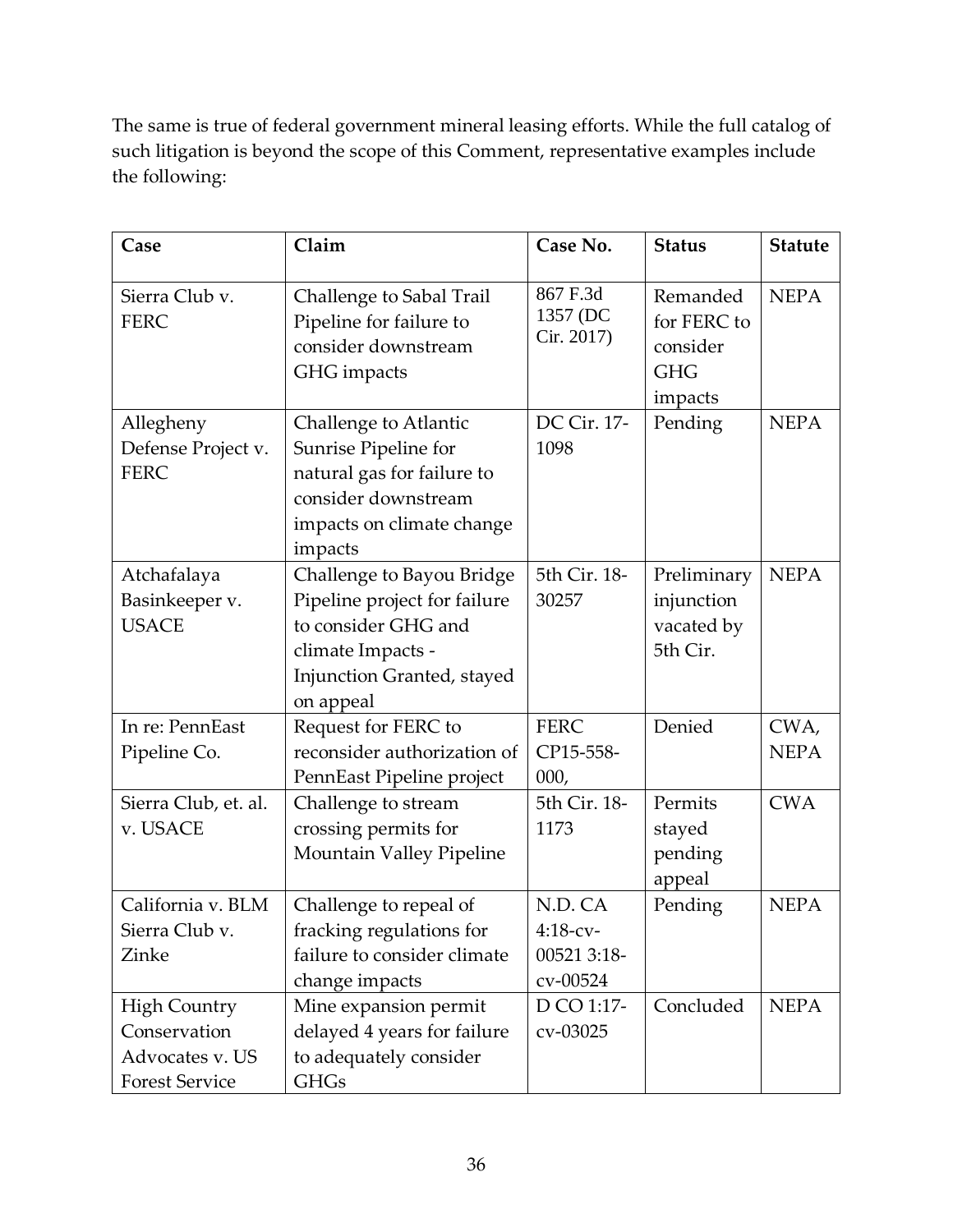| Millennium Bulk         | Challenge to denial of        | Washington | Pending | <b>CWA</b>  |
|-------------------------|-------------------------------|------------|---------|-------------|
| Terminals               | water quality certificate for | Superior   |         |             |
| Longview LLC v.         | coal terminal                 | Court      |         |             |
| <b>Washington State</b> |                               |            |         |             |
| Dept. of Ecology        |                               |            |         |             |
| Conservation Law        | Challenge to bulk fuel        | D RI 1:17- | Pending | <b>CWA</b>  |
| Foundation v.           | storage terminal for failure  | cv-00396   |         |             |
| Shell Oil Products,     | to prepare for climate        |            |         |             |
| Inc.                    | change                        |            |         |             |
| Center for              | Challenge to oil and gas      | SD OH      | Pending | <b>NEPA</b> |
| Biological              | leasing in Wayne National     | $2:17-cv-$ |         |             |
| Diversity v. US         | Forest for failure to         | 0372,      |         |             |
| <b>Forest Service</b>   | consider climate change       |            |         |             |
| Center for              | Challenge to oil and gas      | D NV 3:17- | Pending | <b>NEPA</b> |
| Biological              | lease sale in Nevada for      | cv-00553   |         |             |
| Diversity v. US         | failure to consider GHG       |            |         |             |
| <b>Bureau of Land</b>   | emissions and climate         |            |         |             |
| Management              | change impacts                |            |         |             |
| Wilderness              | Challenge to 53 oil and gas   | D CO 1:18- | Pending | <b>NEPA</b> |
| Workshop v. US          | lease parcels for failure to  | cv-00987   |         |             |
| <b>BLM</b>              | consider GHGs and             |            |         |             |
|                         | climate change impacts        |            |         |             |
| Save the Colorado       | Challenge to diversion of     | D CO 1:17- | Pending | <b>NEPA</b> |
| v. US Bureau of         | river water for reservoir     | cv-02563   |         |             |
| Reclamation             | for failure to consider       |            |         |             |
|                         | climate change impacts        |            |         |             |
| Center for              | Failure to consider climate   | DDC 1:18-  | Pending | <b>ESA</b>  |
| Biological              | change in management of       | cv-00283   |         |             |
| Diversity, et. al v.    | lobster fishery in relation   |            |         |             |
| <b>Ross</b>             | to right wales                |            |         |             |
| Center for              | Challenge to failure to list  | D AK 3:1-  | Pending | <b>ESA</b>  |
| Biological              | Pacific Walrus as             | cv-00064   |         |             |
| Diversity v. Zinke      | endangered species due to     |            |         |             |
|                         | climate change                |            |         |             |
| Center for              | Challenge to failure to       | D DC 1:18- | Pending | <b>ESA</b>  |
| Biological              | make finding on whether       | cv-00862   |         |             |
| Diversity v. Zinke      | Tinian monarch                |            |         |             |
|                         | endangered by, inter alia,    |            |         |             |
|                         | climate change                |            |         |             |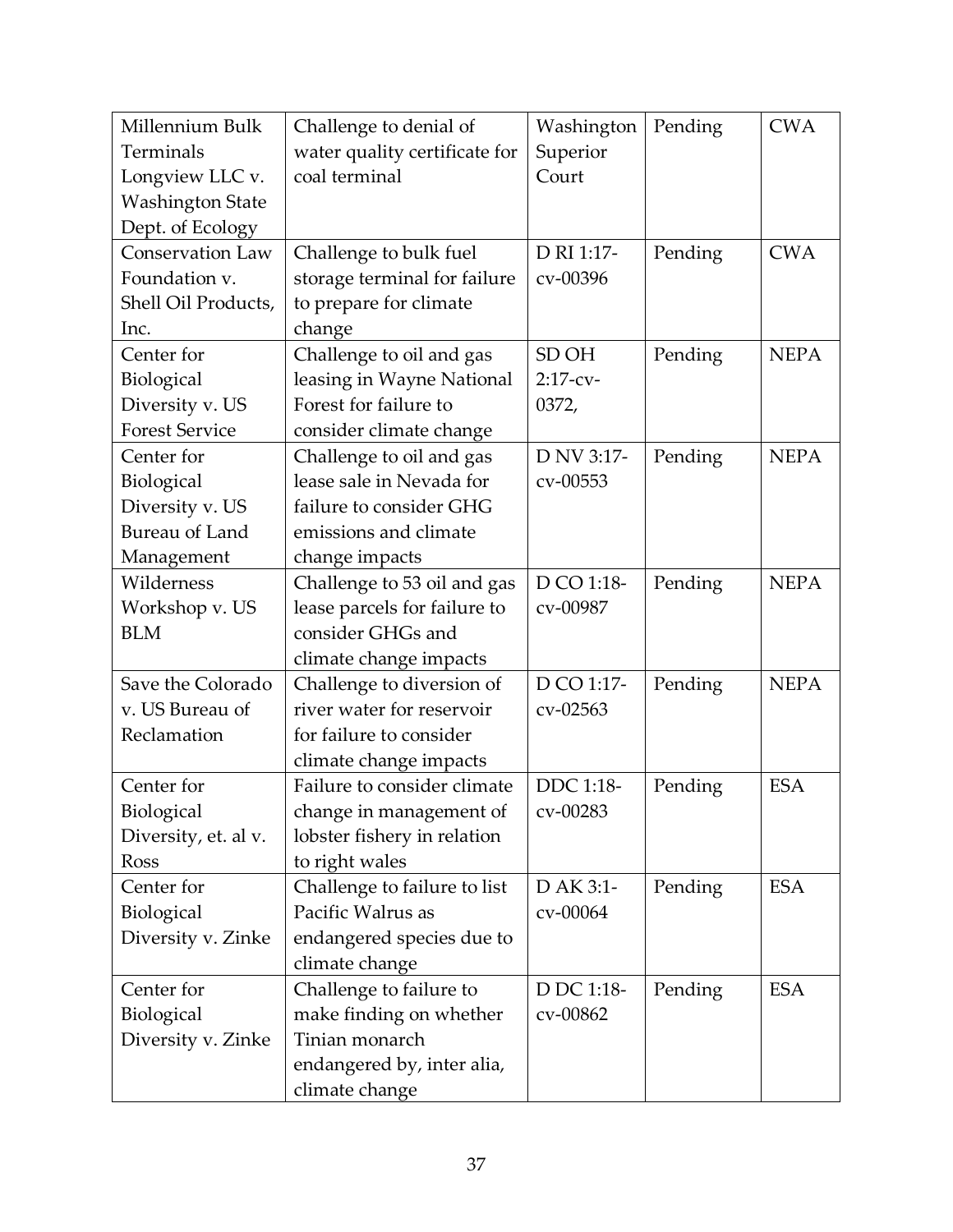For further information on climate-based litigation in the U.S., see <http://columbiaclimatelaw.com/resources/u-s-litigation-database/>

In litigation seeking to block or delay important fossil fuel energy development projects, or to force tighter regulation of GHG emissions, the mere existence of the 2009 EF makes it awkward at best, if not impossible in practice, for the U.S. Government to dispute the alleged adverse effects of GHG emissions, were it ever inclined to do so. As a result, the issue in such litigation is never whether to regulate, but only how much to regulate GHG emissions. Over time, the continued existence of the 2009 EF makes a ratcheting effect of such litigation towards ever more stringent GHG regulation all but inevitable.

The ongoing all-out war on fossil fuels, enabled and sustained by the U.S. Government's current official position in the 2009 EF that GHG emissions endanger human health and welfare, poses a direct threat to America's strategic, diplomatic, economic and national security interests. Indeed, there are suggestions, as yet unproven in the public square, that the campaign against fossil fuels is covertly funded, at least in part, by our international adversaries, an international version of the classic alliance between Baptists and bootleggers. This GHG-based war on fossil fuels has put President Trump's declared Energy Dominance Strategy in very serious jeopardy, and thus also America's current economic and national security outlook.

The 2009 EF should be reconsidered, and regulations that arise from it, like the 2015 and 2018 NSPS Rules, the CPP and the ACE Rule, should be withdrawn.

#### <span id="page-40-1"></span><span id="page-40-0"></span>**VI. CONCLUSION**

If the 2009 Endangerment Finding is not ultimately vacated, it is certain that electric utility, oil & gas, automotive and many other industries will face ongoing EPA CO<sup>2</sup> regulation, whether the current administration likes it or not. The scientifically unjustifiable Endangerment Finding and the ensuing regulatory push to renewable energy will cause U.S. energy prices to skyrocket, thereby dramatically reducing energy security, economic growth, and jobs, as clearly demonstrated by the experience of U.S. States, Germany and all other countries that are now strictly enforcing such GHG regulations.

The scientific invalidity of the Endangerment Finding has become more blindingly obvious and undeniable with each day's accumulation of credible empirical data. It is time for an honest and rigorous scientific re-evaluation of this Obama-era political document – which is what the 2009 Endangerment Finding really is. The nation